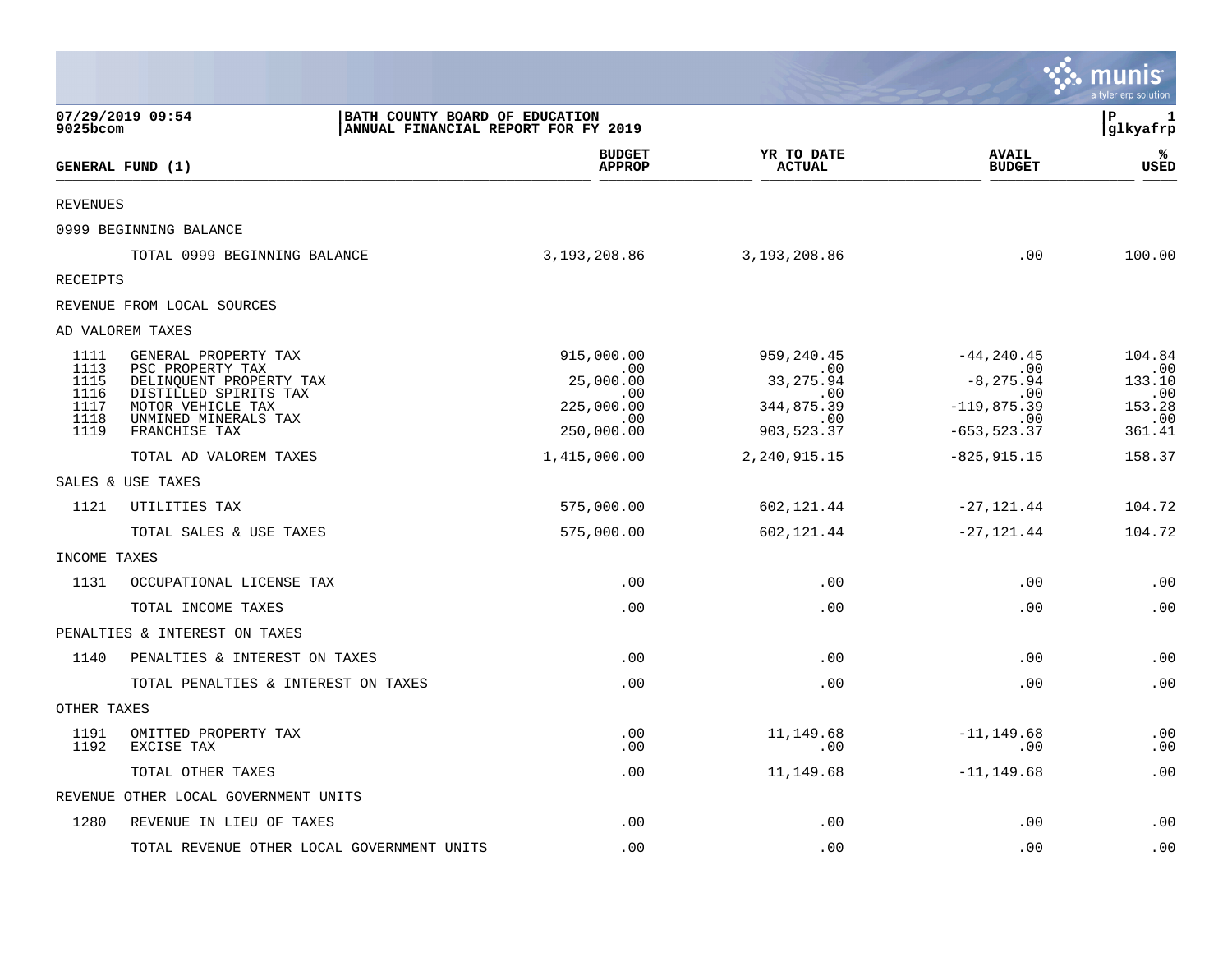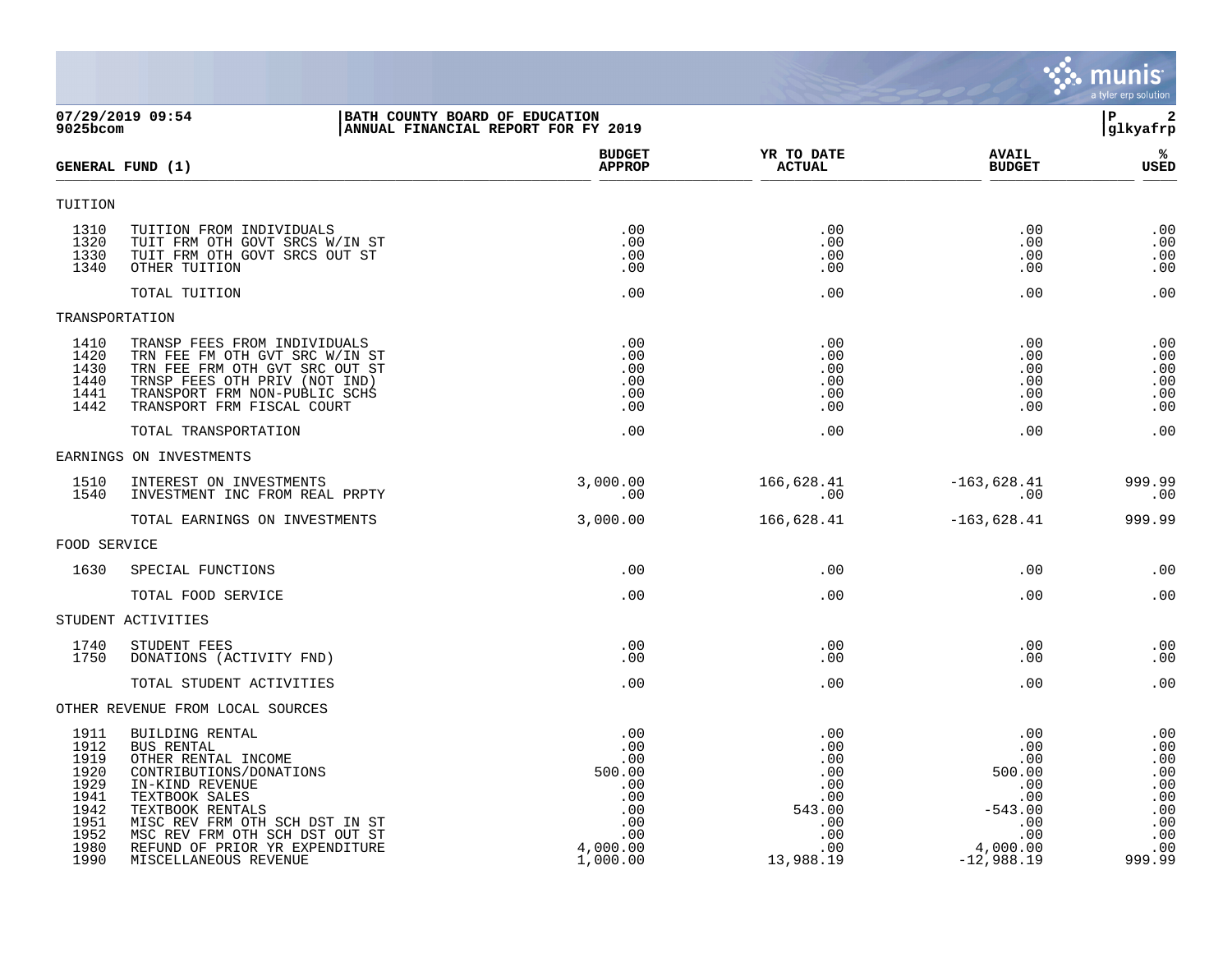|                                                      |                                                                                                                                                                                               |                                               |                                               |                                               | a tyler erp solution                          |
|------------------------------------------------------|-----------------------------------------------------------------------------------------------------------------------------------------------------------------------------------------------|-----------------------------------------------|-----------------------------------------------|-----------------------------------------------|-----------------------------------------------|
| 9025bcom                                             | 07/29/2019 09:54<br>BATH COUNTY BOARD OF EDUCATION<br>ANNUAL FINANCIAL REPORT FOR FY 2019                                                                                                     |                                               |                                               |                                               | P<br>3<br>glkyafrp                            |
|                                                      | GENERAL FUND (1)                                                                                                                                                                              | <b>BUDGET</b><br><b>APPROP</b>                | YR TO DATE<br><b>ACTUAL</b>                   | <b>AVAIL</b><br><b>BUDGET</b>                 | ℁<br>USED                                     |
| 1991<br>1993                                         | TRANSCRIPT FEES<br>OTHER REBATES                                                                                                                                                              | .00<br>.00                                    | .00<br>.00                                    | .00<br>.00                                    | .00<br>.00                                    |
|                                                      | TOTAL OTHER REVENUE FROM LOCAL SOURCES                                                                                                                                                        | 5,500.00                                      | 14,531.19                                     | $-9,031.19$                                   | 264.20                                        |
|                                                      | TOTAL REVENUE FROM LOCAL SOURCES                                                                                                                                                              | 1,998,500.00                                  | 3,035,345.87                                  | $-1,036,845.87$                               | 151.88                                        |
|                                                      | REVENUE FROM STATE SOURCES                                                                                                                                                                    |                                               |                                               |                                               |                                               |
| STATE PROGRAM                                        |                                                                                                                                                                                               |                                               |                                               |                                               |                                               |
| 3111                                                 | SEEK PROGRAM                                                                                                                                                                                  | 9,000,000.00                                  | 9,152,264.00                                  | $-152, 264.00$                                | 101.69                                        |
|                                                      | TOTAL STATE PROGRAM                                                                                                                                                                           | 9,000,000.00                                  | 9,152,264.00                                  | $-152, 264.00$                                | 101.69                                        |
|                                                      | OTHER STATE FUNDING                                                                                                                                                                           |                                               |                                               |                                               |                                               |
| 3122<br>3124<br>3125<br>3126<br>3127<br>3128<br>3129 | VOCATIONAL TRANSPORTATION<br>DIST VOCATIONAL SCHOOL<br>BUS DRVR TRAINING REIMB<br>SUB SALARY REIMB (STATE)<br>FLEXIBLE SPENDING REFUND<br>AUDIT REIMBURSEMENT<br>KSB/KSD TRANSP REIMBURSEMENT | .00<br>.00<br>.00<br>.00<br>.00<br>.00<br>.00 | .00<br>.00<br>.00<br>.00<br>.00<br>.00<br>.00 | .00<br>.00<br>.00<br>.00<br>.00<br>.00<br>.00 | .00<br>.00<br>.00<br>.00<br>.00<br>.00<br>.00 |
|                                                      | TOTAL OTHER STATE FUNDING                                                                                                                                                                     | .00                                           | .00                                           | .00                                           | .00                                           |
|                                                      | EXPENDITURE REIMBURSEMENTS                                                                                                                                                                    |                                               |                                               |                                               |                                               |
| 3130<br>3131                                         | NATIONAL BOARD CERT REIMB<br>MISCELLANEOUS REIMBURSEMENTS                                                                                                                                     | .00<br>3,000.00                               | 8,561.00<br>58,298.87                         | $-8,561.00$<br>$-55, 298.87$                  | .00<br>999.99                                 |
|                                                      | TOTAL EXPENDITURE REIMBURSEMENTS                                                                                                                                                              | 3,000.00                                      | 66,859.87                                     | $-63,859.87$                                  | 999.99                                        |
| REVENUE                                              | IN LIEU OF TAXES/STATE                                                                                                                                                                        |                                               |                                               |                                               |                                               |
| 3800                                                 | IN LIEU OF TAXES/STATE SOURCES                                                                                                                                                                | 25,000.00                                     | 26, 421. 15                                   | $-1,421.15$                                   | 105.68                                        |
|                                                      | TOTAL REVENUE IN LIEU OF TAXES/STATE                                                                                                                                                          | 25,000.00                                     | 26, 421.15                                    | $-1,421.15$                                   | 105.68                                        |
|                                                      | REVENUE FOR ON BEHALF PAYMENTS                                                                                                                                                                |                                               |                                               |                                               |                                               |
| 3900                                                 | ON-BEHALF PAYMENTS/STATE                                                                                                                                                                      | .00                                           | 2,001,663.48                                  | $-2,001,663.48$                               | .00                                           |
|                                                      | TOTAL REVENUE FOR ON BEHALF PAYMENTS                                                                                                                                                          | .00                                           | 2,001,663.48                                  | $-2,001,663.48$                               | .00                                           |
|                                                      | TOTAL REVENUE FROM STATE SOURCES                                                                                                                                                              | 9,028,000.00                                  | 11, 247, 208.50                               | $-2, 219, 208.50$                             | 124.58                                        |
|                                                      | REVENUE FROM FEDERAL SOURCES                                                                                                                                                                  |                                               |                                               |                                               |                                               |
|                                                      | RESTRICTED DIRECT                                                                                                                                                                             |                                               |                                               |                                               |                                               |
|                                                      | 4300 RESTRICTED DIRECT FEDERAL                                                                                                                                                                | .00                                           | .00                                           | $.00 \,$                                      | .00                                           |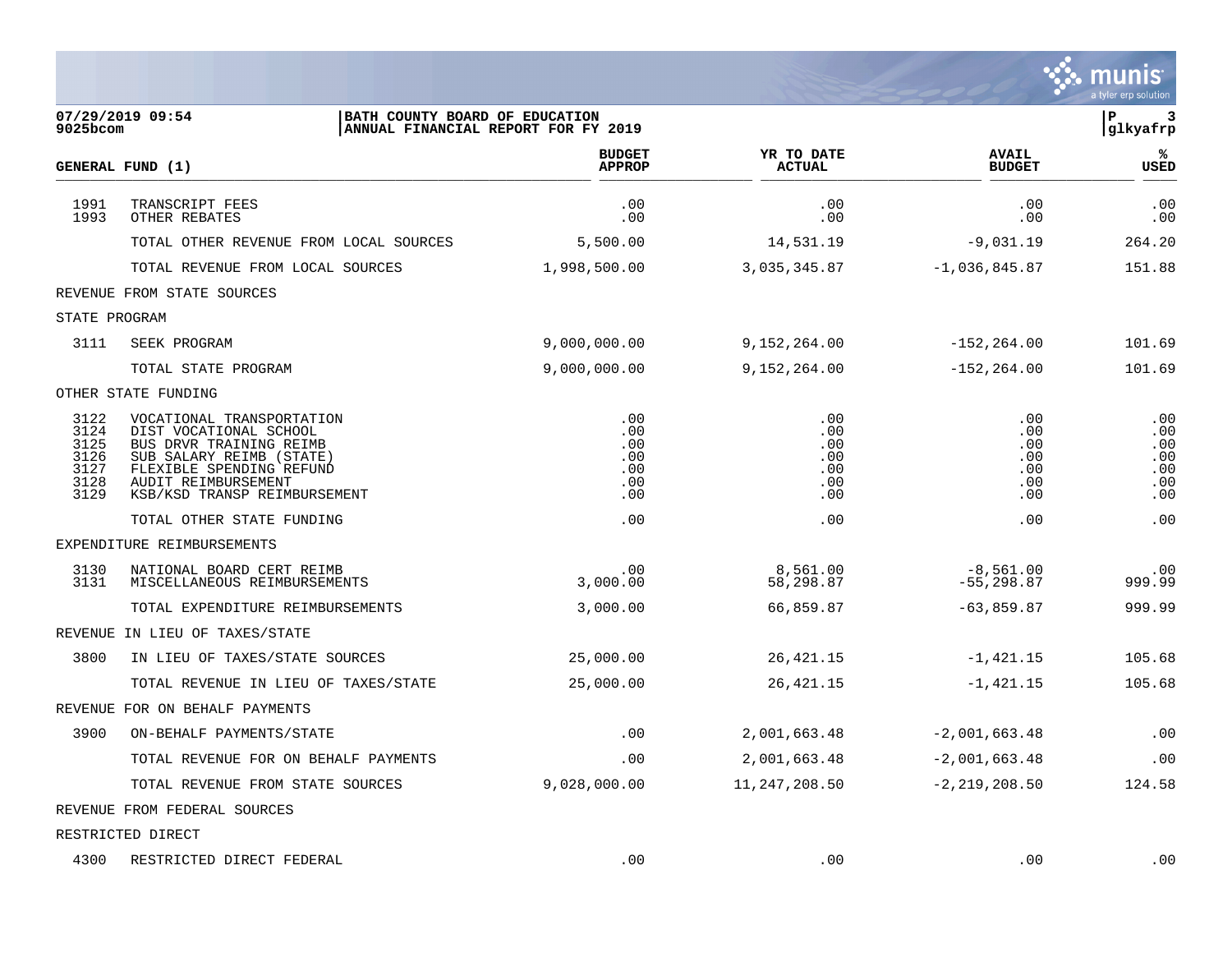

| 9025bcom                                     | 07/29/2019 09:54<br>BATH COUNTY BOARD OF EDUCATION                                                                                                                | ANNUAL FINANCIAL REPORT FOR FY 2019         |                                        |                                             | P<br>4<br> glkyafrp                    |
|----------------------------------------------|-------------------------------------------------------------------------------------------------------------------------------------------------------------------|---------------------------------------------|----------------------------------------|---------------------------------------------|----------------------------------------|
|                                              | GENERAL FUND (1)                                                                                                                                                  | <b>BUDGET</b><br><b>APPROP</b>              | YR TO DATE<br><b>ACTUAL</b>            | <b>AVAIL</b><br><b>BUDGET</b>               | %ะ<br>USED                             |
|                                              | TOTAL RESTRICTED DIRECT                                                                                                                                           | .00                                         | .00                                    | .00                                         | .00                                    |
|                                              | RESTRICTED THROUGH THE STATE                                                                                                                                      |                                             |                                        |                                             |                                        |
| 4500                                         | RESTRICTED FED THRU STATE                                                                                                                                         | .00                                         | .00                                    | .00                                         | .00                                    |
|                                              | TOTAL RESTRICTED THROUGH THE STATE                                                                                                                                | .00                                         | .00                                    | .00                                         | .00                                    |
|                                              | THROUGH INTERMEDIATE AGENCIES                                                                                                                                     |                                             |                                        |                                             |                                        |
| 4700                                         | FEDERAL REV THRU INTERMED SRC                                                                                                                                     | .00                                         | .00                                    | .00                                         | .00                                    |
|                                              | TOTAL THROUGH INTERMEDIATE AGENCIES                                                                                                                               | .00                                         | .00                                    | .00                                         | .00                                    |
|                                              | FEDERAL REIMBURSEMENT                                                                                                                                             |                                             |                                        |                                             |                                        |
| 4810                                         | MEDICAID REIMBURSEMENT<br>4810N MEDICAID REIMB--HEALTH/NURSES                                                                                                     | 50,000.00<br>30,000.00                      | 77,735.86<br>251,230.93                | $-27,735.86$<br>$-221, 230.93$              | 155.47<br>837.44                       |
|                                              | TOTAL FEDERAL REIMBURSEMENT                                                                                                                                       | 80,000.00                                   | 328,966.79                             | $-248,966.79$                               | 411.21                                 |
|                                              | TOTAL REVENUE FROM FEDERAL SOURCES                                                                                                                                | 80,000.00                                   | 328,966.79                             | $-248,966.79$                               | 411.21                                 |
|                                              | OTHER RECEIPTS                                                                                                                                                    |                                             |                                        |                                             |                                        |
|                                              | <b>INTERFUND TRANSFERS</b>                                                                                                                                        |                                             |                                        |                                             |                                        |
| 5210<br>5220                                 | FUND TRANSFER<br>INDIRECT COSTS TRANSFER                                                                                                                          | .00<br>40,000.00                            | 385,450.00<br>60,042.22                | $-385, 450.00$<br>$-20,042.22$              | .00<br>150.11                          |
|                                              | TOTAL INTERFUND TRANSFERS                                                                                                                                         | 40,000.00                                   | 445,492.22                             | $-405, 492.22$                              | 999.99                                 |
|                                              | SALE OR COMP FOR LOSS OF ASSETS                                                                                                                                   |                                             |                                        |                                             |                                        |
| 5311<br>5312<br>5331<br>5332<br>5341<br>5342 | SALE OF LAND & IMPROVEMENTS<br>LOSS COMP - LAND & IMPROVEMNTS<br>SALE OF BUILDINGS<br>LOSS COMP - BUILDINGS<br>SALE OF EQUIPMENT ETC<br>LOSS COMP - EQUIPMENT ETC | .00<br>.00<br>.00<br>.00<br>5,000.00<br>.00 | .00<br>.00<br>.00<br>.00<br>.00<br>.00 | .00<br>.00<br>.00<br>.00<br>5,000.00<br>.00 | .00<br>.00<br>.00<br>.00<br>.00<br>.00 |
|                                              | TOTAL SALE OR COMP FOR LOSS OF ASSETS                                                                                                                             | 5,000.00                                    | .00                                    | 5,000.00                                    | .00                                    |
|                                              | CAPITAL LEASE PROCEEDS                                                                                                                                            |                                             |                                        |                                             |                                        |
| 5500                                         | CAPITAL LEASE PROCEEDS                                                                                                                                            | .00                                         | .00                                    | .00                                         | .00                                    |
|                                              | TOTAL CAPITAL LEASE PROCEEDS                                                                                                                                      | .00                                         | .00                                    | .00                                         | .00                                    |
|                                              | TOTAL OTHER RECEIPTS                                                                                                                                              | 45,000.00                                   | 445,492.22                             | $-400, 492.22$                              | 989.98                                 |
|                                              | TOTAL RECEIPTS                                                                                                                                                    | 11, 151, 500.00                             | 15,057,013.38                          | $-3,905,513.38$                             | 135.02                                 |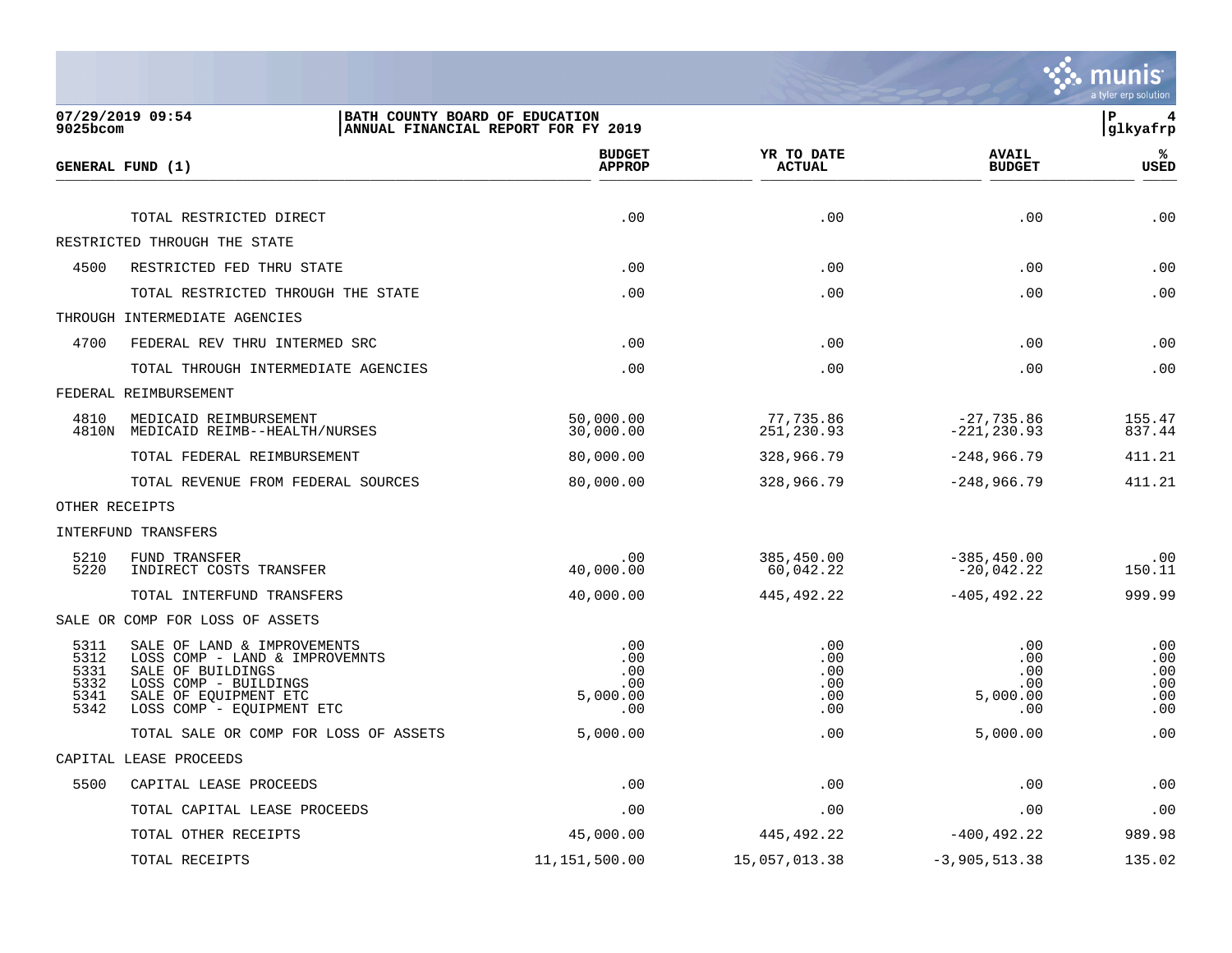|                                                                                                          |               |                         |                             |                               | munis<br>a tyler erp solution |
|----------------------------------------------------------------------------------------------------------|---------------|-------------------------|-----------------------------|-------------------------------|-------------------------------|
| 07/29/2019 09:54<br>BATH COUNTY BOARD OF EDUCATION<br>$9025$ bcom<br>ANNUAL FINANCIAL REPORT FOR FY 2019 |               |                         |                             | l P<br>glkyafrp               |                               |
| GENERAL FUND (1)                                                                                         |               | <b>BUDGET</b><br>APPROP | YR TO DATE<br><b>ACTUAL</b> | <b>AVAIL</b><br><b>BUDGET</b> | USED                          |
| TOTAL REVENUES                                                                                           | 14,344,708.86 |                         | 18, 250, 222. 24            | $-3,905,513.38$               | 127.23                        |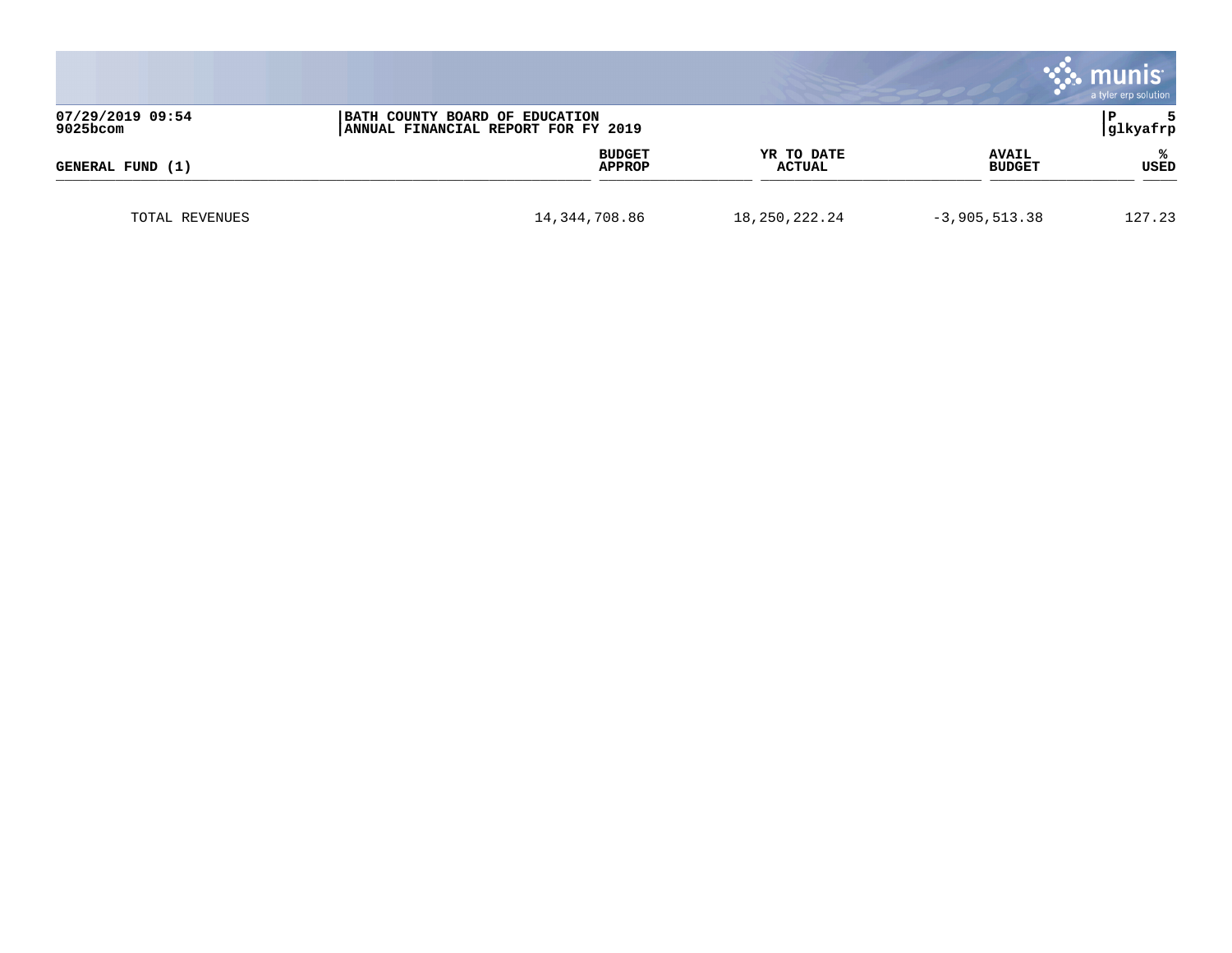|                                                                              |                                                                                                                                                                                                                                   |                                                                                                                                  |                                                                                                                                  |                                                                                                                                         | munis<br>a tyler erp solution                                                      |
|------------------------------------------------------------------------------|-----------------------------------------------------------------------------------------------------------------------------------------------------------------------------------------------------------------------------------|----------------------------------------------------------------------------------------------------------------------------------|----------------------------------------------------------------------------------------------------------------------------------|-----------------------------------------------------------------------------------------------------------------------------------------|------------------------------------------------------------------------------------|
| 9025bcom                                                                     | 07/29/2019 09:54                                                                                                                                                                                                                  | BATH COUNTY BOARD OF EDUCATION<br>ANNUAL FINANCIAL REPORT FOR FY 2019                                                            |                                                                                                                                  |                                                                                                                                         | 6<br>l P<br> glkyafrp                                                              |
|                                                                              | GENERAL FUND (1)                                                                                                                                                                                                                  | <b>BUDGET</b><br><b>APPROP</b>                                                                                                   | YR TO DATE<br><b>ACTUAL</b>                                                                                                      | <b>AVAIL</b><br><b>BUDGET</b>                                                                                                           | ℁<br>USED                                                                          |
| <b>EXPENDITURES</b>                                                          |                                                                                                                                                                                                                                   |                                                                                                                                  |                                                                                                                                  |                                                                                                                                         |                                                                                    |
|                                                                              | 0000 RESTRICT TO REV & BAL SHT ONLY                                                                                                                                                                                               |                                                                                                                                  |                                                                                                                                  |                                                                                                                                         |                                                                                    |
|                                                                              | 0200 EMPLOYEE BENEFITS                                                                                                                                                                                                            | .00                                                                                                                              | .00                                                                                                                              | .00                                                                                                                                     | .00                                                                                |
|                                                                              | TOTAL 0000 RESTRICT TO REV & BAL SHT ONLY                                                                                                                                                                                         | .00                                                                                                                              | .00                                                                                                                              | .00                                                                                                                                     | .00                                                                                |
|                                                                              | 1000 INSTRUCTION                                                                                                                                                                                                                  |                                                                                                                                  |                                                                                                                                  |                                                                                                                                         |                                                                                    |
| 0100<br>0200<br>0280<br>0300<br>0400<br>0500<br>0600<br>0700<br>0800<br>0840 | SALARIES PERSONNEL SERVICES<br>EMPLOYEE BENEFITS<br>ON-BEHALF<br>PURCHASED PROF AND TECH SERV<br>PURCHASED PROPERTY SERVICES<br>OTHER PURCHASED SERVICES<br>SUPPLIES<br>PROPERTY<br>DEBT SERVICE AND MISCELLANEOUS<br>CONTINGENCY | 6,002,337.00<br>401,923.16<br>.00<br>202,109.00<br>82,975.00<br>21,045.73<br>288, 198. 25<br>386,381.63<br>25,120.56<br>6,011.42 | 5,807,050.45<br>330,072.61<br>1,250,571.98<br>175,774.55<br>81,866.31<br>9,001.84<br>131,782.53<br>84,364.15<br>18,699.90<br>.00 | 195,286.55<br>71,850.55<br>$-1, 250, 571.98$<br>26, 334.45<br>1,108.69<br>12,043.89<br>156,415.72<br>302,017.48<br>6,420.66<br>6,011.42 | 96.75<br>82.12<br>.00<br>86.97<br>98.66<br>42.77<br>45.73<br>21.83<br>74.44<br>.00 |
|                                                                              | TOTAL 1000<br>INSTRUCTION                                                                                                                                                                                                         | 7,416,101.75                                                                                                                     | 7,889,184.32                                                                                                                     | $-473,082.57$                                                                                                                           | 106.38                                                                             |
|                                                                              | 2100 STUDENT SUPPORT SERVICES                                                                                                                                                                                                     |                                                                                                                                  |                                                                                                                                  |                                                                                                                                         |                                                                                    |
| 0100<br>0200<br>0280<br>0300<br>0400<br>0500<br>0600<br>0700                 | SALARIES PERSONNEL SERVICES<br>EMPLOYEE BENEFITS<br>ON-BEHALF<br>PURCHASED PROF AND TECH SERV<br>PURCHASED PROPERTY SERVICES<br>OTHER PURCHASED SERVICES<br>SUPPLIES<br>PROPERTY                                                  | 593,712.00<br>88,164.00<br>.00<br>8,140.00<br>.00<br>3,220.00<br>11,732.00<br>400.00                                             | 561,593.62<br>72,801.15<br>120,941.47<br>3,809.59<br>.00<br>1,164.71<br>6,771.56<br>.00                                          | 32,118.38<br>15, 362.85<br>$-120,941.47$<br>4,330.41<br>.00<br>2,055.29<br>4,960.44<br>400.00                                           | 94.59<br>82.57<br>.00<br>46.80<br>.00<br>36.17<br>57.72<br>.00                     |
|                                                                              | TOTAL 2100<br>STUDENT SUPPORT SERVICES                                                                                                                                                                                            | 705,368.00                                                                                                                       | 767,082.10                                                                                                                       | $-61,714.10$                                                                                                                            | 108.75                                                                             |
|                                                                              | 2200 INSTRUCTIONAL STAFF SUPP SERV                                                                                                                                                                                                |                                                                                                                                  |                                                                                                                                  |                                                                                                                                         |                                                                                    |
| 0100<br>0200<br>0280<br>0300<br>0400<br>0500<br>0600<br>0700<br>0800<br>0840 | SALARIES PERSONNEL SERVICES<br>EMPLOYEE BENEFITS<br>ON-BEHALF<br>PURCHASED PROF AND TECH SERV<br>PURCHASED PROPERTY SERVICES<br>OTHER PURCHASED SERVICES<br>SUPPLIES<br>PROPERTY<br>DEBT SERVICE AND MISCELLANEOUS<br>CONTINGENCY | 147,515.51<br>6,933.30<br>.00<br>8,309.00<br>4,940.00<br>8,950.56<br>6,673.00<br>.00<br>.00<br>.00                               | 122,096.97<br>5,265.63<br>26, 294.08<br>7,293.00<br>.00<br>521.62<br>70.35<br>.00<br>.00<br>.00                                  | 25,418.54<br>1,667.67<br>$-26, 294.08$<br>1,016.00<br>4,940.00<br>8,428.94<br>6,602.65<br>.00<br>.00<br>.00                             | 82.77<br>75.95<br>87.77<br>.00<br>5.83<br>1.05<br>.00<br>.00<br>.00                |
|                                                                              | TOTAL 2200 INSTRUCTIONAL STAFF SUPP SERV                                                                                                                                                                                          | 183,321.37                                                                                                                       | 161,541.65                                                                                                                       | 21,779.72                                                                                                                               | 88.12                                                                              |

2300 DISTRICT ADMIN SUPPORT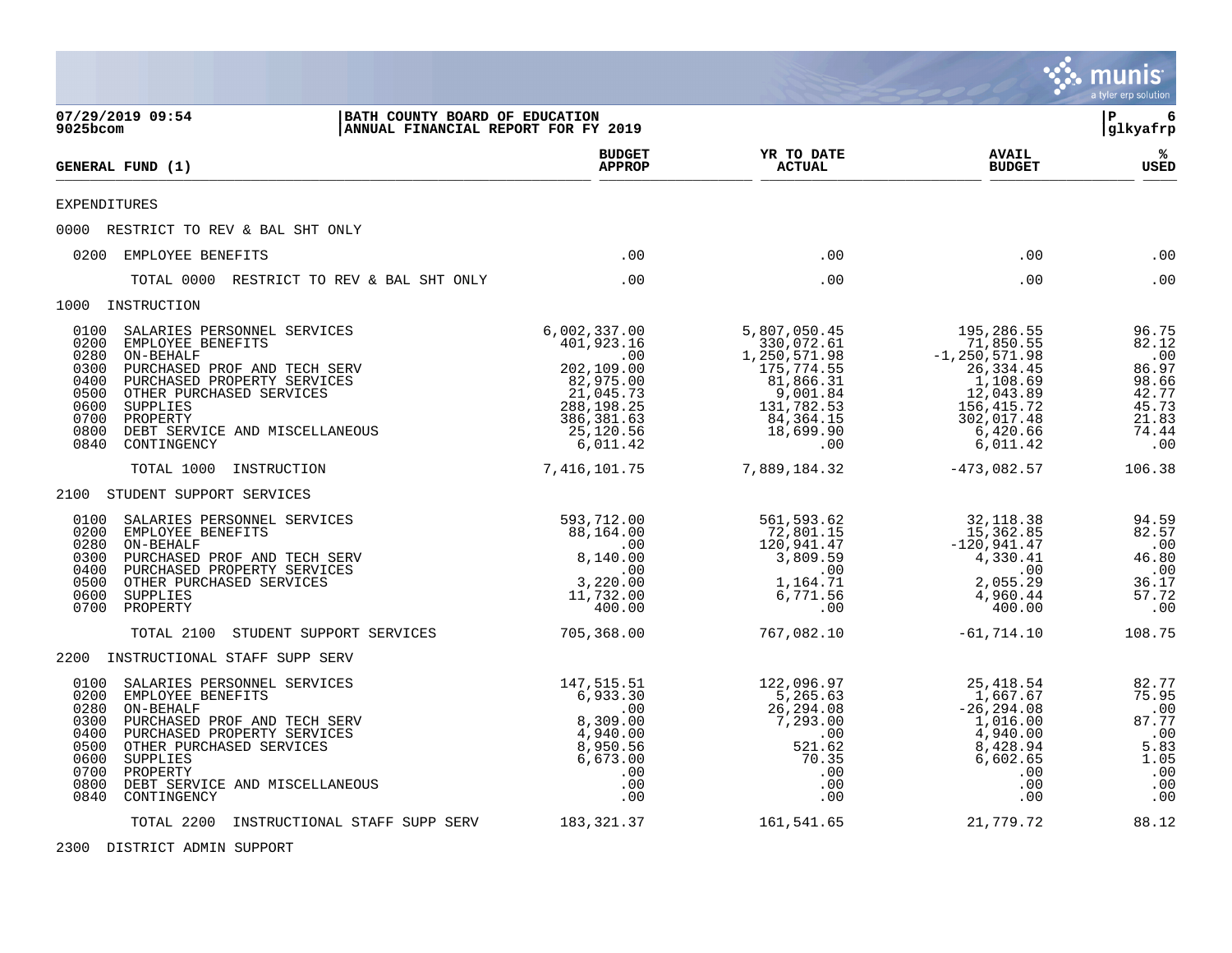

## **07/29/2019 09:54 |BATH COUNTY BOARD OF EDUCATION |P 7 9025bcom |ANNUAL FINANCIAL REPORT FOR FY 2019 |glkyafrp**

|                                                                              | <b>GENERAL FUND (1)</b>                                                                                                                                                                                                           | <b>BUDGET</b><br><b>APPROP</b>                                                                                         | YR TO DATE<br><b>ACTUAL</b>                                                                                                      | <b>AVAIL</b><br><b>BUDGET</b>                                                                                                    | %ะ<br><b>USED</b>                                                                  |
|------------------------------------------------------------------------------|-----------------------------------------------------------------------------------------------------------------------------------------------------------------------------------------------------------------------------------|------------------------------------------------------------------------------------------------------------------------|----------------------------------------------------------------------------------------------------------------------------------|----------------------------------------------------------------------------------------------------------------------------------|------------------------------------------------------------------------------------|
| 0100<br>0200<br>0280<br>0300<br>0400<br>0500<br>0600<br>0700<br>0800<br>0840 | SALARIES PERSONNEL SERVICES<br>EMPLOYEE BENEFITS<br>ON-BEHALF<br>PURCHASED PROF AND TECH SERV<br>PURCHASED PROPERTY SERVICES<br>OTHER PURCHASED SERVICES<br>SUPPLIES<br>PROPERTY<br>DEBT SERVICE AND MISCELLANEOUS<br>CONTINGENCY | 266,086.00<br>382,344.00<br>.00<br>188,250.00<br>27,440.00<br>136,500.00<br>74,500.00<br>35,200.00<br>41,591.00<br>.00 | 237,037.53<br>161,729.63<br>51,047.00<br>110,666.98<br>15,590.15<br>79,344.76<br>62,597.41<br>30,450.00<br>19,245.66<br>$.00 \,$ | 29,048.47<br>220,614.37<br>$-51,047.00$<br>77,583.02<br>11,849.85<br>57,155.24<br>11,902.59<br>4,750.00<br>22,345.34<br>$.00 \,$ | 89.08<br>42.30<br>.00<br>58.79<br>56.82<br>58.13<br>84.02<br>86.51<br>46.27<br>.00 |
|                                                                              | TOTAL 2300 DISTRICT ADMIN SUPPORT                                                                                                                                                                                                 | 1,151,911.00                                                                                                           | 767,709.12                                                                                                                       | 384,201.88                                                                                                                       | 66.65                                                                              |
|                                                                              | 2400 SCHOOL ADMIN SUPPORT                                                                                                                                                                                                         |                                                                                                                        |                                                                                                                                  |                                                                                                                                  |                                                                                    |
| 0100<br>0200<br>0280<br>0300<br>0500<br>0600<br>0700                         | SALARIES PERSONNEL SERVICES<br>EMPLOYEE BENEFITS<br>ON-BEHALF<br>PURCHASED PROF AND TECH SERV<br>OTHER PURCHASED SERVICES<br>SUPPLIES<br>PROPERTY                                                                                 | 774,877.00<br>86,932.00<br>$.00 \,$<br>.00<br>1,200.00<br>.00<br>.00                                                   | 757,890.76<br>77,874.17<br>163,214.86<br>$\sim$ 00<br>996.37<br>$.00 \,$<br>.00                                                  | 16,986.24<br>9,057.83<br>-163,214.86<br>.00<br>203.63<br>.00<br>.00                                                              | 97.81<br>89.58<br>.00<br>.00<br>83.03<br>.00<br>.00                                |
|                                                                              | TOTAL 2400<br>SCHOOL ADMIN SUPPORT                                                                                                                                                                                                | 863,009.00                                                                                                             | 999, 976.16                                                                                                                      | -136,967.16                                                                                                                      | 115.87                                                                             |
|                                                                              | 2500 BUSINESS SUPPORT SERVICES                                                                                                                                                                                                    |                                                                                                                        |                                                                                                                                  |                                                                                                                                  |                                                                                    |
| 0100<br>0200<br>0280<br>0300<br>0500<br>0600<br>0700<br>0800                 | SALARIES PERSONNEL SERVICES<br>EMPLOYEE BENEFITS<br>ON-BEHALF<br>PURCHASED PROF AND TECH SERV<br>OTHER PURCHASED SERVICES<br>SUPPLIES<br>PROPERTY<br>DEBT SERVICE AND MISCELLANEOUS                                               | 205,949.00<br>47,330.00<br>.00<br>300.00<br>300.00<br>500.00<br>8,000.00<br>.00                                        | 206,112.30<br>37,487.83<br>44,387.12<br>.00<br>85, 346.93<br>$.00\,$<br>6, 295.26<br>.00                                         | $-163.30$<br>9,842.17<br>9, 642.17<br>44, 387.12<br>300.00<br>$-85,046.93$<br>500.00<br>1,704.74<br>.00                          | 100.08<br>79.21<br>.00<br>.00<br>999.99<br>.00<br>78.69<br>.00                     |
|                                                                              | TOTAL 2500 BUSINESS SUPPORT SERVICES                                                                                                                                                                                              | 262, 379.00                                                                                                            | 379,629.44                                                                                                                       | -117,250.44                                                                                                                      | 144.69                                                                             |
|                                                                              | 2600 PLANT OPERATIONS & MAINTENANCE                                                                                                                                                                                               |                                                                                                                        |                                                                                                                                  |                                                                                                                                  |                                                                                    |
| 0100<br>0200<br>0280<br>0300<br>0400<br>0500<br>0600<br>0700<br>0800         | SALARIES PERSONNEL SERVICES<br>EMPLOYEE BENEFITS<br>ON-BEHALF<br>PURCHASED PROF AND TECH SERV<br>PURCHASED PROPERTY SERVICES<br>OTHER PURCHASED SERVICES<br>SUPPLIES<br>PROPERTY<br>DEBT SERVICE AND MISCELLANEOUS                | 479,548.00<br>158,464.00<br>.00<br>63,100.00<br>217,250.00<br>170,700.00<br>581,200.00<br>81,000.00<br>18,600.00       | 445,091.11<br>121,551.75<br>95,852.19<br>29,374.55<br>143,595.10<br>118,271.39<br>507,474.99<br>37,662.46<br>23,381.53           | 34,456.89<br>36,912.25<br>$-95,852.19$<br>33,725.45<br>73,654.90<br>52,428.61<br>73,725.01<br>43,337.54<br>$-4,781.53$           | 92.81<br>76.71<br>.00<br>46.55<br>66.10<br>69.29<br>87.32<br>46.50<br>125.71       |
|                                                                              | TOTAL 2600 PLANT OPERATIONS & MAINTENANCE                                                                                                                                                                                         | 1,769,862.00                                                                                                           | 1,522,255.07                                                                                                                     | 247,606.93                                                                                                                       | 86.01                                                                              |

2700 STUDENT TRANSPORTATION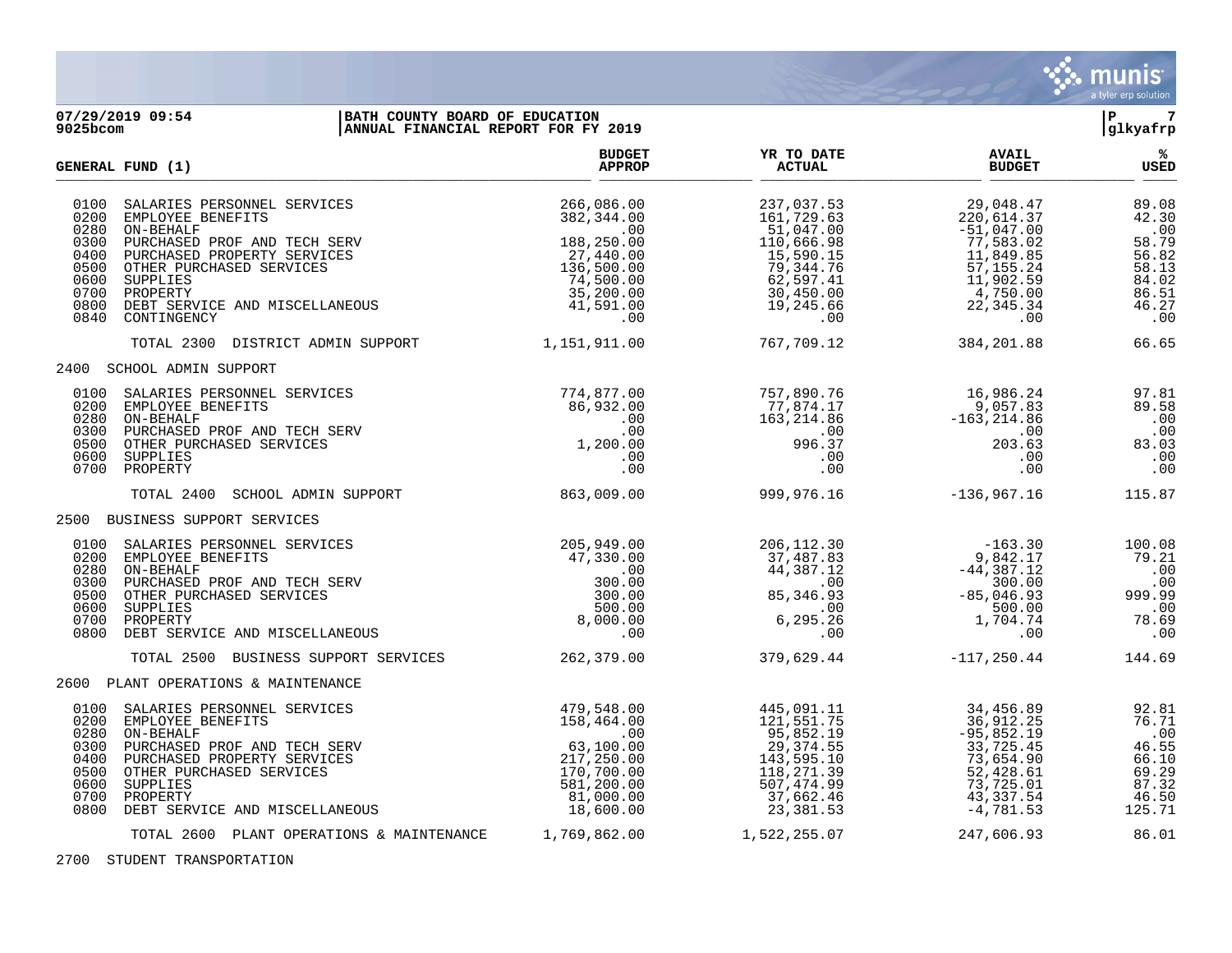

**07/29/2019 09:54 |BATH COUNTY BOARD OF EDUCATION |P 8 ANNUAL FINANCIAL REPORT FOR FY 2019 BUDGET YR TO DATE AVAIL % GENERAL FUND (1) APPROP ACTUAL BUDGET USED**  $\frac{A_{\text{H}^{\text{F}}\text{N}}}{A_{\text{H}}\text{N}}$   $\frac{A_{\text{H}}\text{N}}{A_{\text{H}}\text{N}}$   $\frac{A_{\text{H}}\text{N}}{A_{\text{H}}\text{N}}$   $\frac{A_{\text{H}}\text{N}}{A_{\text{H}}\text{N}}$   $\frac{B_{\text{H}}\text{N}}{B_{\text{H}}\text{N}}$ 0100 SALARIES PERSONNEL SERVICES 61.61 (1991) 535,440.87 501,240.43 51,240.43 51,200.44 501,240.43 53.61 (1991) 535,440.87 5.36 0200 EMPLOYEE BENEFITS 176,204.12 132,783.00 43,421.12 75.36 0280 ON-BEHALF .00 142,407.28 -142,407.28 .00 0300 PURCHASED PROF AND TECH SERV 12,650.00 12,650.00 12,650.00 117,039.10 5,610.90 55.65<br>0400 PURCHASED PROPERTY SERVICES 21,300.00 4,738.71 16,561.29 16,561.29 22.25 0400 PURCHASED PROPERTY SERVICES 21,300.00 4,738.71 16,561.29 22.25<br>0500 OTHER PURCHASED SERVICES 49,500.00 53,557.68 -4,057.68 108.20 0500 OTHER PURCHASED SERVICES (108.20 = 19,500.00 = 53,557.68 = 108.20 = 4,057.68 = 108.20 = 108.20 = 108.20 =<br>283,300.00 = 230,157.17 = 53,142.83 = 53,142.83 = 81.24 0600 SUPPLIES 283,300.00 230,157.17 53,142.83 81.24  $\frac{165}{376}$ .7200 PROPERTY 116.46 AND MISCELLANEOUS 165,376.72 192,590.00 -27,213.28 116.46<br>00 0.00 -601.90 -601.90 0800 DEBT SERVICE AND MISCELLANEOUS TOTAL 2700 STUDENT TRANSPORTATION 1,243,771.71 1,265,115.27 -21,343.56 101.72 3100 FOOD SERVICE OPERATION 0100 SALARIES PERSONNEL SERVICES .00 .00 .00 .00 0200 EMPLOYEE BENEFITS .00 .00 .00 .00 0280 ON-BEHALF .00 .00 .00 .00 0600 SUPPLIES .00 .00 .00 .00 TOTAL 3100 FOOD SERVICE OPERATION .00 .00 .00 .00 3200 DAY CARE OPERATIONS 0280 ON-BEHALF .00 .00 .00 .00 TOTAL 3200 DAY CARE OPERATIONS .00 .00 .00 .00 3300 COMMUNITY SERVICES 0100 SALARIES PERSONNEL SERVICES (39,475.00 26,595.82 12,879.18 67.37 16.0200 EMPLOYEE BENEFITS (39,475.00 200 0200 EMPLOYEE BENEFITS 14,059.00 8,609.90 5,449.10 61.24 0280 ON-BEHALF .00 21,630.67 -21,630.67 .00 0500 OTHER PURCHASED SERVICES .00 .00 .00 .00 0600 SUPPLIES .00 .00 .00 .00 TOTAL 3300 COMMUNITY SERVICES 63,534.00 53,534.00 56,836.39 -3,302.39 106.17 3400 ADULT EDUCATION OPERATIONS 0280 ON-BEHALF .00 .00 .00 .00 TOTAL 3400 ADULT EDUCATION OPERATIONS .00 .00 .00 .00 5100 DEBT SERVICE 0800 DEBT SERVICE AND MISCELLANEOUS 193,609.93 193,609.93 193,608.92 1.01 100.00 TOTAL 5100 DEBT SERVICE 100.00 193,609.93 193,608.92 193,608.92 1.01 100.00 5200 FUND TRANSFERS 0900 OTHER ITEMS 50,000.00 37,371.00 12,629.00 74.74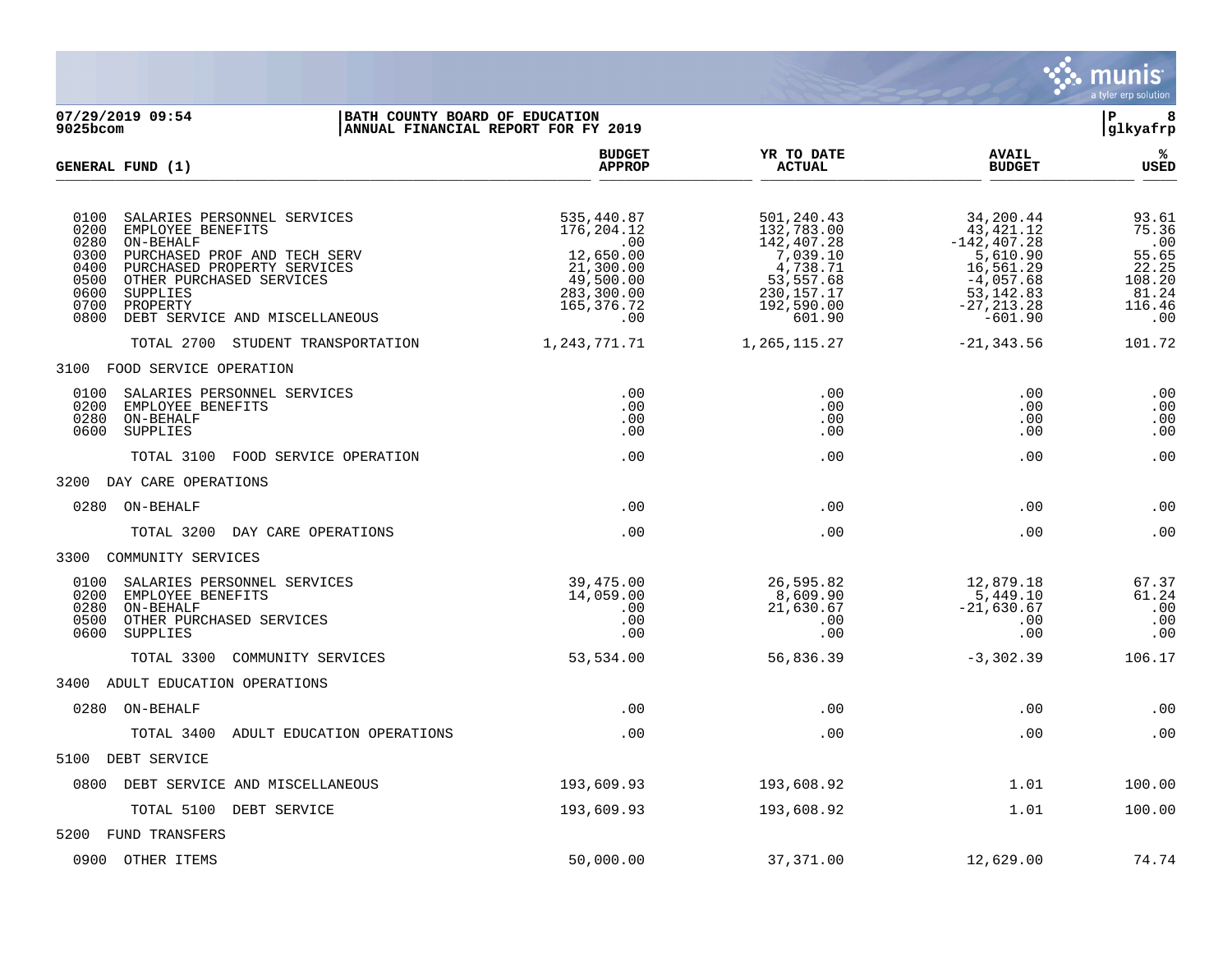

| 07/29/2019 09:54<br>$9025$ bcom | BATH COUNTY BOARD OF EDUCATION<br>ANNUAL FINANCIAL REPORT FOR FY 2019 |                                |                             |                               |           |
|---------------------------------|-----------------------------------------------------------------------|--------------------------------|-----------------------------|-------------------------------|-----------|
| GENERAL FUND (1)                |                                                                       | <b>BUDGET</b><br><b>APPROP</b> | YR TO DATE<br><b>ACTUAL</b> | <b>AVAIL</b><br><b>BUDGET</b> | ႜ<br>USED |
| TOTAL 5200                      | FUND TRANSFERS                                                        | 50,000.00                      | 37,371.00                   | 12,629.00                     | 74.74     |
| 5300<br>CONTINGENCY             |                                                                       |                                |                             |                               |           |
| 0840<br>CONTINGENCY             |                                                                       | 451,841.10                     | .00                         | 451,841.10                    | .00       |
| TOTAL 5300                      | CONTINGENCY                                                           | 451,841.10                     | .00                         | 451,841.10                    | .00       |
| TOTAL EXPENDITURES              |                                                                       | 14, 344, 708.86                | 14,040,309.44               | 304,399.42                    | 97.88     |
| TOTAL FOR GENERAL FUND (1)      |                                                                       | .00                            | 4,209,912.80                | $-4, 209, 912.80$             | .00       |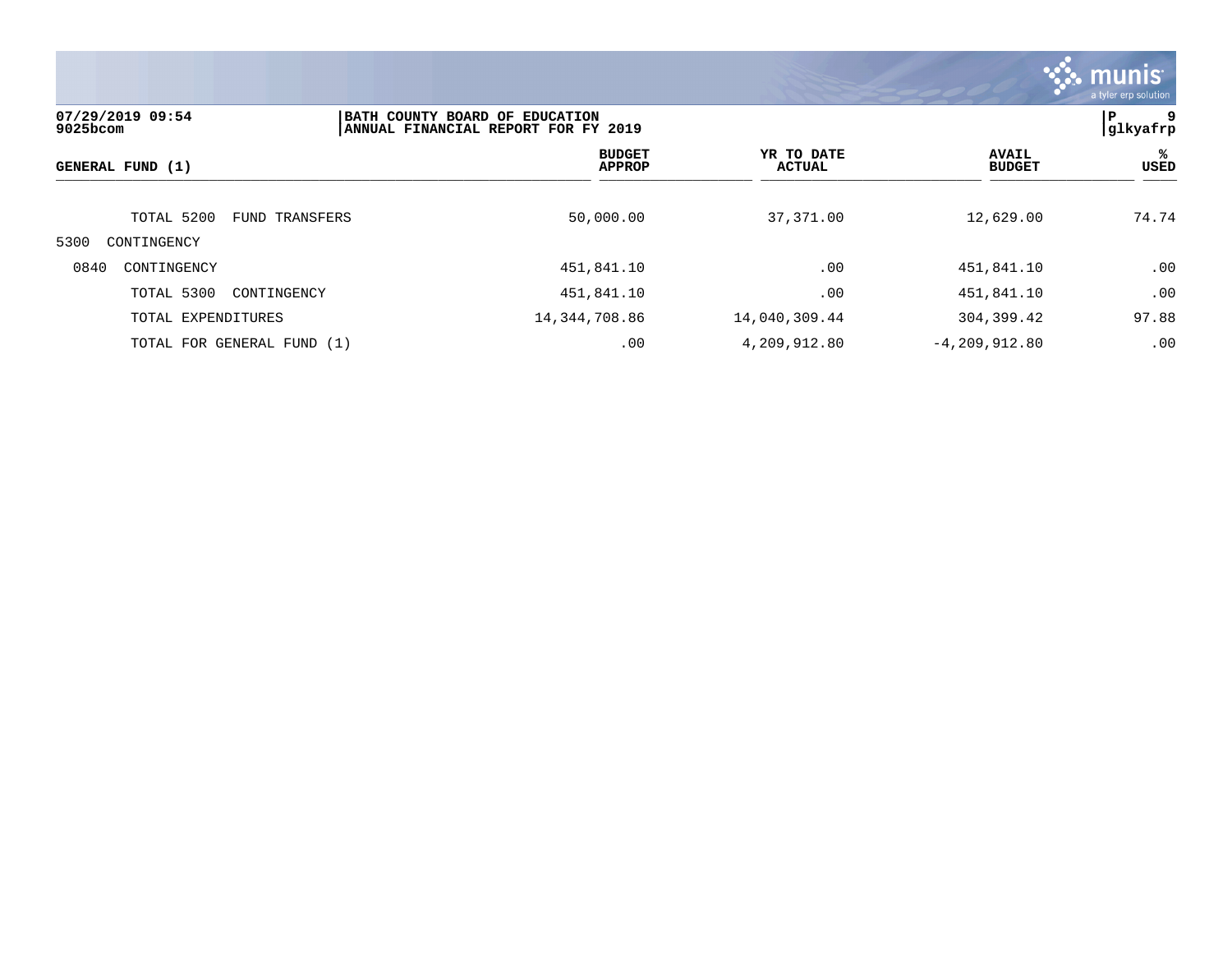|              |                                                                                           |                                |                             |                               | munis<br>a tyler erp solution |
|--------------|-------------------------------------------------------------------------------------------|--------------------------------|-----------------------------|-------------------------------|-------------------------------|
| 9025bcom     | 07/29/2019 09:54<br>BATH COUNTY BOARD OF EDUCATION<br>ANNUAL FINANCIAL REPORT FOR FY 2019 |                                |                             |                               | lР<br>10<br> glkyafrp         |
|              | SPECIAL REVENUE (2)                                                                       | <b>BUDGET</b><br><b>APPROP</b> | YR TO DATE<br><b>ACTUAL</b> | <b>AVAIL</b><br><b>BUDGET</b> | ℁<br>USED                     |
| REVENUES     |                                                                                           |                                |                             |                               |                               |
|              | 0999 BEGINNING BALANCE                                                                    |                                |                             |                               |                               |
|              | TOTAL 0999 BEGINNING BALANCE                                                              | .00                            | .00                         | .00                           | .00                           |
| RECEIPTS     |                                                                                           |                                |                             |                               |                               |
|              | REVENUE FROM LOCAL SOURCES                                                                |                                |                             |                               |                               |
| TUITION      |                                                                                           |                                |                             |                               |                               |
| 1310         | TUITION FROM INDIVIDUALS                                                                  | .00                            | .00                         | .00                           | .00                           |
|              | TOTAL TUITION                                                                             | .00                            | .00                         | .00                           | .00                           |
|              | EARNINGS ON INVESTMENTS                                                                   |                                |                             |                               |                               |
| 1510         | INTEREST ON INVESTMENTS                                                                   | 172,000.00                     | 133,657.64                  | 38, 342. 36                   | 77.71                         |
|              | TOTAL EARNINGS ON INVESTMENTS                                                             | 172,000.00                     | 133,657.64                  | 38, 342. 36                   | 77.71                         |
| FOOD SERVICE |                                                                                           |                                |                             |                               |                               |
| 1637         | VENDING                                                                                   | .00                            | .00                         | .00                           | .00                           |
|              | TOTAL FOOD SERVICE                                                                        | .00                            | .00                         | .00                           | .00                           |
|              | STUDENT ACTIVITIES                                                                        |                                |                             |                               |                               |
| 1740<br>1790 | STUDENT FEES<br>OTHER STUDENT ACTIVITY INCOME                                             | .00<br>.00                     | .00<br>.00                  | .00<br>.00                    | .00<br>.00                    |
|              | TOTAL STUDENT ACTIVITIES                                                                  | .00                            | .00                         | .00                           | .00                           |
|              | OTHER REVENUE FROM LOCAL SOURCES                                                          |                                |                             |                               |                               |
| 1920<br>1990 | CONTRIBUTIONS/DONATIONS<br>MISCELLANEOUS REVENUE                                          | 12,175.00<br>93,689.86         | 50,028.13<br>86,161.07      | $-37,853.13$<br>7,528.79      | 410.91<br>91.96               |
|              | TOTAL OTHER REVENUE FROM LOCAL SOURCES                                                    | 105,864.86                     | 136,189.20                  | $-30, 324.34$                 | 128.64                        |
|              | TOTAL REVENUE FROM LOCAL SOURCES                                                          | 277,864.86                     | 269,846.84                  | 8,018.02                      | 97.11                         |
|              | REVENUE FROM STATE SOURCES                                                                |                                |                             |                               |                               |
|              | EXPENDITURE REIMBURSEMENTS                                                                |                                |                             |                               |                               |
| 3131         | MISCELLANEOUS REIMBURSEMENTS                                                              | .00                            | .00                         | .00                           | .00                           |
|              | TOTAL EXPENDITURE REIMBURSEMENTS                                                          | .00                            | .00                         | .00                           | .00                           |

RESTRICTED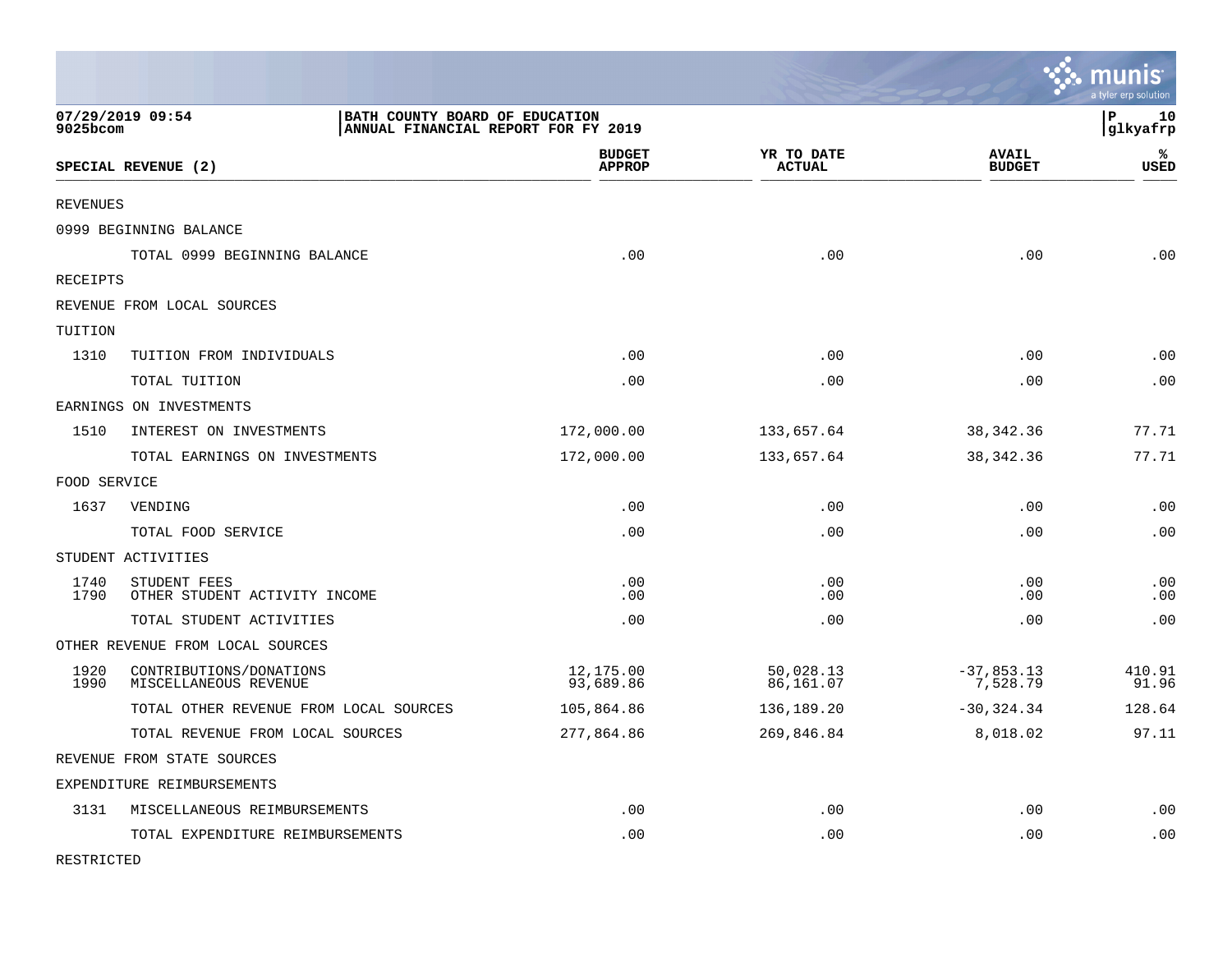

| 9025bcom             | 07/29/2019 09:54<br>BATH COUNTY BOARD OF EDUCATION        | ANNUAL FINANCIAL REPORT FOR FY 2019 |                             |                               | $\mathbf P$<br>11<br> glkyafrp |
|----------------------|-----------------------------------------------------------|-------------------------------------|-----------------------------|-------------------------------|--------------------------------|
|                      | SPECIAL REVENUE (2)                                       | <b>BUDGET</b><br><b>APPROP</b>      | YR TO DATE<br><b>ACTUAL</b> | <b>AVAIL</b><br><b>BUDGET</b> | %ะ<br><b>USED</b>              |
|                      |                                                           |                                     |                             |                               |                                |
| 3200                 | RESTRICTED STATE REVENUE                                  | 807, 383.93                         | 940,270.09                  | $-132,886.16$                 | 116.46                         |
|                      | TOTAL RESTRICTED                                          | 807,383.93                          | 940,270.09                  | $-132,886.16$                 | 116.46                         |
|                      | REVENUE FOR ON BEHALF PAYMENTS                            |                                     |                             |                               |                                |
| 3900                 | ON-BEHALF PAYMENTS/STATE                                  | .00                                 | .00                         | .00                           | .00                            |
|                      | TOTAL REVENUE FOR ON BEHALF PAYMENTS                      | .00                                 | .00                         | .00                           | .00                            |
|                      | TOTAL REVENUE FROM STATE SOURCES                          | 807,383.93                          | 940, 270.09                 | $-132,886.16$                 | 116.46                         |
|                      | REVENUE FROM FEDERAL SOURCES                              |                                     |                             |                               |                                |
|                      | RESTRICTED THROUGH THE STATE                              |                                     |                             |                               |                                |
| 4500                 | RESTRICTED FED THRU STATE                                 | 2,020,760.00                        | 2,002,711.92                | 18,048.08                     | 99.11                          |
|                      | TOTAL RESTRICTED THROUGH THE STATE                        | 2,020,760.00                        | 2,002,711.92                | 18,048.08                     | 99.11                          |
|                      | TOTAL REVENUE FROM FEDERAL SOURCES                        | 2,020,760.00                        | 2,002,711.92                | 18,048.08                     | 99.11                          |
| OTHER RECEIPTS       |                                                           |                                     |                             |                               |                                |
|                      | INTERFUND TRANSFERS                                       |                                     |                             |                               |                                |
| 5210<br>5251<br>5261 | <b>FUND TRANSFER</b><br>FF ESS TRANSFER<br>FF OPERATIONAL | 50,000.00<br>.00<br>.00             | 37, 371, 00<br>.00<br>.00   | 12,629.00<br>.00<br>.00       | 74.74<br>.00<br>.00            |
|                      | TOTAL INTERFUND TRANSFERS                                 | 50,000.00                           | 37,371.00                   | 12,629.00                     | 74.74                          |
|                      | TOTAL OTHER RECEIPTS                                      | 50,000.00                           | 37,371.00                   | 12,629.00                     | 74.74                          |
|                      | TOTAL RECEIPTS                                            | 3,156,008.79                        | 3, 250, 199.85              | $-94, 191.06$                 | 102.98                         |
|                      | TOTAL REVENUES                                            | 3,156,008.79                        | 3,250,199.85                | $-94, 191.06$                 | 102.98                         |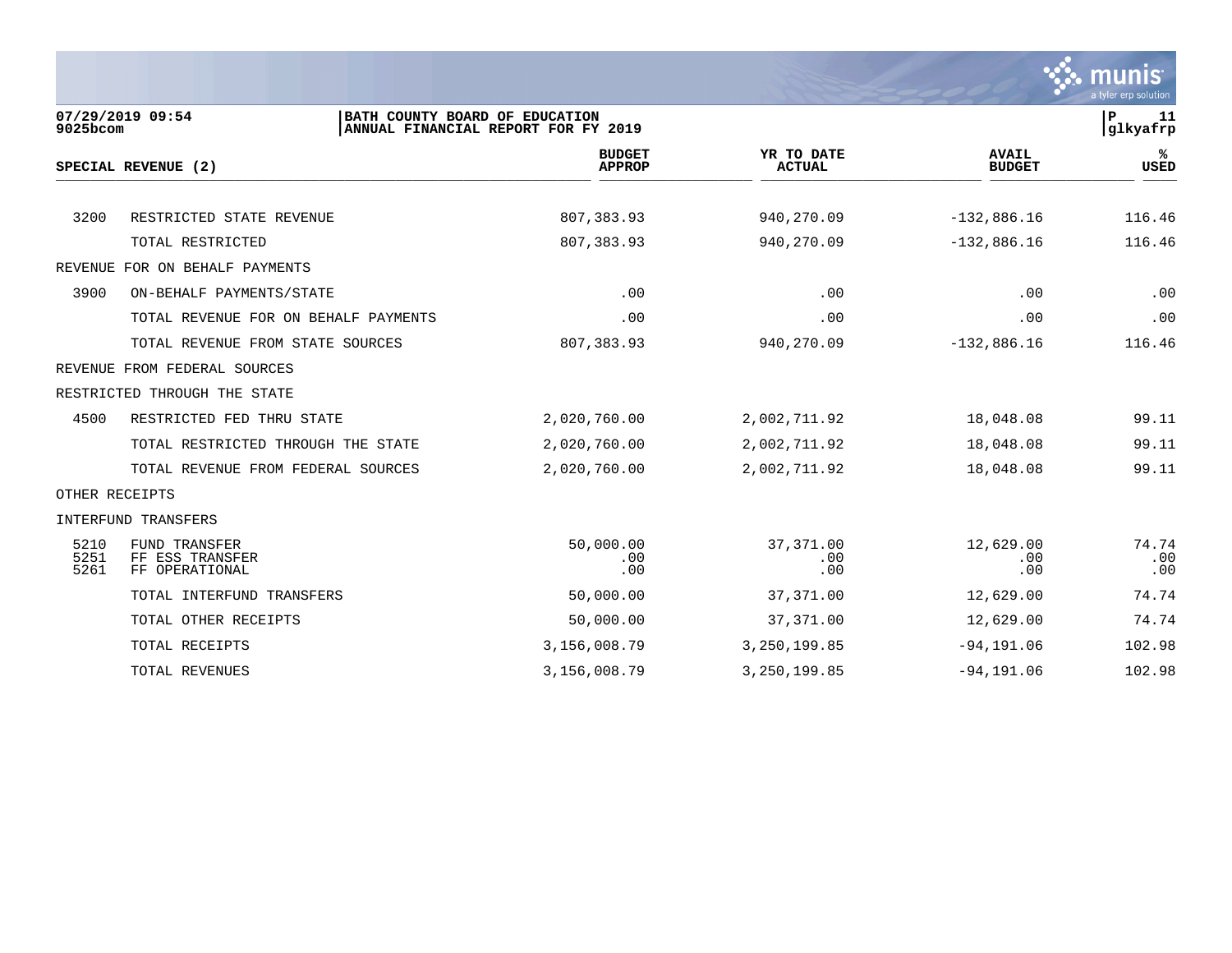

**07/29/2019 09:54 |BATH COUNTY BOARD OF EDUCATION |P 12 ANNUAL FINANCIAL REPORT FOR FY 2019 BUDGET YR TO DATE AVAIL %**  $SPECTAL REVIEW (2)$  $\frac{\text{AFR} + \text{R}}{\text{AFR}}$ EXPENDITURES 1000 INSTRUCTION<br>0100 SALARIES PERSONNEL SERVICES<br>0200 EMPLOYEE BENEFITS<br>0300 PURCHASED PROF AND TECH SERV<br>0400 PURCHASED PROPERTY SERVICES<br>0500 OTHER PURCHASED SERVICES 0100 SALARIES PERSONNEL SERVICES 1,167,090.96 1,247,029.77 -79,938.81 106.85 0200 EMPLOYEE BENEFITS 286,487.80 306,150.43 -19,662.63 106.86 0300 PURCHASED PROF AND TECH SERV 8,000.00 8,000.00 13,186.64 -5,186.64 -5,186.64 164.83 0400 PURCHASED PROPERTY SERVICES 3,500.00 2,555.64 944.36 73.02 0500 OTHER PURCHASED SERVICES 23,854.86 10,561.41 13,293.45 44.27 0600 SUPPLIES 143,988.39 141,562.59 2,425.80 98.32 0700 PROPERTY 133,036.81 232,376.30 -99,339.49 174.67 0800 DEBT SERVICE AND MISCELLANEOUS 123,651.74 13,234.93 10,416.81 55.96 0840 CONTINGENCY 5,154.82 .00 5,154.82 .00 0900 OTHER ITEMS .00 .00 .00 .00 TOTAL 1000 INSTRUCTION 1,794,765.38 1,966,657.71 -171,892.33 109.58 2100 STUDENT SUPPORT SERVICES 0100 SALARIES PERSONNEL SERVICES 174,643.48 161,910.93 12,732.55 92.71 0200 EMPLOYEE BENEFITS 75,883.86 61,046.05 14,837.81 80.45 0300 PURCHASED PROF AND TECH SERV .00 .00 .00 .00 0400 PURCHASED PROPERTY SERVICES 200.00 .00 200.00 .00 0500 OTHER PURCHASED SERVICES 64.06 (18,854.81 10,192.01 8,662.80 54.06 0600 SUPPLIES 7,011.51 6,056.32 955.19 86.38 0700 PROPERTY .00 .00 .00 .00 0800 DEBT SERVICE AND MISCELLANEOUS 3,946.00 1,651.65 2,294.35 41.86 0840 CONTINGENCY .00 .00 .00 .00 TOTAL 2100 STUDENT SUPPORT SERVICES 280,539.66 240,856.96 39,682.70 85.85 2200 INSTRUCTIONAL STAFF SUPP SERV 0100 SALARIES PERSONNEL SERVICES 414,710.58 377,962.47 36,748.11 91.14 0200 EMPLOYEE BENEFITS 121,998.54 117,776.52 4,222.02 96.54 0300 PURCHASED PROF AND TECH SERV 42,759.78 44,528.77 -1,768.99 104.14 0400 PURCHASED PROPERTY SERVICES .00 .00 .00 .00 0500 OTHER PURCHASED SERVICES 17,300.00 14,652.77 2,647.23 84.70 0600 SUPPLIES 39,260.19 15,209.18 24,051.01 38.74 0700 PROPERTY 36,310.00 30,850.30 5,459.70 84.96 0800 DEBT SERVICE AND MISCELLANEOUS 2,500.00 820.28 1,679.72 32.81 TOTAL 2200 INSTRUCTIONAL STAFF SUPP SERV 674,839.09 601,800.29 73,038.80 89.18 2300 DISTRICT ADMIN SUPPORT 0100 SALARIES PERSONNEL SERVICES .00 .00 .00 .00 0200 EMPLOYEE BENEFITS .00 .00 .00 .00 0300 PURCHASED PROF AND TECH SERV .00 .00 .00 .00 0400 PURCHASED PROPERTY SERVICES .00 .00 .00 .00 0500 OTHER PURCHASED SERVICES .00 .00 .00 .00 0600 SUPPLIES .00 2,505.00 -2,505.00 .00 0700 PROPERTY .00 .00 .00 .00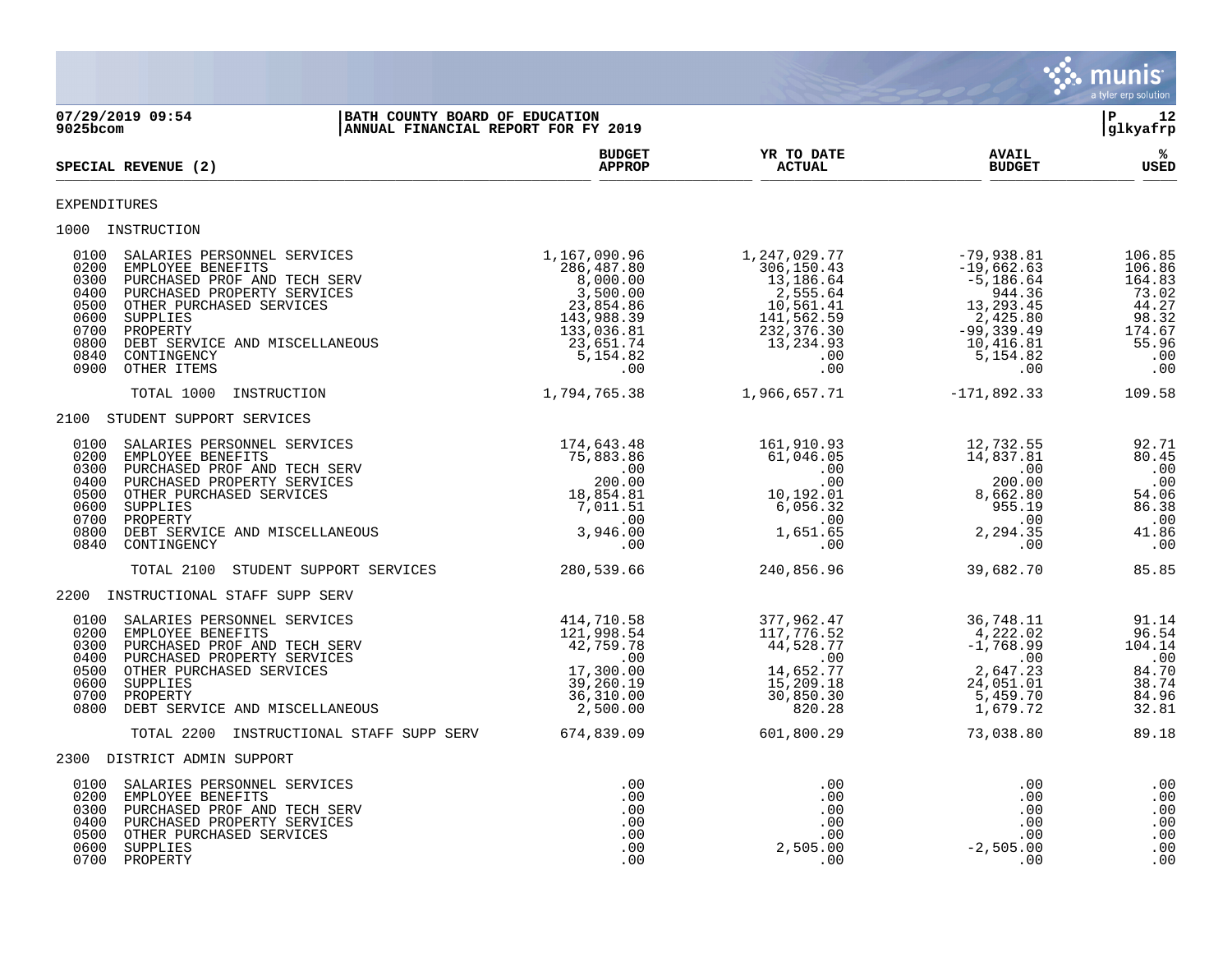

| 9025bcom                                             | 07/29/2019 09:54<br>BATH COUNTY BOARD OF EDUCATION<br>ANNUAL FINANCIAL REPORT FOR FY 2019                                                                           |                                                                   |                                                                         |                                                                            | lР.<br>13<br>glkyafrp                              |
|------------------------------------------------------|---------------------------------------------------------------------------------------------------------------------------------------------------------------------|-------------------------------------------------------------------|-------------------------------------------------------------------------|----------------------------------------------------------------------------|----------------------------------------------------|
|                                                      | SPECIAL REVENUE (2)                                                                                                                                                 | <b>BUDGET</b><br><b>APPROP</b>                                    | YR TO DATE<br><b>ACTUAL</b>                                             | <b>AVAIL</b><br><b>BUDGET</b>                                              | %ะ<br><b>USED</b>                                  |
|                                                      | 0800 DEBT SERVICE AND MISCELLANEOUS                                                                                                                                 | .00                                                               | .00                                                                     | .00                                                                        | .00                                                |
|                                                      | TOTAL 2300 DISTRICT ADMIN SUPPORT                                                                                                                                   | .00                                                               | 2,505.00                                                                | $-2,505.00$                                                                | .00                                                |
|                                                      | 2400 SCHOOL ADMIN SUPPORT                                                                                                                                           |                                                                   |                                                                         |                                                                            |                                                    |
| 0100<br>0200<br>0300<br>0600<br>0700<br>0800         | SALARIES PERSONNEL SERVICES<br>EMPLOYEE BENEFITS<br>PURCHASED PROF AND TECH SERV<br>SUPPLIES<br>PROPERTY<br>DEBT SERVICE AND MISCELLANEOUS                          | .00<br>.00<br>.00<br>.00<br>.00<br>.00                            | .00<br>.00<br>.00<br>.00<br>.00<br>.00                                  | .00<br>.00<br>.00<br>.00<br>.00<br>.00                                     | .00<br>.00<br>.00<br>.00<br>.00<br>.00             |
|                                                      | TOTAL 2400 SCHOOL ADMIN SUPPORT                                                                                                                                     | .00                                                               | .00                                                                     | .00                                                                        | .00                                                |
|                                                      | 2500 BUSINESS SUPPORT SERVICES                                                                                                                                      |                                                                   |                                                                         |                                                                            |                                                    |
| 0100<br>0200<br>0300<br>0400<br>0500<br>0600<br>0700 | SALARIES PERSONNEL SERVICES<br>EMPLOYEE BENEFITS<br>PURCHASED PROF AND TECH SERV<br>PURCHASED PROPERTY SERVICES<br>OTHER PURCHASED SERVICES<br>SUPPLIES<br>PROPERTY | .00<br>.00<br>.00<br>.00<br>.00<br>.00<br>.00                     | .00<br>.00<br>.00<br>.00<br>.00<br>.00<br>.00                           | .00<br>.00<br>.00<br>.00<br>.00<br>.00<br>.00                              | .00<br>.00<br>.00<br>.00<br>.00<br>.00<br>.00      |
|                                                      | TOTAL 2500 BUSINESS SUPPORT SERVICES                                                                                                                                | .00                                                               | .00                                                                     | .00                                                                        | .00                                                |
|                                                      | 2600 PLANT OPERATIONS & MAINTENANCE                                                                                                                                 |                                                                   |                                                                         |                                                                            |                                                    |
| 0100<br>0200<br>0300<br>0400<br>0500<br>0600         | SALARIES PERSONNEL SERVICES<br>EMPLOYEE BENEFITS<br>PURCHASED PROF AND TECH SERV<br>PURCHASED PROPERTY SERVICES<br>OTHER PURCHASED SERVICES<br>SUPPLIES             | 10,637.00<br>4,621.56<br>.00<br>4,500.00<br>2,500.00<br>20,000.00 | 10,636.80<br>3,057.82<br>18,401.68<br>4,680.83<br>1,539.05<br>13,718.43 | $1,563.74$<br>$-101.68$<br>$-18,401.68$<br>$-180.83$<br>960.95<br>6,281.57 | 100.00<br>66.16<br>.00<br>104.02<br>61.56<br>68.59 |
|                                                      | TOTAL 2600 PLANT OPERATIONS & MAINTENANCE                                                                                                                           | 42,258.56                                                         | 52,034.61                                                               | $-9,776.05$                                                                | 123.13                                             |
|                                                      | 2700 STUDENT TRANSPORTATION                                                                                                                                         |                                                                   |                                                                         |                                                                            |                                                    |
| 0100<br>0200<br>0300<br>0600<br>0700<br>0800         | SALARIES PERSONNEL SERVICES<br>EMPLOYEE BENEFITS<br>PURCHASED PROF AND TECH SERV<br>SUPPLIES<br>PROPERTY<br>DEBT SERVICE AND MISCELLANEOUS                          | 33,607.25<br>11,653.30<br>.00<br>138.55<br>.00<br>.00             | 29,030.1<br>9,244.99<br>00<br>.00<br>1,289.64<br>.00<br>.00             | 4,568.84<br>2,408.31<br>.00<br>$-1,151.09$<br>.00<br>.00                   | 86.41<br>79.33<br>.00<br>930.81<br>.00<br>.00      |
|                                                      | TOTAL 2700 STUDENT TRANSPORTATION                                                                                                                                   | 45, 399.10                                                        | 39,573.04                                                               | 5,826.06                                                                   | 87.17                                              |
|                                                      | 3100 FOOD SERVICE OPERATION                                                                                                                                         |                                                                   |                                                                         |                                                                            |                                                    |
| 0600                                                 | 0500 OTHER PURCHASED SERVICES<br>SUPPLIES                                                                                                                           | .00<br>1,400.00                                                   | .00<br>433.09                                                           | .00<br>966.91                                                              | .00<br>30.94                                       |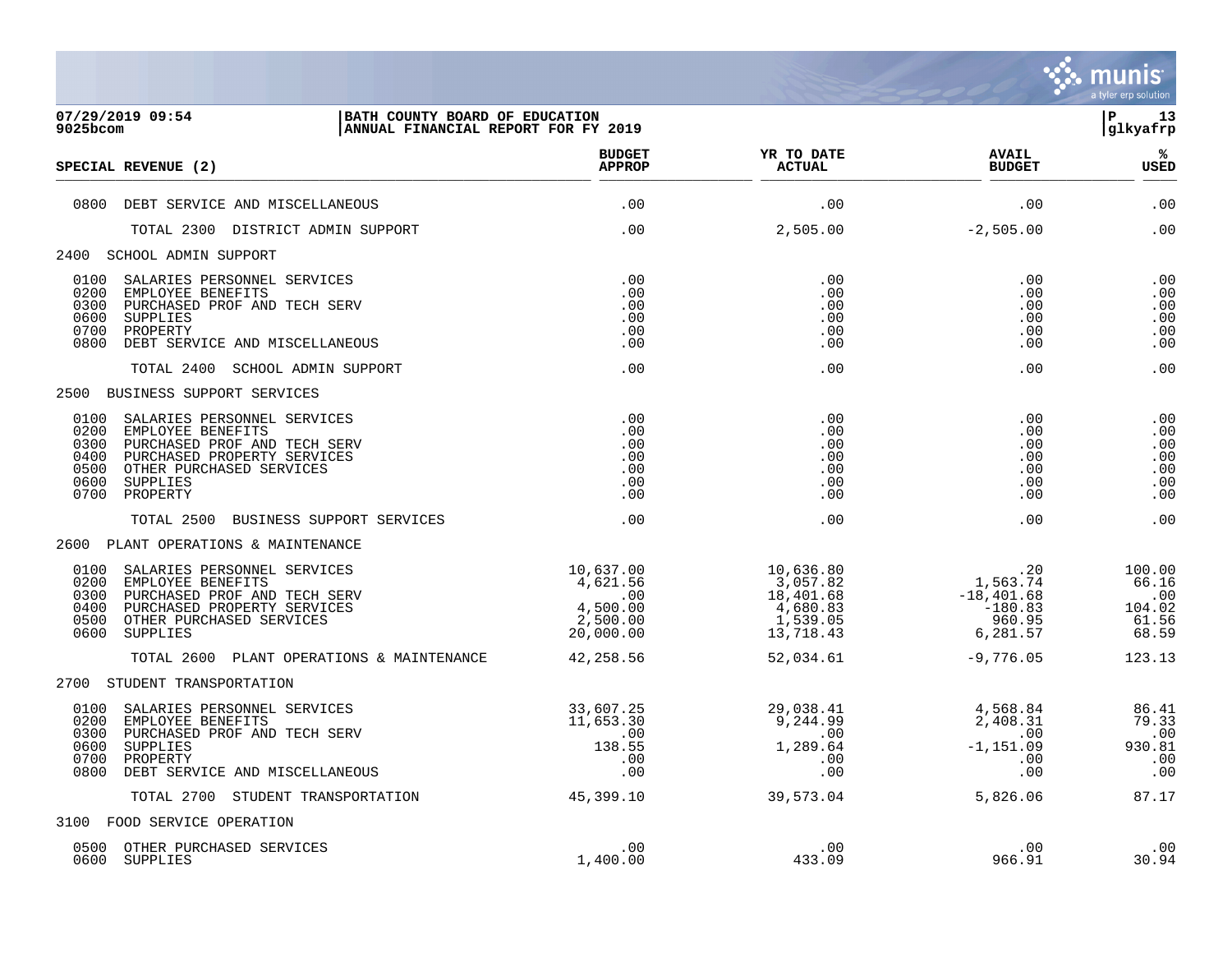

| $9025$ bcom                                                          | 07/29/2019 09:54                                                                                                                                                                                                     | BATH COUNTY BOARD OF EDUCATION<br>ANNUAL FINANCIAL REPORT FOR FY 2019                                 |                                                                                                          |                                                                                              | $\mathbf{P}$<br>14<br>glkyafrp                                                  |
|----------------------------------------------------------------------|----------------------------------------------------------------------------------------------------------------------------------------------------------------------------------------------------------------------|-------------------------------------------------------------------------------------------------------|----------------------------------------------------------------------------------------------------------|----------------------------------------------------------------------------------------------|---------------------------------------------------------------------------------|
|                                                                      | SPECIAL REVENUE (2)                                                                                                                                                                                                  | <b>BUDGET</b><br><b>APPROP</b>                                                                        | YR TO DATE<br><b>ACTUAL</b>                                                                              | <b>AVAIL</b><br><b>BUDGET</b>                                                                | %ะ<br><b>USED</b>                                                               |
| 0700<br>0800                                                         | PROPERTY<br>DEBT SERVICE AND MISCELLANEOUS                                                                                                                                                                           | 16,000.00<br>.00                                                                                      | 18,124.10<br>.00                                                                                         | $-2,124.10$<br>.00                                                                           | 113.28<br>.00                                                                   |
|                                                                      | TOTAL 3100 FOOD SERVICE OPERATION                                                                                                                                                                                    | 17,400.00                                                                                             | 18,557.19                                                                                                | $-1, 157.19$                                                                                 | 106.65                                                                          |
| 3200                                                                 | DAY CARE OPERATIONS                                                                                                                                                                                                  |                                                                                                       |                                                                                                          |                                                                                              |                                                                                 |
| 0500                                                                 | OTHER PURCHASED SERVICES                                                                                                                                                                                             | .00                                                                                                   | .00                                                                                                      | .00                                                                                          | .00                                                                             |
|                                                                      | TOTAL 3200<br>DAY CARE OPERATIONS                                                                                                                                                                                    | .00                                                                                                   | .00                                                                                                      | .00                                                                                          | .00                                                                             |
| 3300                                                                 | COMMUNITY SERVICES                                                                                                                                                                                                   |                                                                                                       |                                                                                                          |                                                                                              |                                                                                 |
| 0100<br>0200<br>0300<br>0400<br>0500<br>0600<br>0700<br>0800<br>0900 | SALARIES PERSONNEL SERVICES<br>EMPLOYEE BENEFITS<br>PURCHASED PROF AND TECH SERV<br>PURCHASED PROPERTY SERVICES<br>OTHER PURCHASED SERVICES<br>SUPPLIES<br>PROPERTY<br>DEBT SERVICE AND MISCELLANEOUS<br>OTHER ITEMS | 233, 160. 32<br>20,487.90<br>1,347.50<br>850.64<br>10,452.68<br>29,466.96<br>1,260.00<br>40.00<br>.00 | 232,634.30<br>20,218.82<br>1,347.50<br>1,150.56<br>10,433.46<br>57,433.66<br>1,229.97<br>1,799.00<br>.00 | 526.02<br>269.08<br>.00<br>$-299.92$<br>19.22<br>$-27,966.70$<br>30.03<br>$-1,759.00$<br>.00 | 99.77<br>98.69<br>100.00<br>135.26<br>99.82<br>194.91<br>97.62<br>999.99<br>.00 |
|                                                                      | TOTAL 3300<br>COMMUNITY SERVICES                                                                                                                                                                                     | 297,066.00                                                                                            | 326, 247.27                                                                                              | $-29,181.27$                                                                                 | 109.82                                                                          |
| 5100                                                                 | DEBT SERVICE                                                                                                                                                                                                         |                                                                                                       |                                                                                                          |                                                                                              |                                                                                 |
| 0800                                                                 | DEBT SERVICE AND MISCELLANEOUS                                                                                                                                                                                       | .00                                                                                                   | .00                                                                                                      | .00                                                                                          | .00                                                                             |
|                                                                      | TOTAL 5100<br>DEBT SERVICE                                                                                                                                                                                           | .00                                                                                                   | .00                                                                                                      | .00                                                                                          | .00                                                                             |
| 5200                                                                 | FUND TRANSFERS                                                                                                                                                                                                       |                                                                                                       |                                                                                                          |                                                                                              |                                                                                 |
| 0900                                                                 | OTHER ITEMS                                                                                                                                                                                                          | 3,741.00                                                                                              | 1,967.78                                                                                                 | 1,773.22                                                                                     | 52.60                                                                           |
|                                                                      | TOTAL 5200<br>FUND TRANSFERS                                                                                                                                                                                         | 3,741.00                                                                                              | 1,967.78                                                                                                 | 1,773.22                                                                                     | 52.60                                                                           |
|                                                                      | TOTAL EXPENDITURES                                                                                                                                                                                                   | 3,156,008.79                                                                                          | 3,250,199.85                                                                                             | $-94, 191.06$                                                                                | 102.98                                                                          |
|                                                                      | TOTAL FOR SPECIAL REVENUE (2)                                                                                                                                                                                        | .00                                                                                                   | .00                                                                                                      | .00                                                                                          | .00                                                                             |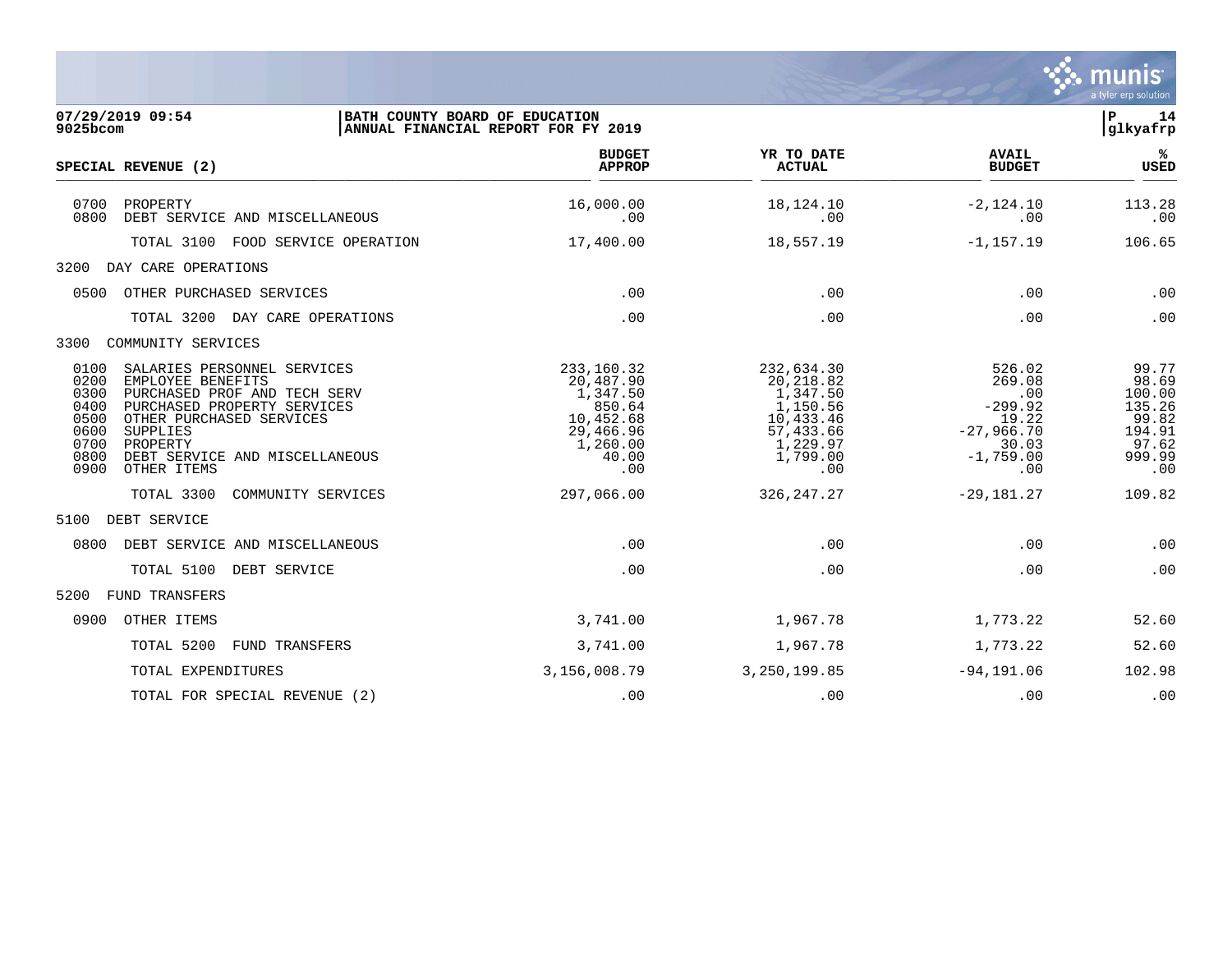|                      |                                                                                           |                                |                              |                               | a tyler erp solution  |
|----------------------|-------------------------------------------------------------------------------------------|--------------------------------|------------------------------|-------------------------------|-----------------------|
| 9025bcom             | 07/29/2019 09:54<br>BATH COUNTY BOARD OF EDUCATION<br>ANNUAL FINANCIAL REPORT FOR FY 2019 |                                |                              |                               | 15<br>P<br> glkyafrp  |
|                      | DISTRICT ACTIVITY FD (ANNUAL) (21)                                                        | <b>BUDGET</b><br><b>APPROP</b> | YR TO DATE<br><b>ACTUAL</b>  | <b>AVAIL</b><br><b>BUDGET</b> | ℁<br><b>USED</b>      |
| <b>REVENUES</b>      |                                                                                           |                                |                              |                               |                       |
|                      | 0999 BEGINNING BALANCE                                                                    |                                |                              |                               |                       |
|                      | TOTAL 0999 BEGINNING BALANCE                                                              | 74,908.82                      | 74,908.82                    | .00                           | 100.00                |
| RECEIPTS             |                                                                                           |                                |                              |                               |                       |
|                      | REVENUE FROM LOCAL SOURCES                                                                |                                |                              |                               |                       |
|                      | STUDENT ACTIVITIES                                                                        |                                |                              |                               |                       |
| 1740<br>1750<br>1790 | STUDENT FEES<br>DONATIONS (ACTIVITY FND)<br>OTHER STUDENT ACTIVITY INCOME                 | 9,940.68<br>.00<br>51,727.06   | 9,789.14<br>.00<br>44,342.06 | 151.54<br>.00<br>7,385.00     | 98.48<br>.00<br>85.72 |
|                      | TOTAL STUDENT ACTIVITIES                                                                  | 61,667.74                      | 54, 131. 20                  | 7,536.54                      | 87.78                 |
|                      | OTHER REVENUE FROM LOCAL SOURCES                                                          |                                |                              |                               |                       |
| 1920<br>1990         | CONTRIBUTIONS/DONATIONS<br>MISCELLANEOUS REVENUE                                          | 35,061.89<br>14,736.80         | 35,061.89<br>13,726.80       | .00<br>1,010.00               | 100.00<br>93.15       |
|                      | TOTAL OTHER REVENUE FROM LOCAL SOURCES                                                    | 49,798.69                      | 48,788.69                    | 1,010.00                      | 97.97                 |
|                      | TOTAL REVENUE FROM LOCAL SOURCES                                                          | 111,466.43                     | 102,919.89                   | 8,546.54                      | 92.33                 |
|                      | REVENUE FROM FEDERAL SOURCES                                                              |                                |                              |                               |                       |
|                      | FEDERAL REIMBURSEMENT                                                                     |                                |                              |                               |                       |
| 4810                 | MEDICAID REIMBURSEMENT                                                                    | .00                            | .00                          | .00                           | .00                   |
|                      | TOTAL FEDERAL REIMBURSEMENT                                                               | .00                            | .00                          | .00                           | .00                   |
|                      | TOTAL REVENUE FROM FEDERAL SOURCES                                                        | .00                            | .00                          | .00                           | .00                   |
|                      | TOTAL RECEIPTS                                                                            | 111,466.43                     | 102,919.89                   | 8,546.54                      | 92.33                 |
|                      | TOTAL REVENUES                                                                            | 186, 375. 25                   | 177,828.71                   | 8,546.54                      | 95.41                 |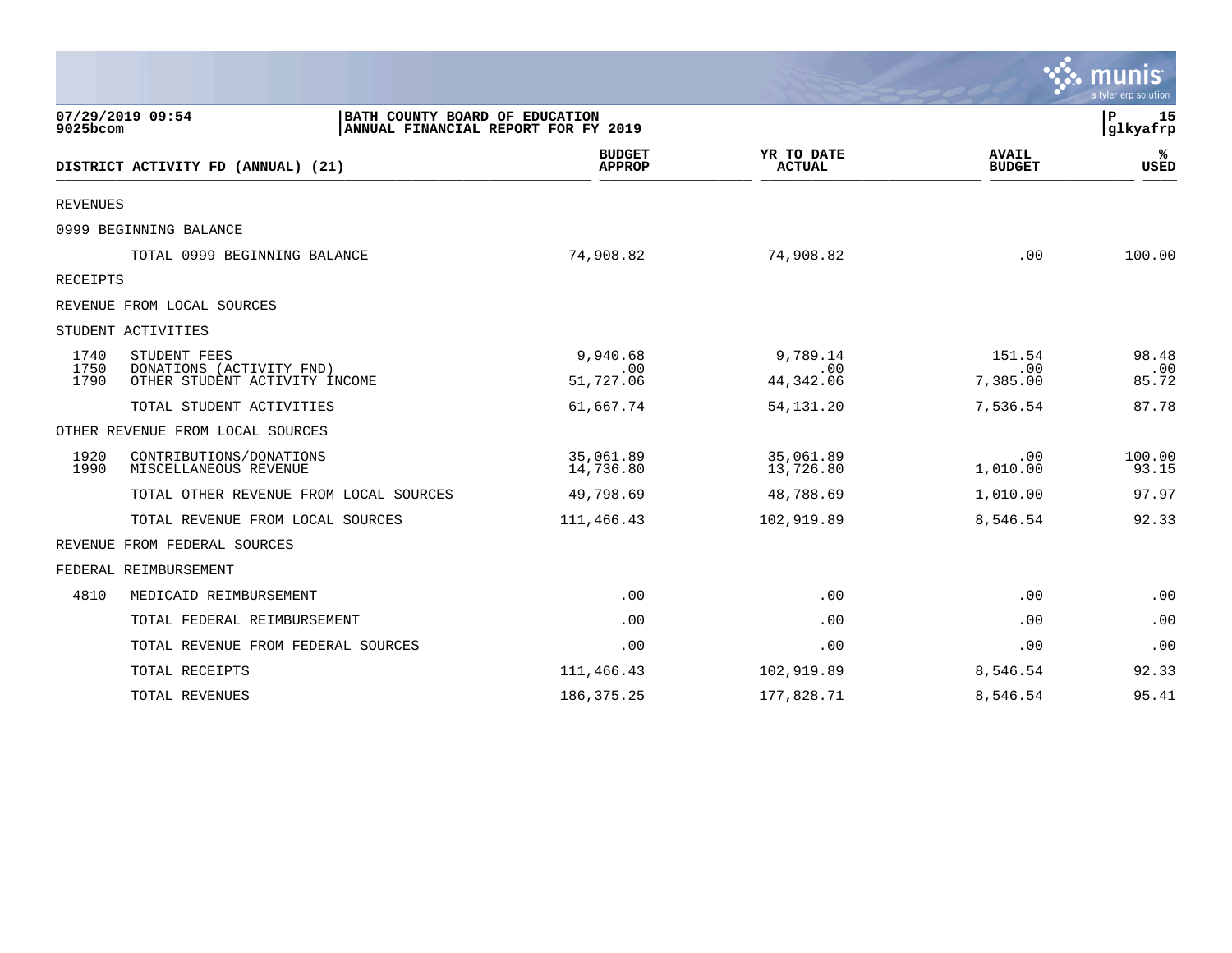

| 07/29/2019 09:54<br>BATH COUNTY BOARD OF EDUCATION<br>$9025$ bcom<br>ANNUAL FINANCIAL REPORT FOR FY 2019                                                                                                                                                              |                                                                                         |                                                                                        |                                                                                          | 16<br>l P<br>glkyafrp                                            |
|-----------------------------------------------------------------------------------------------------------------------------------------------------------------------------------------------------------------------------------------------------------------------|-----------------------------------------------------------------------------------------|----------------------------------------------------------------------------------------|------------------------------------------------------------------------------------------|------------------------------------------------------------------|
| DISTRICT ACTIVITY FD (ANNUAL) (21)                                                                                                                                                                                                                                    | <b>BUDGET</b><br><b>APPROP</b>                                                          | YR TO DATE<br><b>ACTUAL</b>                                                            | <b>AVAIL</b><br><b>BUDGET</b>                                                            | %ะ<br><b>USED</b>                                                |
| <b>EXPENDITURES</b>                                                                                                                                                                                                                                                   |                                                                                         |                                                                                        |                                                                                          |                                                                  |
| 1000 INSTRUCTION                                                                                                                                                                                                                                                      |                                                                                         |                                                                                        |                                                                                          |                                                                  |
| 0100<br>SALARIES PERSONNEL SERVICES<br>0200<br>EMPLOYEE BENEFITS<br>0300<br>PURCHASED PROF AND TECH SERV<br>0400<br>PURCHASED PROPERTY SERVICES<br>0500<br>OTHER PURCHASED SERVICES<br>0600<br>SUPPLIES<br>0700<br>PROPERTY<br>0800<br>DEBT SERVICE AND MISCELLANEOUS | 2,267.51<br>00.<br>940.00<br>992.07<br>19,624.45<br>121,349.91<br>15,621.64<br>8,334.11 | 1,287.00<br>233.40<br>460.00<br>.00<br>12,507.73<br>44,831.48<br>13,387.96<br>1,118.12 | 980.51<br>$-233.40$<br>480.00<br>992.07<br>7,116.72<br>76,518.43<br>2,233.68<br>7,215.99 | 56.76<br>.00<br>48.94<br>.00<br>63.74<br>36.94<br>85.70<br>13.42 |
| TOTAL 1000 INSTRUCTION                                                                                                                                                                                                                                                | 169,129.69                                                                              | 73,825.69                                                                              | 95,304.00                                                                                | 43.65                                                            |
| STUDENT SUPPORT SERVICES<br>2100                                                                                                                                                                                                                                      |                                                                                         |                                                                                        |                                                                                          |                                                                  |
| 0600<br>SUPPLIES                                                                                                                                                                                                                                                      | 2,325.67                                                                                | 223.72                                                                                 | 2,101.95                                                                                 | 9.62                                                             |
| STUDENT SUPPORT SERVICES<br>TOTAL 2100                                                                                                                                                                                                                                | 2,325.67                                                                                | 223.72                                                                                 | 2,101.95                                                                                 | 9.62                                                             |
| 2200 INSTRUCTIONAL STAFF SUPP SERV                                                                                                                                                                                                                                    |                                                                                         |                                                                                        |                                                                                          |                                                                  |
| 0600<br>SUPPLIES<br>0700 PROPERTY                                                                                                                                                                                                                                     | 8,181.11<br>195.00                                                                      | 5,557.92<br>195.00                                                                     | 2,623.19<br>.00                                                                          | 67.94<br>100.00                                                  |
| TOTAL 2200<br>INSTRUCTIONAL STAFF SUPP SERV                                                                                                                                                                                                                           | 8,376.11                                                                                | 5,752.92                                                                               | 2,623.19                                                                                 | 68.68                                                            |
| 2600 PLANT OPERATIONS & MAINTENANCE                                                                                                                                                                                                                                   |                                                                                         |                                                                                        |                                                                                          |                                                                  |
| 0600<br>SUPPLIES                                                                                                                                                                                                                                                      | .00                                                                                     | .00                                                                                    | .00                                                                                      | .00                                                              |
| TOTAL 2600<br>PLANT OPERATIONS & MAINTENANCE                                                                                                                                                                                                                          | .00                                                                                     | .00                                                                                    | .00                                                                                      | .00                                                              |
| STUDENT TRANSPORTATION<br>2700                                                                                                                                                                                                                                        |                                                                                         |                                                                                        |                                                                                          |                                                                  |
| 0100<br>SALARIES PERSONNEL SERVICES<br>0200<br>EMPLOYEE BENEFITS<br>0800<br>DEBT SERVICE AND MISCELLANEOUS                                                                                                                                                            | .00<br>.00<br>6,543.78                                                                  | .00<br>.00<br>3,404.87                                                                 | .00<br>.00<br>3,138.91                                                                   | .00<br>.00<br>52.03                                              |
| TOTAL 2700 STUDENT TRANSPORTATION                                                                                                                                                                                                                                     | 6,543.78                                                                                | 3,404.87                                                                               | 3,138.91                                                                                 | 52.03                                                            |
| TOTAL EXPENDITURES                                                                                                                                                                                                                                                    | 186, 375. 25                                                                            | 83,207.20                                                                              | 103,168.05                                                                               | 44.64                                                            |
| TOTAL FOR DISTRICT ACTIVITY FD (ANNUA (21)                                                                                                                                                                                                                            | .00                                                                                     | 94,621.51                                                                              | $-94,621.51$                                                                             | .00                                                              |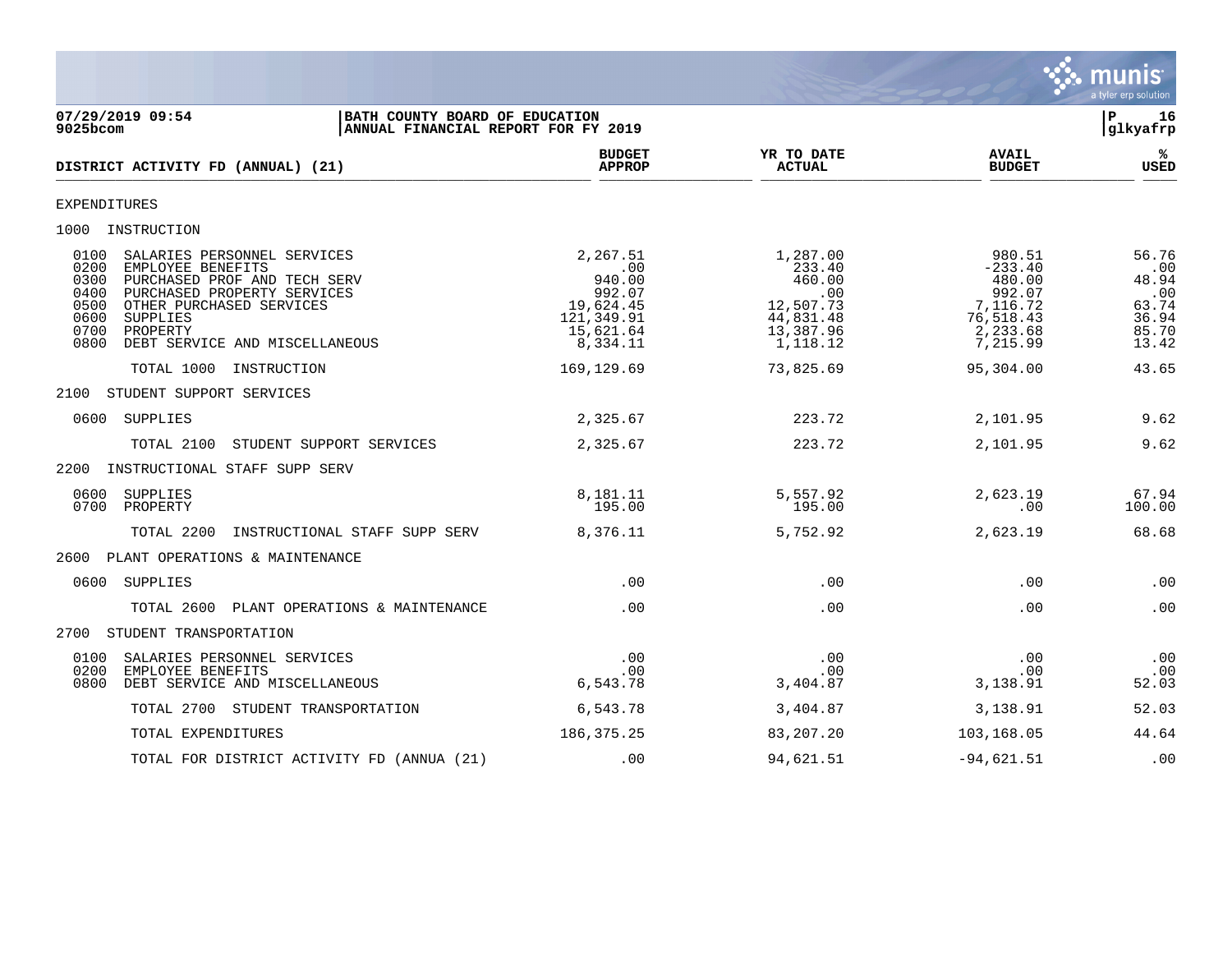|                 |                                                    |                                     |                             |                               | $\sim$ munis<br>a tyler erp solution |
|-----------------|----------------------------------------------------|-------------------------------------|-----------------------------|-------------------------------|--------------------------------------|
| 9025bcom        | 07/29/2019 09:54<br>BATH COUNTY BOARD OF EDUCATION | ANNUAL FINANCIAL REPORT FOR FY 2019 |                             |                               | P<br>17<br>glkyafrp                  |
|                 | CAPITAL OUTLAY FUND (310)                          | <b>BUDGET</b><br><b>APPROP</b>      | YR TO DATE<br><b>ACTUAL</b> | <b>AVAIL</b><br><b>BUDGET</b> | %ะ<br><b>USED</b>                    |
| <b>REVENUES</b> |                                                    |                                     |                             |                               |                                      |
|                 | 0999 BEGINNING BALANCE                             |                                     |                             |                               |                                      |
|                 | TOTAL 0999 BEGINNING BALANCE                       | 164,179.86                          | 164, 179.86                 | .00                           | 100.00                               |
| RECEIPTS        |                                                    |                                     |                             |                               |                                      |
|                 | REVENUE FROM STATE SOURCES                         |                                     |                             |                               |                                      |
| RESTRICTED      |                                                    |                                     |                             |                               |                                      |
| 3200            | RESTRICTED STATE REVENUE                           | 177,964.00                          | 177,964.00                  | .00                           | 100.00                               |
|                 | TOTAL RESTRICTED                                   | 177,964.00                          | 177,964.00                  | .00                           | 100.00                               |
|                 | TOTAL REVENUE FROM STATE SOURCES                   | 177,964.00                          | 177,964.00                  | .00                           | 100.00                               |
|                 | OTHER RECEIPTS                                     |                                     |                             |                               |                                      |
|                 | <b>INTERFUND TRANSFERS</b>                         |                                     |                             |                               |                                      |
| 5210            | <b>FUND TRANSFER</b>                               | .00                                 | .00                         | .00                           | .00                                  |
|                 | TOTAL INTERFUND TRANSFERS                          | .00                                 | .00                         | .00                           | .00                                  |
|                 | TOTAL OTHER RECEIPTS                               | .00                                 | .00                         | .00                           | .00                                  |
|                 | TOTAL RECEIPTS                                     | 177,964.00                          | 177,964.00                  | .00                           | 100.00                               |
|                 | TOTAL REVENUES                                     | 342, 143.86                         | 342, 143.86                 | .00                           | 100.00                               |

 $\sim$   $\sim$   $\sim$   $\sim$   $\sim$   $\sim$   $\sim$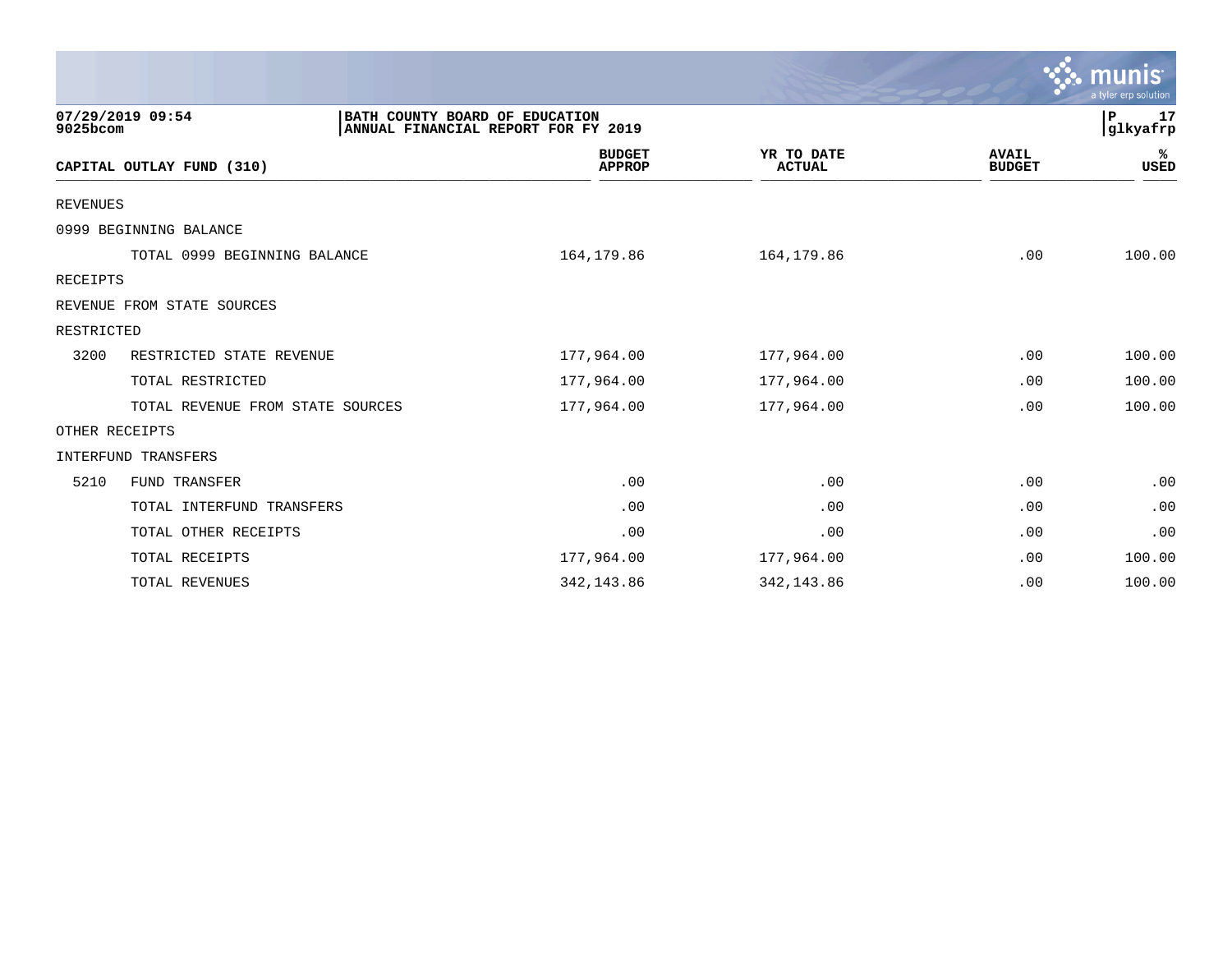

| 07/29/2019 09:54<br>9025bcom                                            | BATH COUNTY BOARD OF EDUCATION<br>ANNUAL FINANCIAL REPORT FOR FY 2019 |                                |                             |                               | 18<br>P<br> glkyafrp |
|-------------------------------------------------------------------------|-----------------------------------------------------------------------|--------------------------------|-----------------------------|-------------------------------|----------------------|
| CAPITAL OUTLAY FUND (310)                                               |                                                                       | <b>BUDGET</b><br><b>APPROP</b> | YR TO DATE<br><b>ACTUAL</b> | <b>AVAIL</b><br><b>BUDGET</b> | %ะ<br>USED           |
| <b>EXPENDITURES</b>                                                     |                                                                       |                                |                             |                               |                      |
| 2600<br>PLANT OPERATIONS & MAINTENANCE                                  |                                                                       |                                |                             |                               |                      |
| 0400<br>PURCHASED PROPERTY SERVICES<br>0500<br>OTHER PURCHASED SERVICES |                                                                       | .00<br>.00                     | .00<br>.00                  | .00<br>.00                    | .00<br>.00           |
| TOTAL 2600                                                              | PLANT OPERATIONS & MAINTENANCE                                        | .00                            | .00                         | .00                           | .00                  |
| 5100<br>DEBT SERVICE                                                    |                                                                       |                                |                             |                               |                      |
| 0800<br>DEBT SERVICE AND MISCELLANEOUS<br>0840<br>CONTINGENCY           |                                                                       | .00<br>342, 143.86             | .00<br>.00                  | .00<br>342, 143.86            | .00<br>.00           |
| TOTAL 5100                                                              | DEBT SERVICE                                                          | 342,143.86                     | .00                         | 342, 143.86                   | .00                  |
| 5200<br>FUND TRANSFERS                                                  |                                                                       |                                |                             |                               |                      |
| 0900<br>OTHER ITEMS                                                     |                                                                       | .00                            | 342, 143.86                 | $-342, 143.86$                | .00                  |
| TOTAL 5200                                                              | <b>FUND TRANSFERS</b>                                                 | .00                            | 342,143.86                  | $-342, 143.86$                | .00                  |
| TOTAL EXPENDITURES                                                      |                                                                       | 342, 143.86                    | 342, 143.86                 | .00                           | 100.00               |
| TOTAL FOR CAPITAL OUTLAY FUND (310)                                     |                                                                       | .00                            | .00                         | .00                           | .00                  |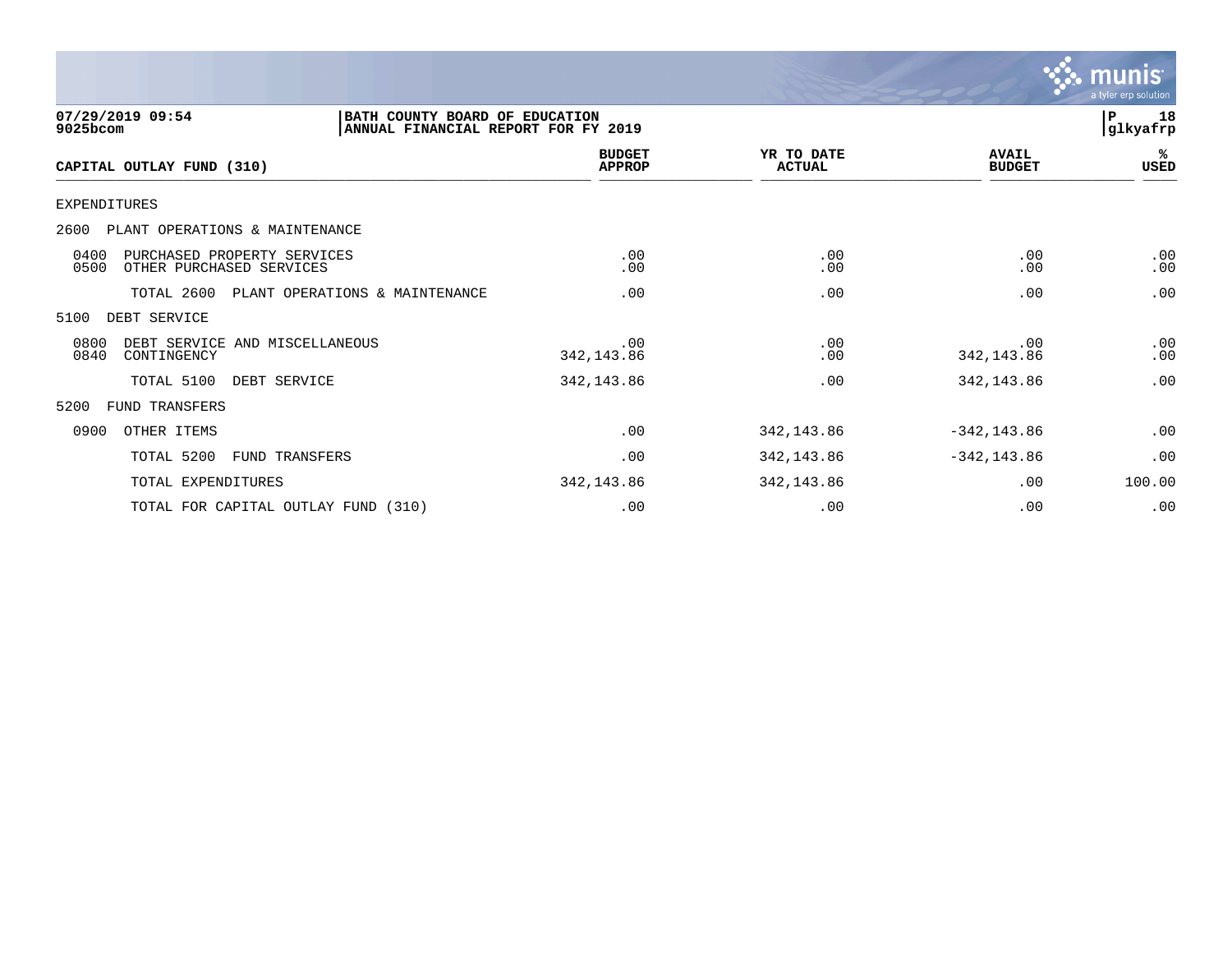|                                              |                                                                                                                                           |                                                                       |                                               |                                        | munis<br>a tyler erp solution             |
|----------------------------------------------|-------------------------------------------------------------------------------------------------------------------------------------------|-----------------------------------------------------------------------|-----------------------------------------------|----------------------------------------|-------------------------------------------|
| 9025bcom                                     | 07/29/2019 09:54                                                                                                                          | BATH COUNTY BOARD OF EDUCATION<br>ANNUAL FINANCIAL REPORT FOR FY 2019 |                                               |                                        | l P<br>19<br>glkyafrp                     |
|                                              | BUILDING FUND (5 CENT LEVY) (320)                                                                                                         | <b>BUDGET</b><br><b>APPROP</b>                                        | YR TO DATE<br><b>ACTUAL</b>                   | <b>AVAIL</b><br><b>BUDGET</b>          | ℁<br><b>USED</b>                          |
| <b>REVENUES</b>                              |                                                                                                                                           |                                                                       |                                               |                                        |                                           |
|                                              | 0999 BEGINNING BALANCE                                                                                                                    |                                                                       |                                               |                                        |                                           |
|                                              | TOTAL 0999 BEGINNING BALANCE                                                                                                              | 67.06                                                                 | 67.06                                         | .00                                    | 100.00                                    |
| RECEIPTS                                     |                                                                                                                                           |                                                                       |                                               |                                        |                                           |
|                                              | REVENUE FROM LOCAL SOURCES                                                                                                                |                                                                       |                                               |                                        |                                           |
|                                              | AD VALOREM TAXES                                                                                                                          |                                                                       |                                               |                                        |                                           |
| 1111<br>1113<br>1115<br>1116<br>1117<br>1118 | GENERAL PROPERTY TAX<br>PSC PROPERTY TAX<br>DELINQUENT PROPERTY TAX<br>DISTILLED SPIRITS TAX<br>MOTOR VEHICLE TAX<br>UNMINED MINERALS TAX | 544,470.00<br>.00<br>.00<br>.00<br>.00<br>.00                         | 544,470.00<br>.00<br>.00<br>.00<br>.00<br>.00 | .00<br>.00<br>.00<br>.00<br>.00<br>.00 | 100.00<br>.00<br>.00<br>.00<br>.00<br>.00 |
|                                              | TOTAL AD VALOREM TAXES                                                                                                                    | 544,470.00                                                            | 544,470.00                                    | .00                                    | 100.00                                    |
|                                              | PENALTIES & INTEREST ON TAXES                                                                                                             |                                                                       |                                               |                                        |                                           |
| 1140                                         | PENALTIES & INTEREST ON TAXES                                                                                                             | .00                                                                   | .00                                           | .00                                    | .00                                       |
|                                              | TOTAL PENALTIES & INTEREST ON TAXES                                                                                                       | .00                                                                   | .00                                           | .00                                    | .00                                       |
| OTHER TAXES                                  |                                                                                                                                           |                                                                       |                                               |                                        |                                           |
| 1191<br>1192                                 | OMITTED PROPERTY TAX<br>EXCISE TAX                                                                                                        | .00<br>.00                                                            | .00<br>.00                                    | .00<br>.00                             | .00<br>.00                                |
|                                              | TOTAL OTHER TAXES                                                                                                                         | .00                                                                   | .00                                           | .00                                    | .00                                       |
|                                              | EARNINGS ON INVESTMENTS                                                                                                                   |                                                                       |                                               |                                        |                                           |
| 1510                                         | INTEREST ON INVESTMENTS                                                                                                                   | .00                                                                   | .00                                           | .00                                    | .00                                       |
|                                              | TOTAL EARNINGS ON INVESTMENTS                                                                                                             | .00                                                                   | .00                                           | .00                                    | .00                                       |
|                                              | TOTAL REVENUE FROM LOCAL SOURCES                                                                                                          | 544,470.00                                                            | 544,470.00                                    | .00                                    | 100.00                                    |
|                                              | REVENUE FROM STATE SOURCES                                                                                                                |                                                                       |                                               |                                        |                                           |
| RESTRICTED                                   |                                                                                                                                           |                                                                       |                                               |                                        |                                           |
| 3200                                         | RESTRICTED STATE REVENUE                                                                                                                  | 939,746.00                                                            | 939,746.00                                    | .00                                    | 100.00                                    |
|                                              | TOTAL RESTRICTED                                                                                                                          | 939,746.00                                                            | 939,746.00                                    | .00                                    | 100.00                                    |
|                                              | TOTAL REVENUE FROM STATE SOURCES                                                                                                          | 939,746.00                                                            | 939,746.00                                    | .00                                    | 100.00                                    |

 $\mathcal{L}$ 

OTHER RECEIPTS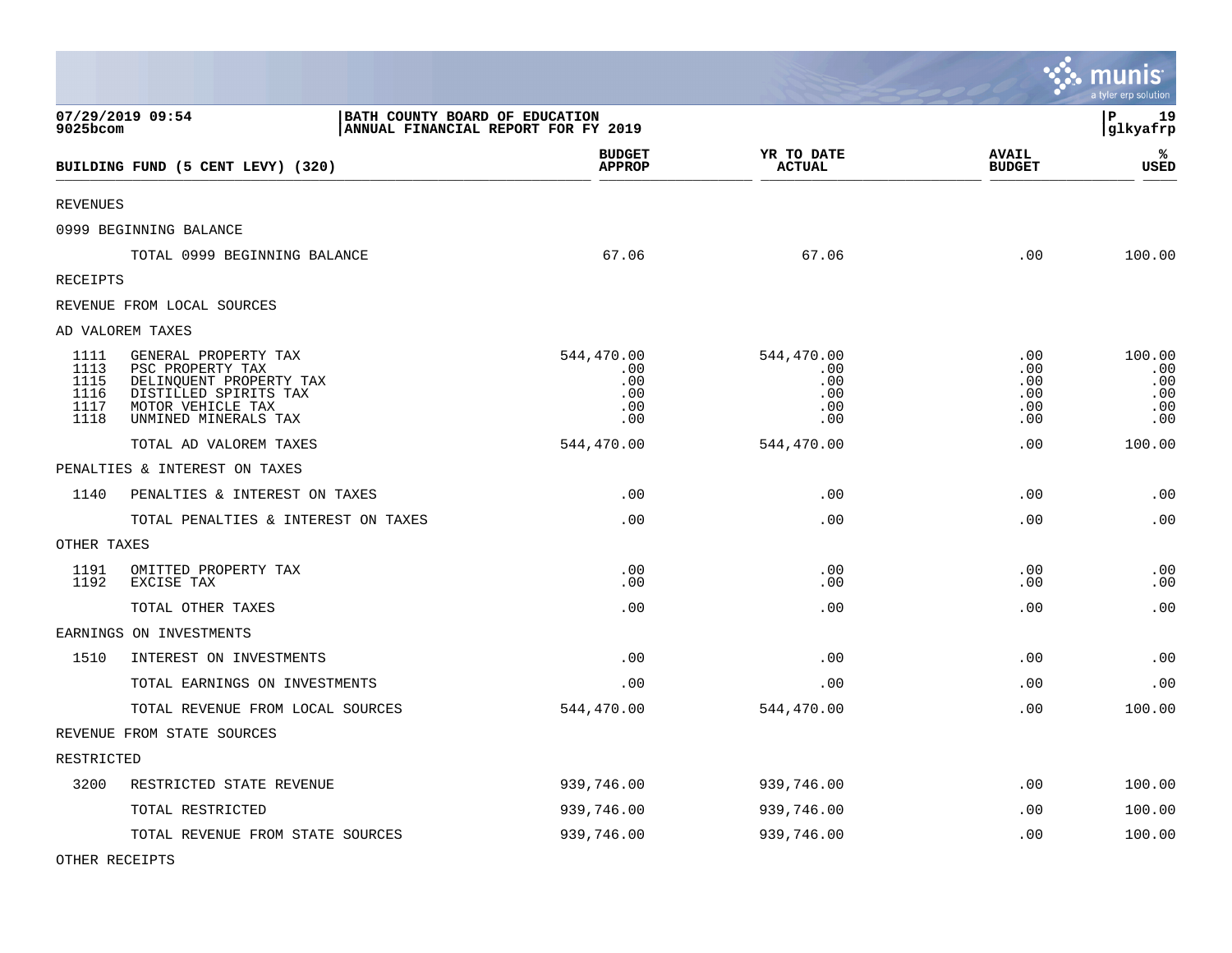

| 9025bcom                                     | 07/29/2019 09:54<br>BATH COUNTY BOARD OF EDUCATION<br>ANNUAL FINANCIAL REPORT FOR FY 2019                                                                         |                                        |                                        |                                        | 20<br>ΙP<br> glkyafrp                  |
|----------------------------------------------|-------------------------------------------------------------------------------------------------------------------------------------------------------------------|----------------------------------------|----------------------------------------|----------------------------------------|----------------------------------------|
|                                              | BUILDING FUND (5 CENT LEVY) (320)                                                                                                                                 | <b>BUDGET</b><br><b>APPROP</b>         | YR TO DATE<br><b>ACTUAL</b>            | <b>AVAIL</b><br><b>BUDGET</b>          | %ร<br>USED                             |
|                                              | INTERFUND TRANSFERS                                                                                                                                               |                                        |                                        |                                        |                                        |
| 5210                                         | FUND TRANSFER                                                                                                                                                     | .00                                    | .00                                    | .00                                    | .00                                    |
|                                              | TOTAL INTERFUND TRANSFERS                                                                                                                                         | .00                                    | .00                                    | .00                                    | .00                                    |
|                                              | SALE OR COMP FOR LOSS OF ASSETS                                                                                                                                   |                                        |                                        |                                        |                                        |
| 5311<br>5312<br>5331<br>5332<br>5341<br>5342 | SALE OF LAND & IMPROVEMENTS<br>LOSS COMP - LAND & IMPROVEMNTS<br>SALE OF BUILDINGS<br>LOSS COMP - BUILDINGS<br>SALE OF EQUIPMENT ETC<br>LOSS COMP - EQUIPMENT ETC | .00<br>.00<br>.00<br>.00<br>.00<br>.00 | .00<br>.00<br>.00<br>.00<br>.00<br>.00 | .00<br>.00<br>.00<br>.00<br>.00<br>.00 | .00<br>.00<br>.00<br>.00<br>.00<br>.00 |
|                                              | TOTAL SALE OR COMP FOR LOSS OF ASSETS                                                                                                                             | .00                                    | .00                                    | .00                                    | .00                                    |
|                                              | TOTAL OTHER RECEIPTS                                                                                                                                              | .00                                    | .00                                    | .00                                    | .00                                    |
|                                              | TOTAL RECEIPTS                                                                                                                                                    | 1,484,216.00                           | 1,484,216.00                           | .00                                    | 100.00                                 |
|                                              | TOTAL REVENUES                                                                                                                                                    | 1,484,283.06                           | 1,484,283.06                           | .00                                    | 100.00                                 |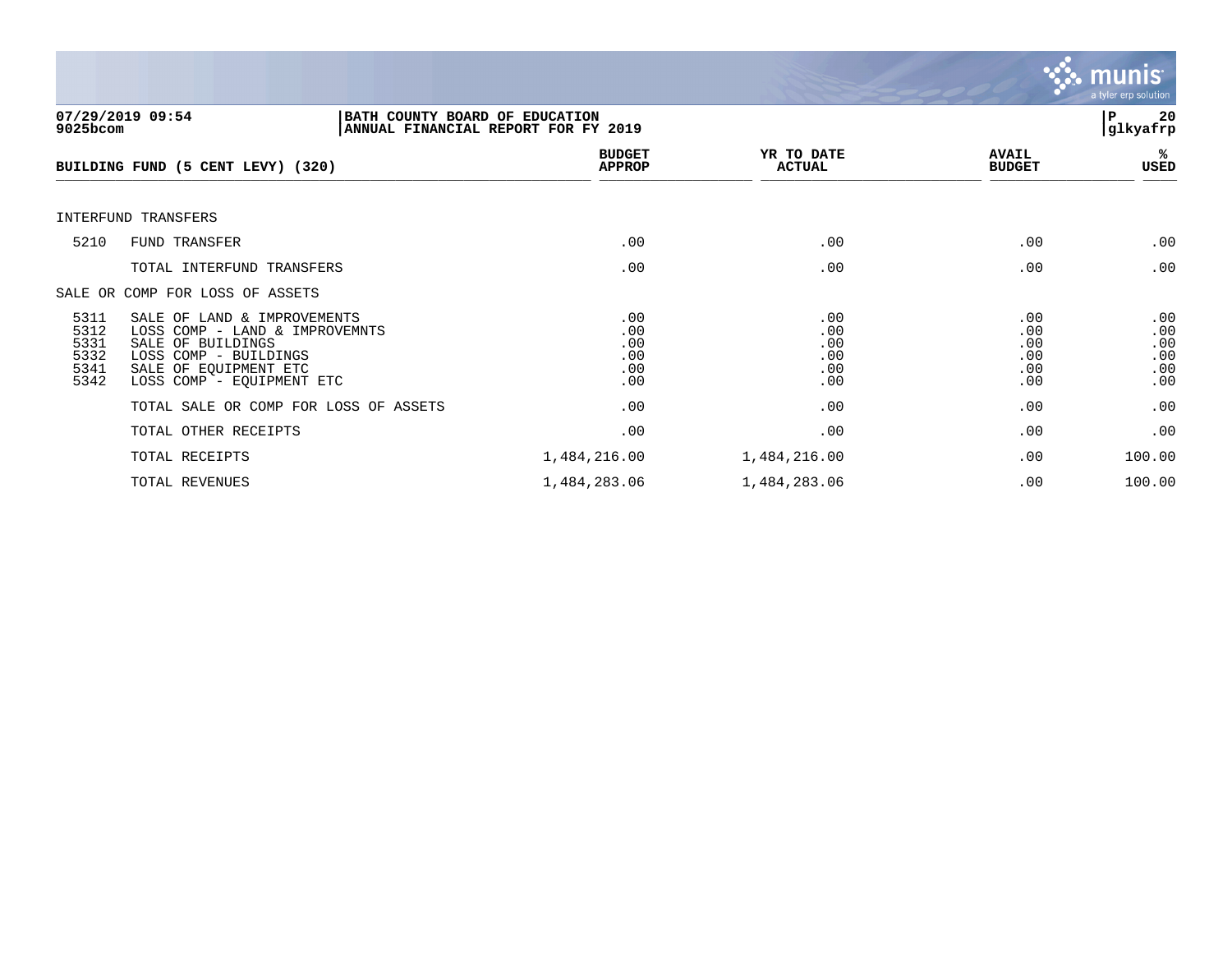|                                                                                                       |                                |                             |                               | munis<br>a tyler erp solution |
|-------------------------------------------------------------------------------------------------------|--------------------------------|-----------------------------|-------------------------------|-------------------------------|
| 07/29/2019 09:54<br>BATH COUNTY BOARD OF EDUCATION<br>9025bcom<br>ANNUAL FINANCIAL REPORT FOR FY 2019 |                                |                             |                               | P<br>-21<br>glkyafrp          |
| BUILDING FUND (5 CENT LEVY) (320)                                                                     | <b>BUDGET</b><br><b>APPROP</b> | YR TO DATE<br><b>ACTUAL</b> | <b>AVAIL</b><br><b>BUDGET</b> | ℁<br>USED                     |
| <b>EXPENDITURES</b>                                                                                   |                                |                             |                               |                               |
| BUILDING IMPROVEMENTS<br>4700                                                                         |                                |                             |                               |                               |
| 0400<br>PURCHASED PROPERTY SERVICES<br>0840<br>CONTINGENCY                                            | .00<br>142,885.81              | .00<br>.00                  | .00<br>142,885.81             | .00<br>.00                    |
| TOTAL 4700<br>BUILDING IMPROVEMENTS                                                                   | 142,885.81                     | .00                         | 142,885.81                    | .00                           |
| DEBT SERVICE<br>5100                                                                                  |                                |                             |                               |                               |
| 0300<br>PURCHASED PROF AND TECH SERV<br>0800<br>DEBT SERVICE AND MISCELLANEOUS                        | .00<br>.00                     | .00<br>.00                  | .00<br>.00                    | .00<br>.00                    |
| TOTAL 5100<br>DEBT SERVICE                                                                            | .00                            | .00                         | .00                           | .00                           |
| <b>FUND TRANSFERS</b><br>5200                                                                         |                                |                             |                               |                               |
| 0900<br>OTHER ITEMS                                                                                   | 1,341,397.25                   | 1,384,703.44                | $-43,306.19$                  | 103.23                        |
| TOTAL 5200<br>FUND TRANSFERS                                                                          | 1,341,397.25                   | 1,384,703.44                | $-43,306.19$                  | 103.23                        |
| TOTAL EXPENDITURES                                                                                    | 1,484,283.06                   | 1,384,703.44                | 99,579.62                     | 93.29                         |
| TOTAL FOR BUILDING FUND (5 CENT LEVY) (320)                                                           | .00                            | 99,579.62                   | $-99,579.62$                  | .00                           |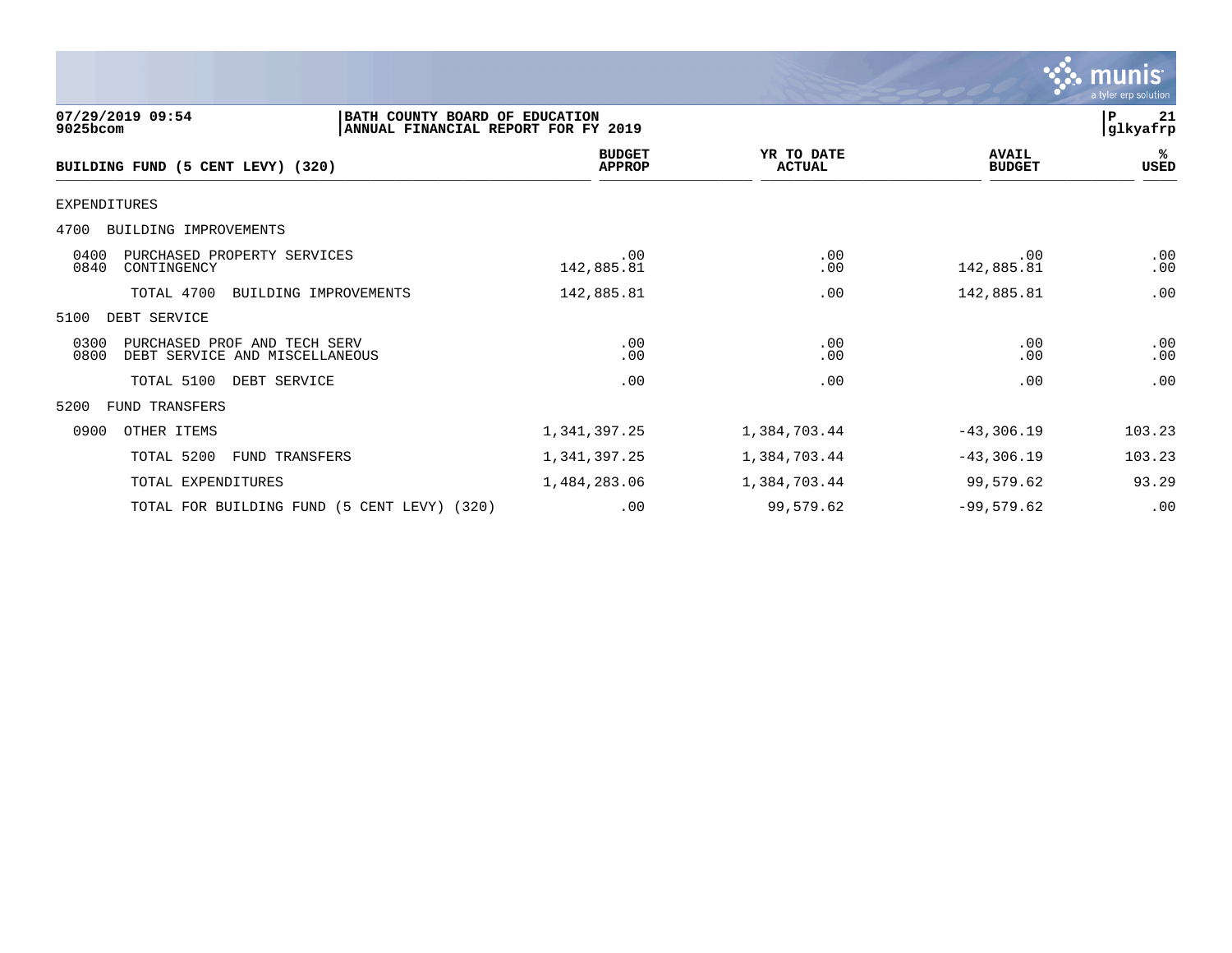|                      |                                  |                                                                       |                                |                             |                               | munis<br>a tyler erp solution |
|----------------------|----------------------------------|-----------------------------------------------------------------------|--------------------------------|-----------------------------|-------------------------------|-------------------------------|
| 9025bcom             | 07/29/2019 09:54                 | BATH COUNTY BOARD OF EDUCATION<br>ANNUAL FINANCIAL REPORT FOR FY 2019 |                                |                             |                               | 22<br>ΙP<br> glkyafrp         |
|                      | CONSTRUCTION FUND (360)          |                                                                       | <b>BUDGET</b><br><b>APPROP</b> | YR TO DATE<br><b>ACTUAL</b> | <b>AVAIL</b><br><b>BUDGET</b> | ℁<br><b>USED</b>              |
| <b>REVENUES</b>      |                                  |                                                                       |                                |                             |                               |                               |
| RECEIPTS             |                                  |                                                                       |                                |                             |                               |                               |
|                      | REVENUE FROM LOCAL SOURCES       |                                                                       |                                |                             |                               |                               |
|                      | EARNINGS ON INVESTMENTS          |                                                                       |                                |                             |                               |                               |
| 1510                 | INTEREST ON INVESTMENTS          |                                                                       | .00                            | .00                         | .00                           | .00                           |
|                      | TOTAL EARNINGS ON INVESTMENTS    |                                                                       | .00                            | .00                         | .00                           | .00                           |
|                      | TOTAL REVENUE FROM LOCAL SOURCES |                                                                       | .00                            | .00                         | .00                           | .00                           |
| OTHER RECEIPTS       |                                  |                                                                       |                                |                             |                               |                               |
| <b>BOND ISSUANCE</b> |                                  |                                                                       |                                |                             |                               |                               |
| 5110                 | BOND PRINCIPAL PROCEEDS          |                                                                       | .00                            | .00                         | .00                           | .00                           |
|                      | TOTAL BOND ISSUANCE              |                                                                       | .00                            | .00                         | .00                           | .00                           |
|                      | INTERFUND TRANSFERS              |                                                                       |                                |                             |                               |                               |
| 5210                 | <b>FUND TRANSFER</b>             |                                                                       | .00                            | .00                         | .00                           | .00                           |
|                      | TOTAL INTERFUND TRANSFERS        |                                                                       | .00                            | .00                         | .00                           | .00                           |
|                      | TOTAL OTHER RECEIPTS             |                                                                       | .00                            | .00                         | .00                           | .00                           |
|                      | TOTAL RECEIPTS                   |                                                                       | .00                            | .00                         | .00                           | .00                           |
|                      | TOTAL REVENUES                   |                                                                       | .00                            | .00                         | .00                           | .00                           |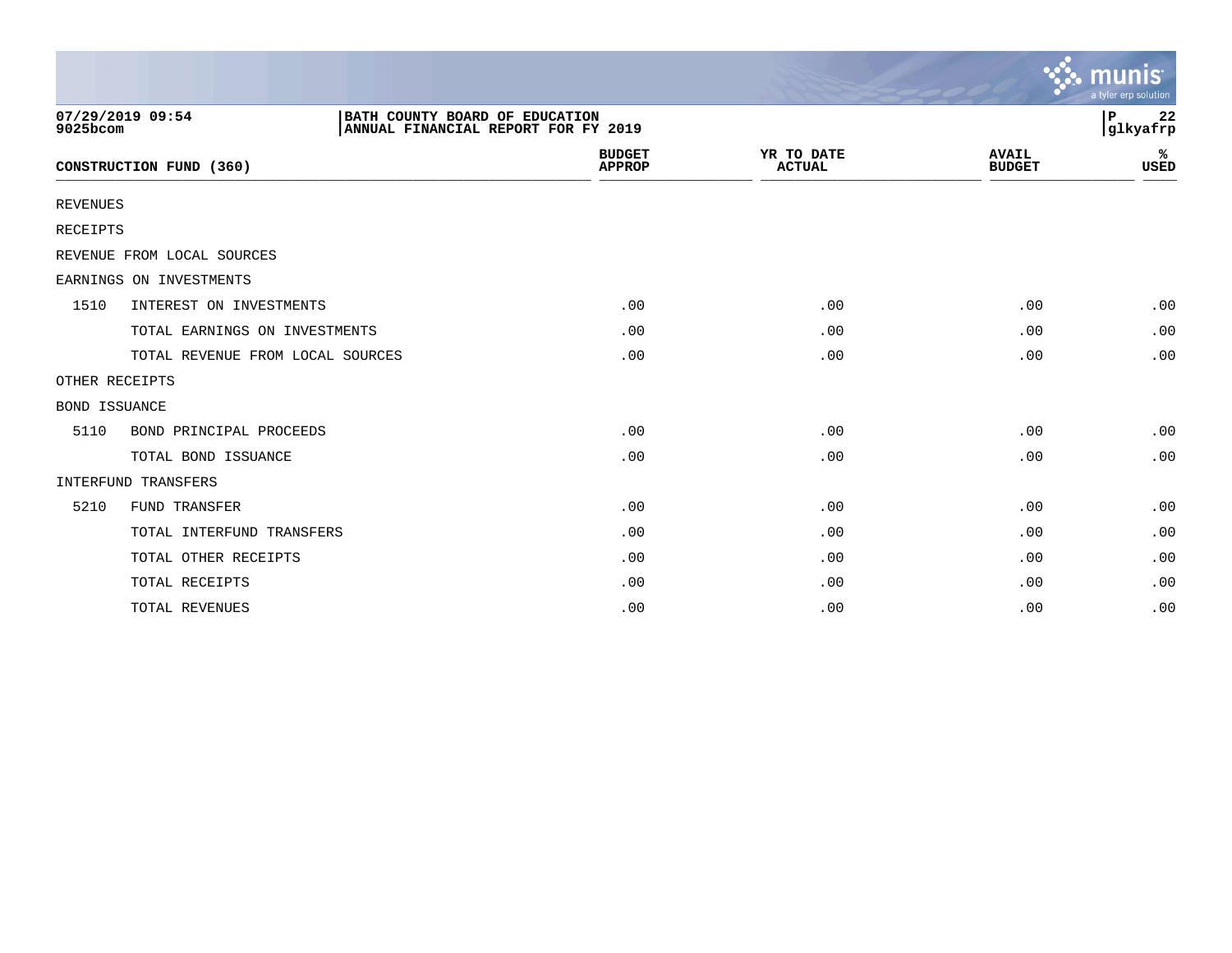|                                                                                                                                                                                                                                                 |                                                      |                                                                                              |                                                                                                          | a tyler erp solution                                 |
|-------------------------------------------------------------------------------------------------------------------------------------------------------------------------------------------------------------------------------------------------|------------------------------------------------------|----------------------------------------------------------------------------------------------|----------------------------------------------------------------------------------------------------------|------------------------------------------------------|
| 07/29/2019 09:54<br>BATH COUNTY BOARD OF EDUCATION<br>9025bcom<br>ANNUAL FINANCIAL REPORT FOR FY 2019                                                                                                                                           |                                                      |                                                                                              |                                                                                                          | Þ<br>23<br> glkyafrp                                 |
| CONSTRUCTION FUND (360)                                                                                                                                                                                                                         | <b>BUDGET</b><br><b>APPROP</b>                       | YR TO DATE<br><b>ACTUAL</b>                                                                  | <b>AVAIL</b><br><b>BUDGET</b>                                                                            | ℁<br><b>USED</b>                                     |
| EXPENDITURES                                                                                                                                                                                                                                    |                                                      |                                                                                              |                                                                                                          |                                                      |
| 0000 RESTRICT TO REV & BAL SHT ONLY                                                                                                                                                                                                             |                                                      |                                                                                              |                                                                                                          |                                                      |
| 0900 OTHER ITEMS                                                                                                                                                                                                                                | .00                                                  | .00                                                                                          | .00                                                                                                      | .00                                                  |
| TOTAL 0000<br>RESTRICT TO REV & BAL SHT ONLY                                                                                                                                                                                                    | .00                                                  | .00                                                                                          | .00                                                                                                      | .00                                                  |
| 4300 ARCHITECTURAL/ENGIN                                                                                                                                                                                                                        |                                                      |                                                                                              |                                                                                                          |                                                      |
| 0300<br>PURCHASED PROF AND TECH SERV                                                                                                                                                                                                            | .00                                                  | .00                                                                                          | .00                                                                                                      | .00                                                  |
| TOTAL 4300 ARCHITECTURAL/ENGIN                                                                                                                                                                                                                  | .00                                                  | .00                                                                                          | .00                                                                                                      | .00                                                  |
| 4500 BUILDING ACQUISTIONS & CONSTRUCTION                                                                                                                                                                                                        |                                                      |                                                                                              |                                                                                                          |                                                      |
| 0300<br>PURCHASED PROF AND TECH SERV<br>0400<br>PURCHASED PROPERTY SERVICES<br>0600<br>SUPPLIES<br>0700<br>PROPERTY<br>0800<br>DEBT SERVICE AND MISCELLANEOUS<br>0840<br>CONTINGENCY                                                            | .00<br>.00<br>.00<br>.00<br>.00<br>.00               | .00<br>.00<br>.00<br>.00<br>.00<br>.00                                                       | .00<br>.00<br>.00<br>.00<br>.00<br>.00                                                                   | .00<br>.00<br>.00<br>.00<br>.00<br>.00               |
| TOTAL 4500 BUILDING ACQUISTIONS & CONSTRUCTION                                                                                                                                                                                                  | .00                                                  | .00                                                                                          | .00                                                                                                      | .00                                                  |
| 4700 BUILDING IMPROVEMENTS                                                                                                                                                                                                                      |                                                      |                                                                                              |                                                                                                          |                                                      |
| PURCHASED PROF AND TECH SERV<br>0300<br>0400<br>PURCHASED PROPERTY SERVICES<br>0500<br>OTHER PURCHASED SERVICES<br>0600<br>SUPPLIES<br>0700<br>PROPERTY<br>0800<br>DEBT SERVICE AND MISCELLANEOUS<br>0840<br>CONTINGENCY<br>OTHER ITEMS<br>0900 | .00<br>.00<br>.00<br>.00<br>.00<br>.00<br>.00<br>.00 | $-1,857,815.77$<br>6,995,174.16<br>25,100.00<br>.00<br>136,826.62<br>13,158.40<br>.00<br>.00 | 1,857,815.77<br>$-6, 995, 174.16$<br>$-25,100.00$<br>.00<br>$-136,826.62$<br>$-13, 158.40$<br>.00<br>.00 | .00<br>.00<br>.00<br>.00<br>.00<br>.00<br>.00<br>.00 |
| TOTAL 4700<br>BUILDING IMPROVEMENTS                                                                                                                                                                                                             | .00                                                  | 5, 312, 443.41                                                                               | $-5,312,443.41$                                                                                          | .00                                                  |
| <b>FUND TRANSFERS</b><br>5200                                                                                                                                                                                                                   |                                                      |                                                                                              |                                                                                                          |                                                      |
| 0900<br>OTHER ITEMS                                                                                                                                                                                                                             | .00                                                  | .00                                                                                          | .00                                                                                                      | .00                                                  |
| TOTAL 5200<br><b>FUND TRANSFERS</b>                                                                                                                                                                                                             | .00                                                  | .00                                                                                          | .00                                                                                                      | .00                                                  |
| TOTAL EXPENDITURES                                                                                                                                                                                                                              | .00                                                  | 5, 312, 443.41                                                                               | $-5,312,443.41$                                                                                          | .00                                                  |
| TOTAL FOR CONSTRUCTION FUND (360)                                                                                                                                                                                                               | .00                                                  | $-5,312,443.41$                                                                              | 5, 312, 443.41                                                                                           | .00                                                  |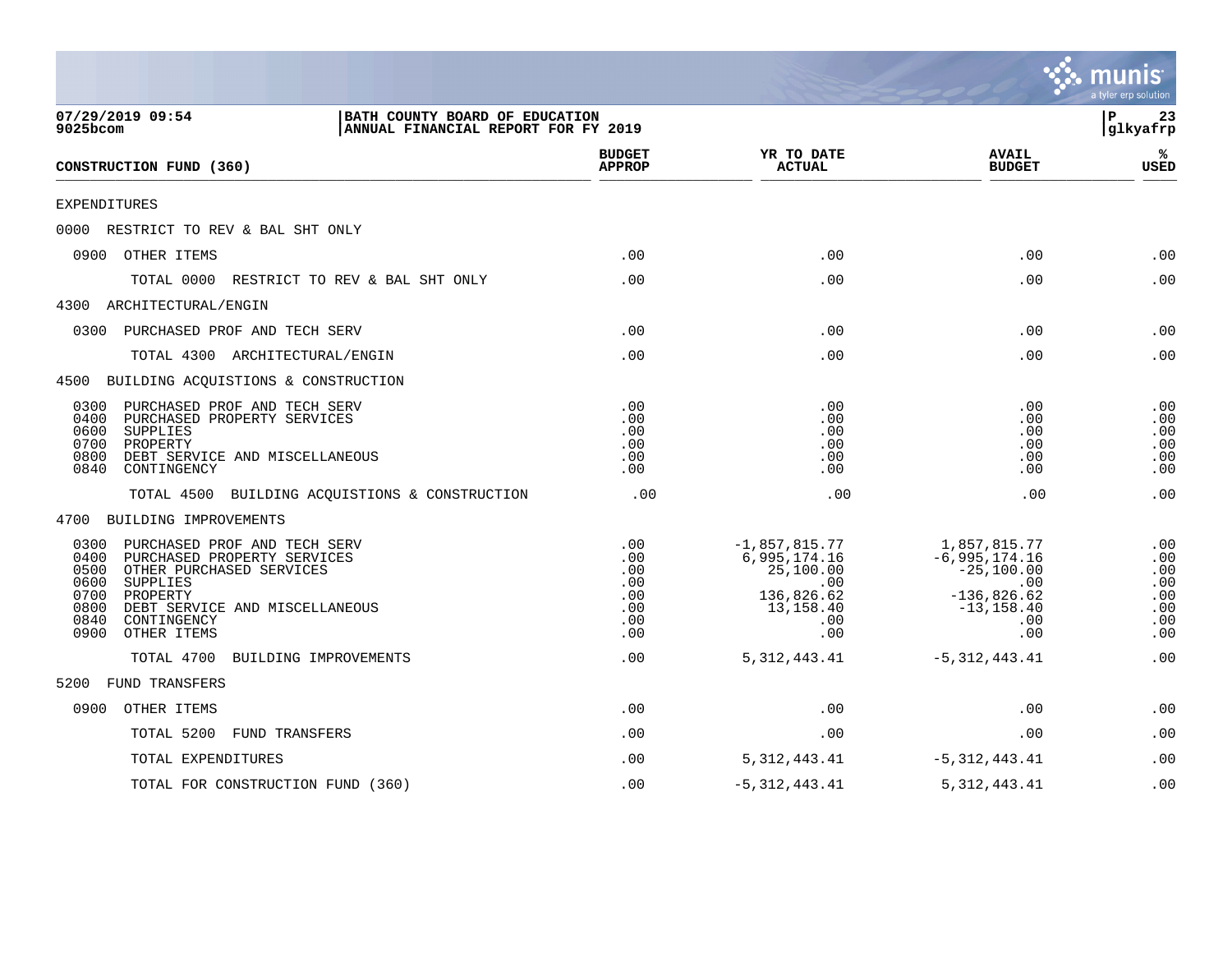|                      |                                      |                                                                       |                             |                               | a tyler erp solution |
|----------------------|--------------------------------------|-----------------------------------------------------------------------|-----------------------------|-------------------------------|----------------------|
| 9025bcom             | 07/29/2019 09:54                     | BATH COUNTY BOARD OF EDUCATION<br>ANNUAL FINANCIAL REPORT FOR FY 2019 |                             |                               | P<br>24<br>glkyafrp  |
|                      | DEBT SERVICE FUND (400)              | <b>BUDGET</b><br><b>APPROP</b>                                        | YR TO DATE<br><b>ACTUAL</b> | <b>AVAIL</b><br><b>BUDGET</b> | USED                 |
| <b>REVENUES</b>      |                                      |                                                                       |                             |                               |                      |
| <b>RECEIPTS</b>      |                                      |                                                                       |                             |                               |                      |
|                      | REVENUE FROM LOCAL SOURCES           |                                                                       |                             |                               |                      |
|                      | EARNINGS ON INVESTMENTS              |                                                                       |                             |                               |                      |
| 1510                 | INTEREST ON INVESTMENTS              | .00                                                                   | .00                         | .00                           | .00                  |
|                      | TOTAL EARNINGS ON INVESTMENTS        | .00                                                                   | .00                         | .00                           | .00                  |
|                      | TOTAL REVENUE FROM LOCAL SOURCES     | .00                                                                   | .00                         | .00                           | .00                  |
|                      | REVENUE FROM STATE SOURCES           |                                                                       |                             |                               |                      |
|                      | REVENUE FOR ON BEHALF PAYMENTS       |                                                                       |                             |                               |                      |
| 3900                 | ON-BEHALF PAYMENTS/STATE             | .00                                                                   | 791,065.52                  | $-791,065.52$                 | .00                  |
|                      | TOTAL REVENUE FOR ON BEHALF PAYMENTS | .00                                                                   | 791,065.52                  | $-791,065.52$                 | .00                  |
|                      | TOTAL REVENUE FROM STATE SOURCES     | .00                                                                   | 791,065.52                  | $-791,065.52$                 | .00                  |
|                      | OTHER RECEIPTS                       |                                                                       |                             |                               |                      |
| <b>BOND ISSUANCE</b> |                                      |                                                                       |                             |                               |                      |
| 5110                 | BOND PRINCIPAL PROCEEDS              | .00                                                                   | .00                         | .00                           | .00                  |
|                      | TOTAL BOND ISSUANCE                  | .00                                                                   | .00                         | .00                           | .00                  |
|                      | INTERFUND TRANSFERS                  |                                                                       |                             |                               |                      |
| 5210                 | FUND TRANSFER                        | 1,341,397.25                                                          | 1,341,397.30                | $-.05$                        | 100.00               |
|                      | TOTAL INTERFUND TRANSFERS            | 1,341,397.25                                                          | 1,341,397.30                | $-.05$                        | 100.00               |
|                      | TOTAL OTHER RECEIPTS                 | 1,341,397.25                                                          | 1,341,397.30                | $-.05$                        | 100.00               |
|                      | TOTAL RECEIPTS                       | 1,341,397.25                                                          | 2, 132, 462.82              | $-791,065.57$                 | 158.97               |
|                      | TOTAL REVENUES                       | 1,341,397.25                                                          | 2, 132, 462.82              | $-791,065.57$                 | 158.97               |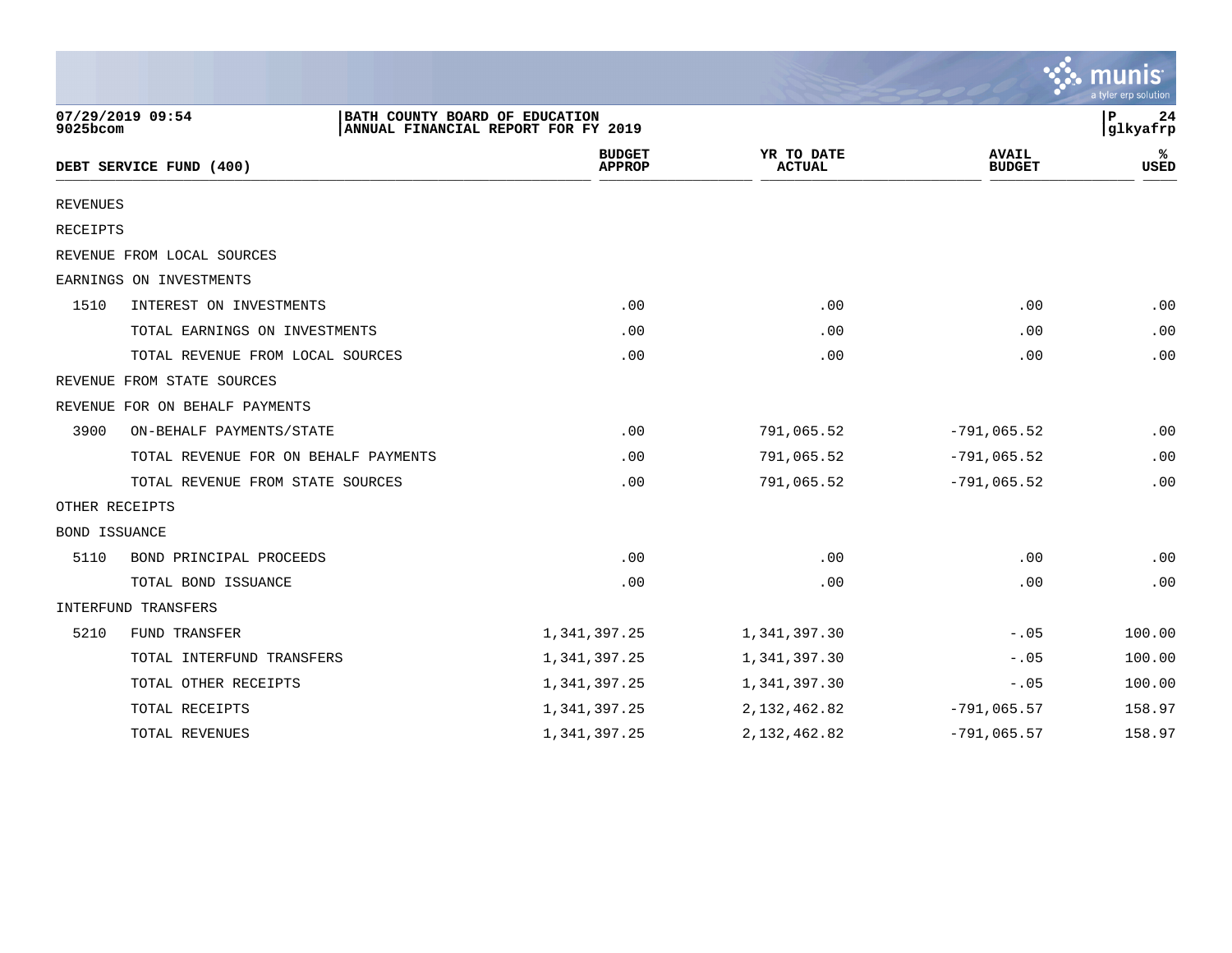

| $9025$ bcom  | 07/29/2019 09:54        |                                   | BATH COUNTY BOARD OF EDUCATION<br>ANNUAL FINANCIAL REPORT FOR FY 2019 |                                |                             |                               | 25<br>P<br> glkyafrp |
|--------------|-------------------------|-----------------------------------|-----------------------------------------------------------------------|--------------------------------|-----------------------------|-------------------------------|----------------------|
|              | DEBT SERVICE FUND (400) |                                   |                                                                       | <b>BUDGET</b><br><b>APPROP</b> | YR TO DATE<br><b>ACTUAL</b> | <b>AVAIL</b><br><b>BUDGET</b> | ℁<br><b>USED</b>     |
| EXPENDITURES |                         |                                   |                                                                       |                                |                             |                               |                      |
| 5100         | DEBT SERVICE            |                                   |                                                                       |                                |                             |                               |                      |
| 0800<br>0900 | OTHER ITEMS             | DEBT SERVICE AND MISCELLANEOUS    | 1,341,397.25                                                          | .00                            | 2,132,462.82<br>.00         | $-791,065.57$<br>.00          | 158.97<br>.00        |
|              | TOTAL 5100              | DEBT SERVICE                      | 1,341,397.25                                                          |                                | 2,132,462.82                | $-791,065.57$                 | 158.97               |
| 5200         | FUND TRANSFERS          |                                   |                                                                       |                                |                             |                               |                      |
| 0900         | OTHER ITEMS             |                                   |                                                                       | .00                            | .00                         | .00                           | .00                  |
|              | TOTAL 5200              | FUND TRANSFERS                    |                                                                       | .00                            | .00                         | .00                           | .00                  |
|              | TOTAL EXPENDITURES      |                                   | 1,341,397.25                                                          |                                | 2,132,462.82                | $-791,065.57$                 | 158.97               |
|              |                         | TOTAL FOR DEBT SERVICE FUND (400) |                                                                       | .00                            | .00                         | .00                           | .00                  |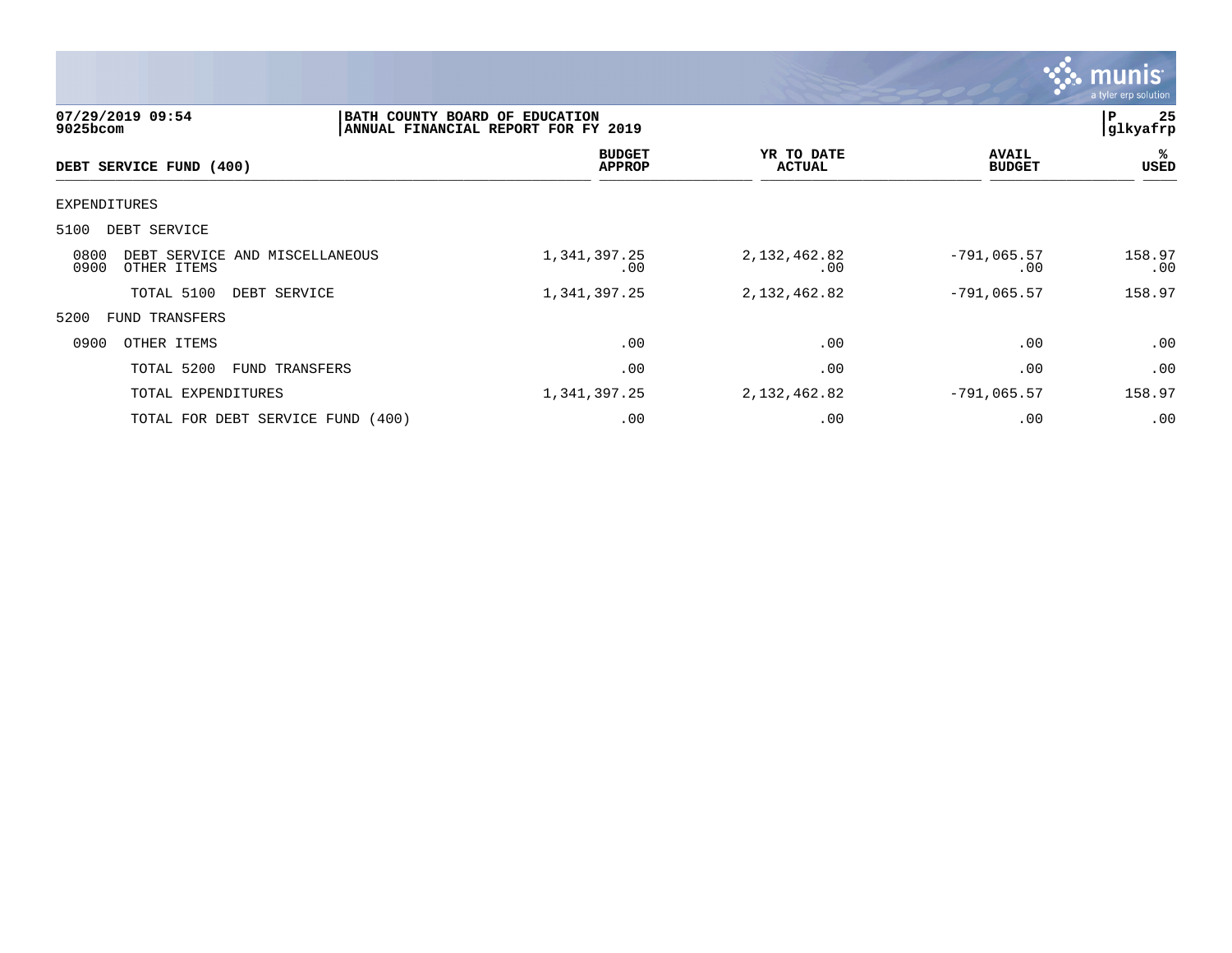|                                                                                                      |                                                                                                                                                                                                                                                                                                                                                                                    |                                                                                                                |                                                                                               |                                                                                                                | <u>ः munis</u><br>a tyler erp solution                                                    |
|------------------------------------------------------------------------------------------------------|------------------------------------------------------------------------------------------------------------------------------------------------------------------------------------------------------------------------------------------------------------------------------------------------------------------------------------------------------------------------------------|----------------------------------------------------------------------------------------------------------------|-----------------------------------------------------------------------------------------------|----------------------------------------------------------------------------------------------------------------|-------------------------------------------------------------------------------------------|
| $9025$ bcom                                                                                          | 07/29/2019 09:54<br>BATH COUNTY BOARD OF EDUCATION                                                                                                                                                                                                                                                                                                                                 | ANNUAL FINANCIAL REPORT FOR FY 2019                                                                            |                                                                                               |                                                                                                                | l P<br>26<br>glkyafrp                                                                     |
|                                                                                                      | FOOD SERVICE FUND (51)                                                                                                                                                                                                                                                                                                                                                             | <b>BUDGET</b><br><b>APPROP</b>                                                                                 | YR TO DATE<br><b>ACTUAL</b>                                                                   | <b>AVAIL</b><br><b>BUDGET</b>                                                                                  | ℁<br><b>USED</b>                                                                          |
| <b>REVENUES</b>                                                                                      |                                                                                                                                                                                                                                                                                                                                                                                    |                                                                                                                |                                                                                               |                                                                                                                |                                                                                           |
|                                                                                                      | 0999 BEGINNING BALANCE                                                                                                                                                                                                                                                                                                                                                             |                                                                                                                |                                                                                               |                                                                                                                |                                                                                           |
|                                                                                                      | TOTAL 0999 BEGINNING BALANCE                                                                                                                                                                                                                                                                                                                                                       | 1,229,989.48                                                                                                   | 1,229,989.48                                                                                  | .00                                                                                                            | 100.00                                                                                    |
| RECEIPTS                                                                                             |                                                                                                                                                                                                                                                                                                                                                                                    |                                                                                                                |                                                                                               |                                                                                                                |                                                                                           |
|                                                                                                      | REVENUE FROM LOCAL SOURCES                                                                                                                                                                                                                                                                                                                                                         |                                                                                                                |                                                                                               |                                                                                                                |                                                                                           |
|                                                                                                      | EARNINGS ON INVESTMENTS                                                                                                                                                                                                                                                                                                                                                            |                                                                                                                |                                                                                               |                                                                                                                |                                                                                           |
| 1510                                                                                                 | INTEREST ON INVESTMENTS                                                                                                                                                                                                                                                                                                                                                            | 3,000.00                                                                                                       | 20,948.84                                                                                     | -17,948.84                                                                                                     | 698.29                                                                                    |
|                                                                                                      | TOTAL EARNINGS ON INVESTMENTS                                                                                                                                                                                                                                                                                                                                                      | 3,000.00                                                                                                       | 20,948.84                                                                                     | $-17,948.84$                                                                                                   | 698.29                                                                                    |
| FOOD SERVICE                                                                                         |                                                                                                                                                                                                                                                                                                                                                                                    |                                                                                                                |                                                                                               |                                                                                                                |                                                                                           |
| 1611<br>1612<br>1613<br>1621<br>1622<br>1623<br>1624<br>1627<br>1628<br>1629<br>1630<br>1631<br>1637 | REIMBURSABLE SCHOOL LUNCH PROG<br>REIMBURSABLE SCH BREAKFAST PRG<br>REIMBURSABLE SPECIAL MILK PROG<br>NON-REIMBURSABLE LUNCH PROG<br>NON-REIMBURSABLE BREAKFAST PRG<br>NON-REIMBURSABLE MILK PROGRAM<br>NON-REIMBURSBLE A LA CARTE PRG<br>NON-REIMB VENDING MACH PROG<br>NON-REIMB VENDING MACH PROG<br>NON-REIMBURSBLE OTHER FOOD PRG<br>SPECIAL FUNCTIONS<br>CATERING<br>VENDING | 88,000.00<br>600.00<br>.00<br>.00<br>.00<br>.00<br>209.00<br>.00<br>.00<br>.00<br>900.00<br>900.00<br>1,000.00 | 71,722.47<br>.00<br>.00<br>.00<br>.00<br>.00<br>.00<br>.00<br>.00<br>.00<br>.00<br>.00<br>.00 | 16,277.53<br>600.00<br>.00<br>.00<br>.00<br>.00<br>209.00<br>.00<br>.00<br>.00<br>900.00<br>900.00<br>1,000.00 | 81.50<br>.00<br>.00<br>.00<br>.00<br>.00<br>.00<br>.00<br>.00<br>.00<br>.00<br>.00<br>.00 |
|                                                                                                      | TOTAL FOOD SERVICE                                                                                                                                                                                                                                                                                                                                                                 | 91,609.00                                                                                                      | 71,722.47                                                                                     | 19,886.53                                                                                                      | 78.29                                                                                     |
|                                                                                                      | OTHER REVENUE FROM LOCAL SOURCES                                                                                                                                                                                                                                                                                                                                                   |                                                                                                                |                                                                                               |                                                                                                                |                                                                                           |
| 1920<br>1980<br>1990<br>1993<br>1994                                                                 | CONTRIBUTIONS/DONATIONS<br>REFUND OF PRIOR YR EXPENDITURE<br>MISCELLANEOUS REVENUE<br>OTHER REBATES<br>RETURN FOR INSUFFICIENT CHECKS                                                                                                                                                                                                                                              | .00<br>.00<br>2,000.00<br>.00<br>.00                                                                           | .00<br>.00<br>.00<br>.00<br>.00                                                               | .00<br>.00<br>2,000.00<br>.00<br>.00                                                                           | .00<br>.00<br>.00<br>.00<br>.00                                                           |
|                                                                                                      | TOTAL OTHER REVENUE FROM LOCAL SOURCES                                                                                                                                                                                                                                                                                                                                             | 2,000.00                                                                                                       | .00                                                                                           | 2,000.00                                                                                                       | .00                                                                                       |
|                                                                                                      | TOTAL REVENUE FROM LOCAL SOURCES                                                                                                                                                                                                                                                                                                                                                   | 96,609.00                                                                                                      | 92,671.31                                                                                     | 3,937.69                                                                                                       | 95.92                                                                                     |
|                                                                                                      | REVENUE FROM STATE SOURCES                                                                                                                                                                                                                                                                                                                                                         |                                                                                                                |                                                                                               |                                                                                                                |                                                                                           |
| RESTRICTED                                                                                           |                                                                                                                                                                                                                                                                                                                                                                                    |                                                                                                                |                                                                                               |                                                                                                                |                                                                                           |
| 3200                                                                                                 | RESTRICTED STATE REVENUE                                                                                                                                                                                                                                                                                                                                                           | 35,500.00                                                                                                      | 12,548.79                                                                                     | 22,951.21                                                                                                      | 35.35                                                                                     |
|                                                                                                      | TOTAL RESTRICTED                                                                                                                                                                                                                                                                                                                                                                   | 35,500.00                                                                                                      | 12,548.79                                                                                     | 22,951.21                                                                                                      | 35.35                                                                                     |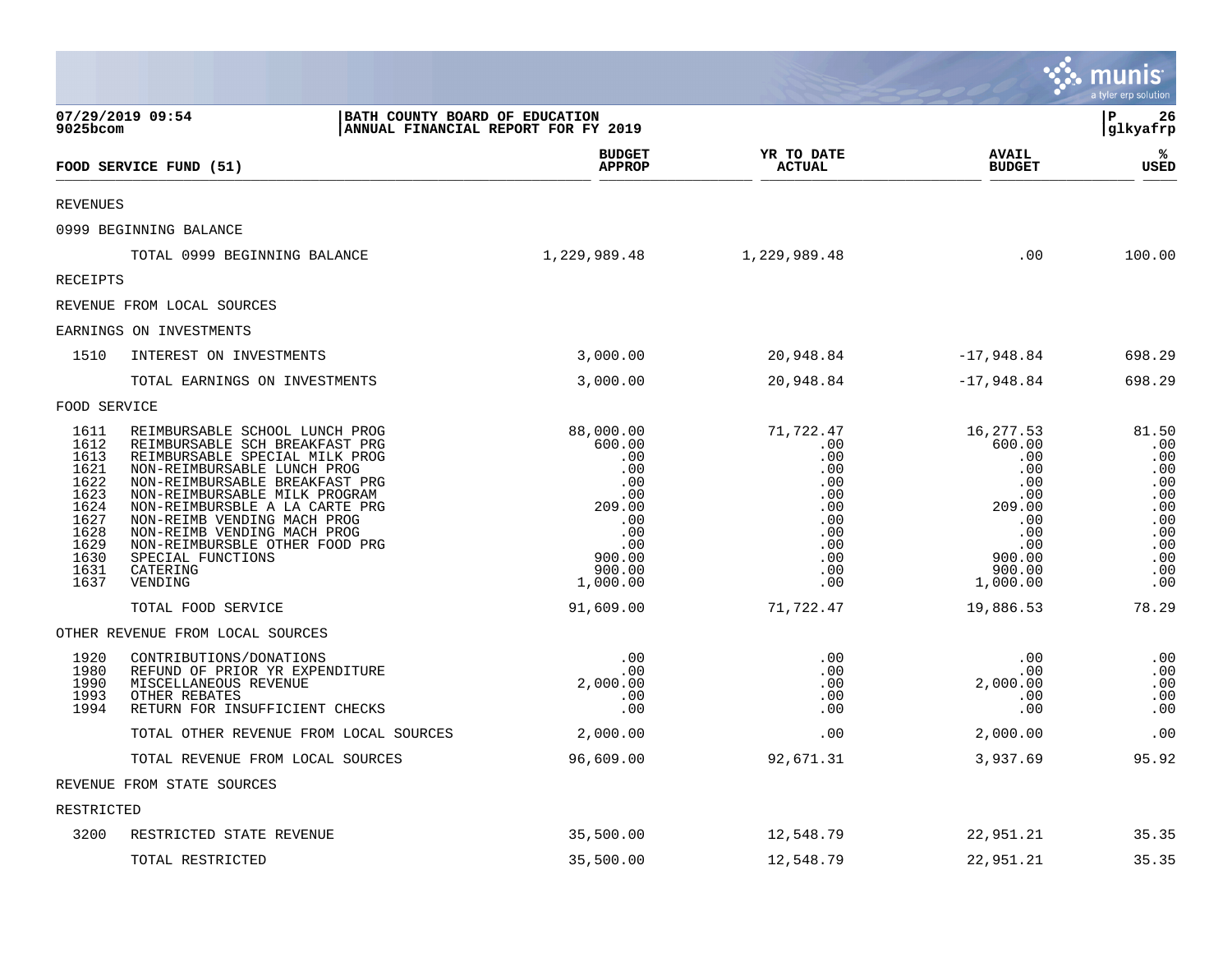|                |                                                                                           |                                |                             |                               | a tyler erp solution |
|----------------|-------------------------------------------------------------------------------------------|--------------------------------|-----------------------------|-------------------------------|----------------------|
| $9025$ bcom    | 07/29/2019 09:54<br>BATH COUNTY BOARD OF EDUCATION<br>ANNUAL FINANCIAL REPORT FOR FY 2019 |                                |                             |                               | P<br>27<br>glkyafrp  |
|                | FOOD SERVICE FUND (51)                                                                    | <b>BUDGET</b><br><b>APPROP</b> | YR TO DATE<br><b>ACTUAL</b> | <b>AVAIL</b><br><b>BUDGET</b> | ℁<br><b>USED</b>     |
|                | REVENUE FOR ON BEHALF PAYMENTS                                                            |                                |                             |                               |                      |
| 3900           | ON-BEHALF PAYMENTS/STATE                                                                  | .00                            | 84,853.90                   | $-84, 853.90$                 | .00                  |
|                | TOTAL REVENUE FOR ON BEHALF PAYMENTS                                                      | .00                            | 84,853.90                   | $-84, 853.90$                 | .00                  |
|                | TOTAL REVENUE FROM STATE SOURCES                                                          | 35,500.00                      | 97,402.69                   | $-61,902.69$                  | 274.37               |
|                | REVENUE FROM FEDERAL SOURCES                                                              |                                |                             |                               |                      |
|                | RESTRICTED THROUGH THE STATE                                                              |                                |                             |                               |                      |
| 4500           | RESTRICTED FED THRU STATE                                                                 | 1,241,790.00                   | 1,654,522.33                | $-412, 732.33$                | 133.24               |
|                | TOTAL RESTRICTED THROUGH THE STATE                                                        | 1,241,790.00                   | 1,654,522.33                | $-412, 732.33$                | 133.24               |
|                | CHILD NUTRITION PROGRAM DONATED COMMODIT                                                  |                                |                             |                               |                      |
| 4950           | CHILD NUTR PRG DONATED COMMOD                                                             | .00                            | 109,783.07                  | $-109,783.07$                 | .00                  |
|                | TOTAL CHILD NUTRITION PROGRAM DONATED COMMODIT                                            | .00                            | 109,783.07                  | $-109,783.07$                 | .00                  |
|                | TOTAL REVENUE FROM FEDERAL SOURCES                                                        | 1,241,790.00                   | 1,764,305.40                | $-522, 515.40$                | 142.08               |
| OTHER RECEIPTS |                                                                                           |                                |                             |                               |                      |
|                | INTERFUND TRANSFERS                                                                       |                                |                             |                               |                      |
| 5210           | FUND TRANSFER                                                                             | .00                            | .00                         | .00                           | .00                  |
|                | TOTAL INTERFUND TRANSFERS                                                                 | .00                            | .00                         | .00                           | .00                  |
|                | SALE OR COMP FOR LOSS OF ASSETS                                                           |                                |                             |                               |                      |
| 5341<br>5342   | SALE OF EOUIPMENT ETC<br>LOSS COMP - EQUIPMENT ETC                                        | .00<br>.00                     | .00<br>.00                  | .00<br>.00                    | .00<br>.00           |
|                | TOTAL SALE OR COMP FOR LOSS OF ASSETS                                                     | .00                            | .00                         | .00                           | .00                  |
|                | TOTAL OTHER RECEIPTS                                                                      | .00                            | .00                         | .00                           | .00                  |
|                | TOTAL RECEIPTS                                                                            | 1,373,899.00                   | 1,954,379.40                | $-580, 480.40$                | 142.25               |

TOTAL REVENUES 2,603,888.48 3,184,368.88 -580,480.40 122.29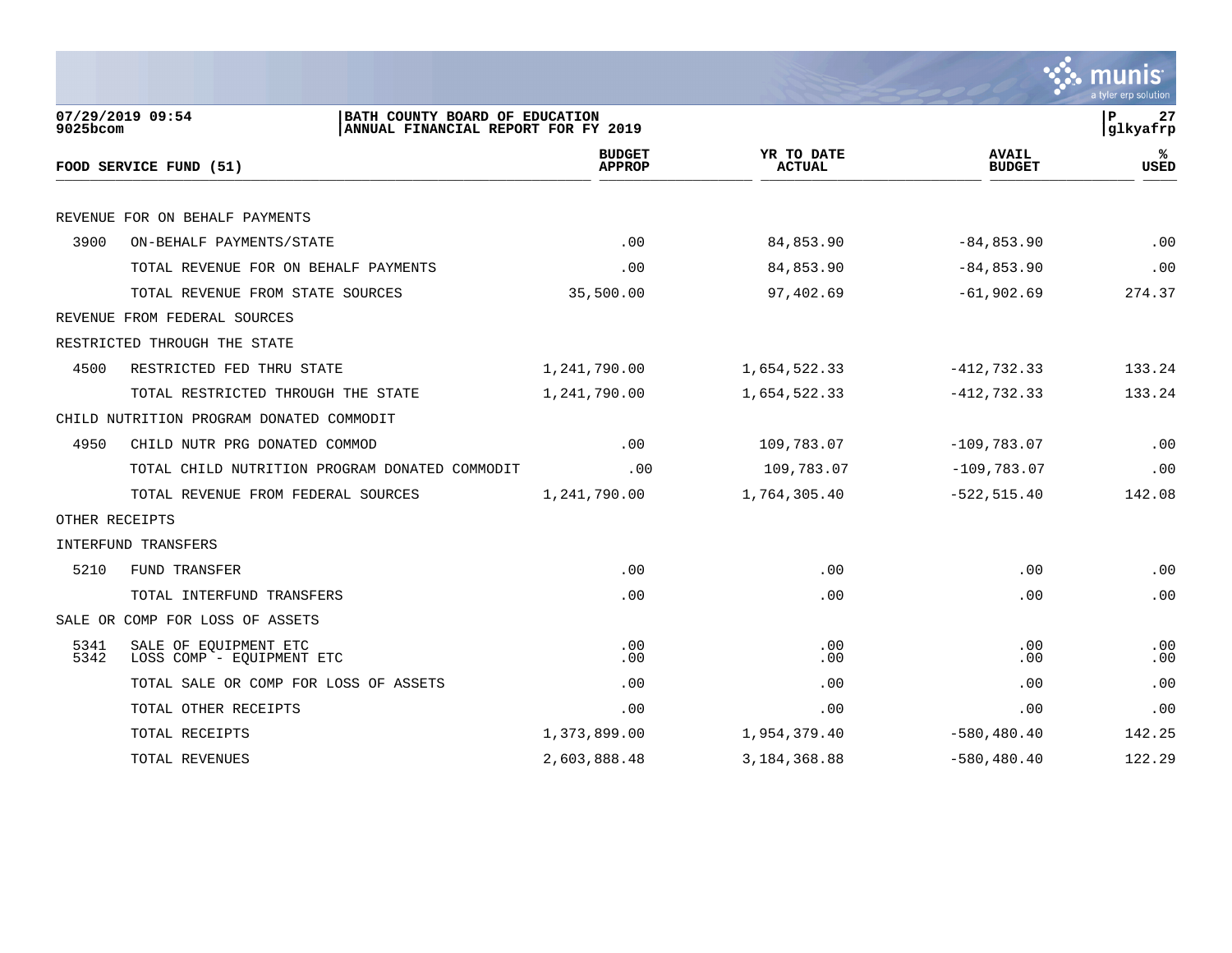

| 07/29/2019 09:54<br>9025bcom                                                                                                                                                                                                                                                               | BATH COUNTY BOARD OF EDUCATION<br>ANNUAL FINANCIAL REPORT FOR FY 2019 |                                                                                                             |                                                                                                              | ΙP<br>28<br> glkyafrp                                                                                              |                                                                          |
|--------------------------------------------------------------------------------------------------------------------------------------------------------------------------------------------------------------------------------------------------------------------------------------------|-----------------------------------------------------------------------|-------------------------------------------------------------------------------------------------------------|--------------------------------------------------------------------------------------------------------------|--------------------------------------------------------------------------------------------------------------------|--------------------------------------------------------------------------|
| FOOD SERVICE FUND (51)                                                                                                                                                                                                                                                                     |                                                                       | <b>BUDGET</b><br><b>APPROP</b>                                                                              | YR TO DATE<br><b>ACTUAL</b>                                                                                  | <b>AVAIL</b><br><b>BUDGET</b>                                                                                      | %≽<br>USED                                                               |
| <b>EXPENDITURES</b>                                                                                                                                                                                                                                                                        |                                                                       |                                                                                                             |                                                                                                              |                                                                                                                    |                                                                          |
| RESTRICT TO REV & BAL SHT ONLY<br>0000                                                                                                                                                                                                                                                     |                                                                       |                                                                                                             |                                                                                                              |                                                                                                                    |                                                                          |
| 0300<br>PURCHASED PROF AND TECH SERV                                                                                                                                                                                                                                                       |                                                                       | .00                                                                                                         | .00                                                                                                          | .00                                                                                                                | .00                                                                      |
| TOTAL 0000 RESTRICT TO REV & BAL SHT ONLY                                                                                                                                                                                                                                                  |                                                                       | .00                                                                                                         | .00                                                                                                          | .00                                                                                                                | .00                                                                      |
| STUDENT TRANSPORTATION<br>2700                                                                                                                                                                                                                                                             |                                                                       |                                                                                                             |                                                                                                              |                                                                                                                    |                                                                          |
| 0100<br>SALARIES PERSONNEL SERVICES<br>0200<br>EMPLOYEE BENEFITS                                                                                                                                                                                                                           |                                                                       | 151.00<br>47.00                                                                                             | .00<br>.00                                                                                                   | 151.00<br>47.00                                                                                                    | .00<br>.00                                                               |
| TOTAL 2700<br>STUDENT TRANSPORTATION                                                                                                                                                                                                                                                       |                                                                       | 198.00                                                                                                      | .00                                                                                                          | 198.00                                                                                                             | .00                                                                      |
| FOOD SERVICE OPERATION<br>3100                                                                                                                                                                                                                                                             |                                                                       |                                                                                                             |                                                                                                              |                                                                                                                    |                                                                          |
| 0100<br>SALARIES PERSONNEL SERVICES<br>0200<br>EMPLOYEE BENEFITS<br>0280<br>ON-BEHALF<br>0300<br>PURCHASED PROF AND TECH SERV<br>0400<br>PURCHASED PROPERTY SERVICES<br>0500<br>OTHER PURCHASED SERVICES<br>0600<br>SUPPLIES<br>0700<br>PROPERTY<br>0800<br>DEBT SERVICE AND MISCELLANEOUS |                                                                       | 418,378.00<br>145,429.00<br>.00<br>14,050.00<br>230,799.00<br>5,723.00<br>1,450,842.48<br>298,469.00<br>.00 | 394,020.36<br>111,618.46<br>84,853.90<br>2,417.80<br>4,959.93<br>1,178.43<br>914, 155.44<br>68,154.70<br>.00 | 24,357.64<br>33,810.54<br>$-84, 853.90$<br>11,632.20<br>225,839.07<br>4,544.57<br>536,687.04<br>230, 314.30<br>.00 | 94.18<br>76.75<br>.00<br>17.21<br>2.15<br>20.59<br>63.01<br>22.83<br>.00 |
| TOTAL 3100 FOOD SERVICE OPERATION                                                                                                                                                                                                                                                          |                                                                       | 2,563,690.48                                                                                                | 1,581,359.02                                                                                                 | 982,331.46                                                                                                         | 61.68                                                                    |
| FUND TRANSFERS<br>5200                                                                                                                                                                                                                                                                     |                                                                       |                                                                                                             |                                                                                                              |                                                                                                                    |                                                                          |
| 0900<br>OTHER ITEMS                                                                                                                                                                                                                                                                        |                                                                       | 40,000.00                                                                                                   | 58,074.44                                                                                                    | $-18,074.44$                                                                                                       | 145.19                                                                   |
| TOTAL 5200<br>FUND TRANSFERS                                                                                                                                                                                                                                                               |                                                                       | 40,000.00                                                                                                   | 58,074.44                                                                                                    | $-18,074.44$                                                                                                       | 145.19                                                                   |
| TOTAL EXPENDITURES                                                                                                                                                                                                                                                                         |                                                                       | 2,603,888.48                                                                                                | 1,639,433.46                                                                                                 | 964,455.02                                                                                                         | 62.96                                                                    |
| TOTAL FOR FOOD SERVICE FUND (51)                                                                                                                                                                                                                                                           |                                                                       | .00                                                                                                         | 1,544,935.42                                                                                                 | $-1,544,935.42$                                                                                                    | .00                                                                      |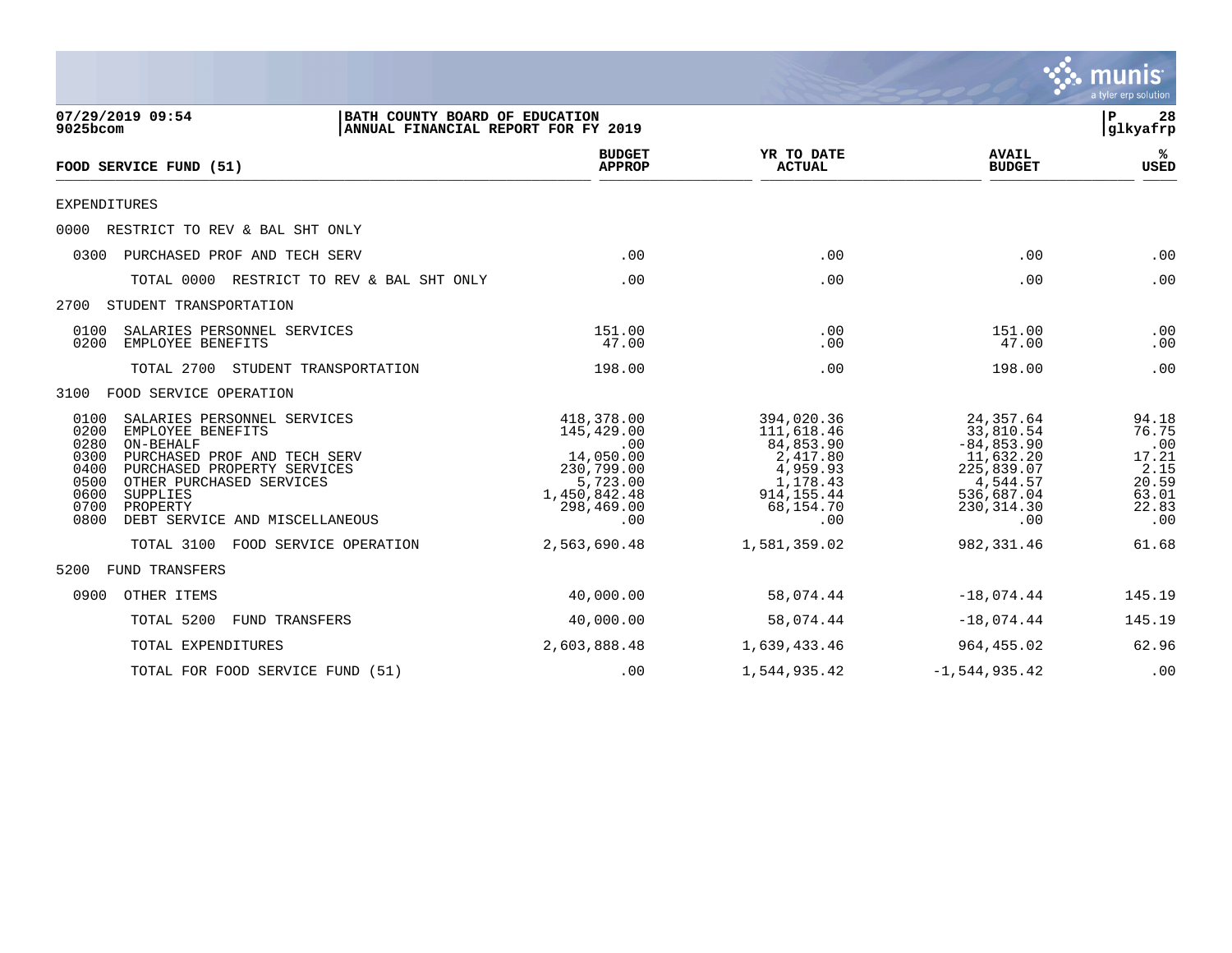|                 |                                                  |                                                                       |                             |                               | munis<br>a tyler erp solution |
|-----------------|--------------------------------------------------|-----------------------------------------------------------------------|-----------------------------|-------------------------------|-------------------------------|
| 9025bcom        | 07/29/2019 09:54                                 | BATH COUNTY BOARD OF EDUCATION<br>ANNUAL FINANCIAL REPORT FOR FY 2019 |                             |                               | l P<br>29<br> glkyafrp        |
|                 | CHILD CARE (52)                                  | <b>BUDGET</b><br><b>APPROP</b>                                        | YR TO DATE<br><b>ACTUAL</b> | <b>AVAIL</b><br><b>BUDGET</b> | ℁<br>USED                     |
| <b>REVENUES</b> |                                                  |                                                                       |                             |                               |                               |
|                 | 0999 BEGINNING BALANCE                           |                                                                       |                             |                               |                               |
|                 | TOTAL 0999 BEGINNING BALANCE                     | 14,215.24                                                             | 14, 215. 24                 | .00                           | 100.00                        |
| RECEIPTS        |                                                  |                                                                       |                             |                               |                               |
|                 | REVENUE FROM LOCAL SOURCES                       |                                                                       |                             |                               |                               |
| TUITION         |                                                  |                                                                       |                             |                               |                               |
| 1310            | TUITION FROM INDIVIDUALS                         | 109,000.00                                                            | 79,525.00                   | 29,475.00                     | 72.96                         |
|                 | TOTAL TUITION                                    | 109,000.00                                                            | 79,525.00                   | 29,475.00                     | 72.96                         |
|                 | OTHER REVENUE FROM LOCAL SOURCES                 |                                                                       |                             |                               |                               |
| 1920<br>1990    | CONTRIBUTIONS/DONATIONS<br>MISCELLANEOUS REVENUE | .00<br>.00                                                            | .00<br>.00                  | .00<br>.00                    | .00<br>.00                    |
|                 | TOTAL OTHER REVENUE FROM LOCAL SOURCES           | .00                                                                   | .00                         | .00                           | .00                           |
|                 | TOTAL REVENUE FROM LOCAL SOURCES                 | 109,000.00                                                            | 79,525.00                   | 29,475.00                     | 72.96                         |
|                 | REVENUE FROM STATE SOURCES                       |                                                                       |                             |                               |                               |
|                 | EXPENDITURE REIMBURSEMENTS                       |                                                                       |                             |                               |                               |
| 3131            | MISCELLANEOUS REIMBURSEMENTS                     | 40,000.00                                                             | 37,608.00                   | 2,392.00                      | 94.02                         |
|                 | TOTAL EXPENDITURE REIMBURSEMENTS                 | 40,000.00                                                             | 37,608.00                   | 2,392.00                      | 94.02                         |
|                 | REVENUE FOR ON BEHALF PAYMENTS                   |                                                                       |                             |                               |                               |
| 3900            | ON-BEHALF PAYMENTS/STATE                         | .00                                                                   | 4,225.48                    | $-4, 225.48$                  | .00                           |
|                 | TOTAL REVENUE FOR ON BEHALF PAYMENTS             | .00                                                                   | 4,225.48                    | $-4, 225.48$                  | .00                           |
|                 | TOTAL REVENUE FROM STATE SOURCES                 | 40,000.00                                                             | 41,833.48                   | $-1,833.48$                   | 104.58                        |
|                 | REVENUE FROM FEDERAL SOURCES                     |                                                                       |                             |                               |                               |
|                 | RESTRICTED THROUGH THE STATE                     |                                                                       |                             |                               |                               |
| 4500            | RESTRICTED FED THRU STATE                        | 5,300.00                                                              | 6,506.33                    | $-1, 206.33$                  | 122.76                        |
|                 | TOTAL RESTRICTED THROUGH THE STATE               | 5,300.00                                                              | 6,506.33                    | $-1, 206.33$                  | 122.76                        |
|                 | TOTAL REVENUE FROM FEDERAL SOURCES               | 5,300.00                                                              | 6,506.33                    | $-1, 206.33$                  | 122.76                        |

 $\mathcal{L}$ 

OTHER RECEIPTS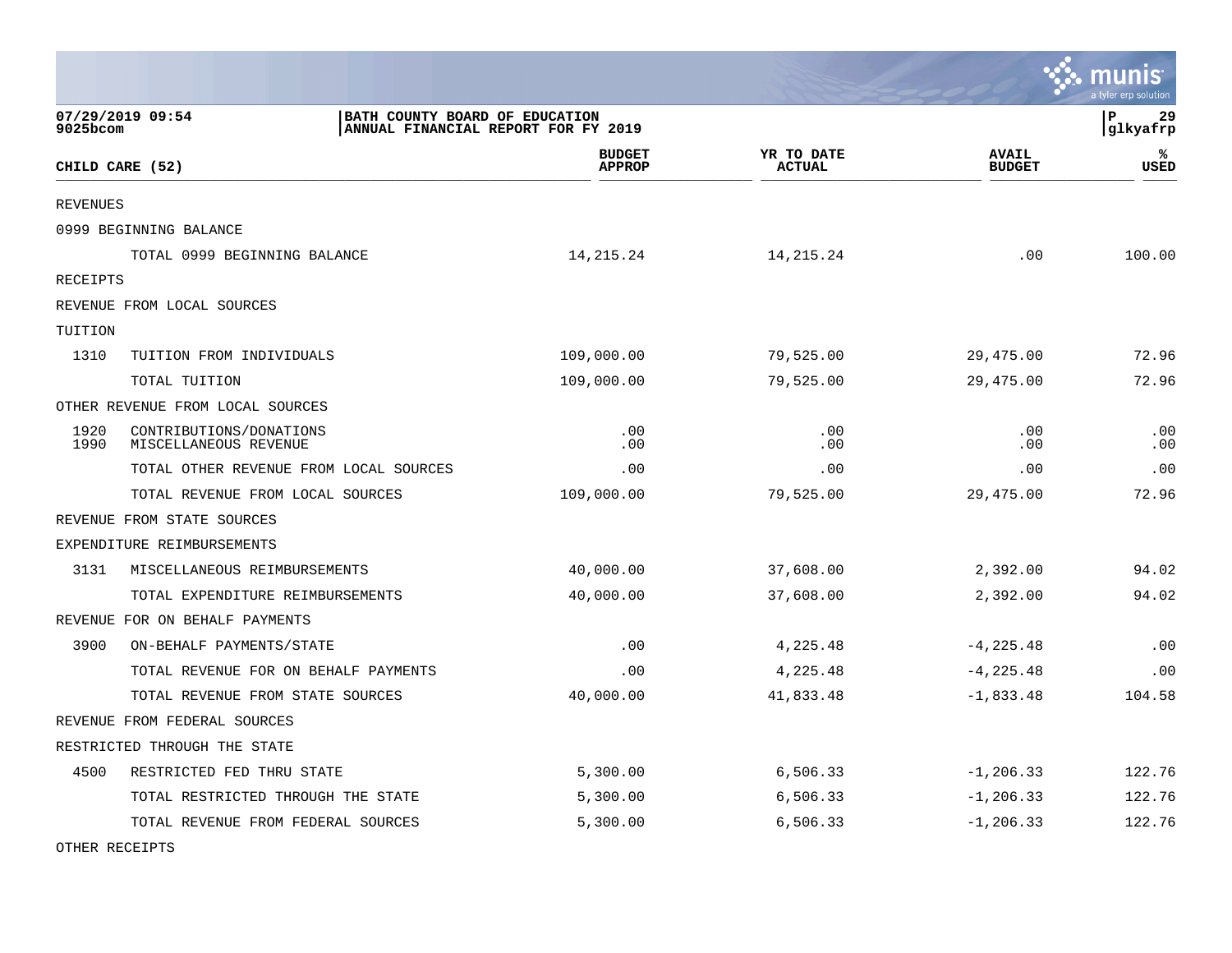

| 9025bcom | 07/29/2019 09:54          | BATH COUNTY BOARD OF EDUCATION<br>ANNUAL FINANCIAL REPORT FOR FY 2019 |                             |                               | 30<br>P<br> glkyafrp |
|----------|---------------------------|-----------------------------------------------------------------------|-----------------------------|-------------------------------|----------------------|
|          | CHILD CARE (52)           | <b>BUDGET</b><br><b>APPROP</b>                                        | YR TO DATE<br><b>ACTUAL</b> | <b>AVAIL</b><br><b>BUDGET</b> | ℁<br><b>USED</b>     |
|          | INTERFUND TRANSFERS       |                                                                       |                             |                               |                      |
| 5210     | FUND TRANSFER             | .00                                                                   | .00                         | .00                           | .00                  |
|          | TOTAL INTERFUND TRANSFERS | .00                                                                   | .00                         | .00                           | .00                  |
|          | TOTAL OTHER RECEIPTS      | .00                                                                   | .00                         | .00                           | .00                  |
|          | TOTAL RECEIPTS            | 154,300.00                                                            | 127,864.81                  | 26,435.19                     | 82.87                |
|          | TOTAL REVENUES            | 168,515.24                                                            | 142,080.05                  | 26,435.19                     | 84.31                |
|          |                           |                                                                       |                             |                               |                      |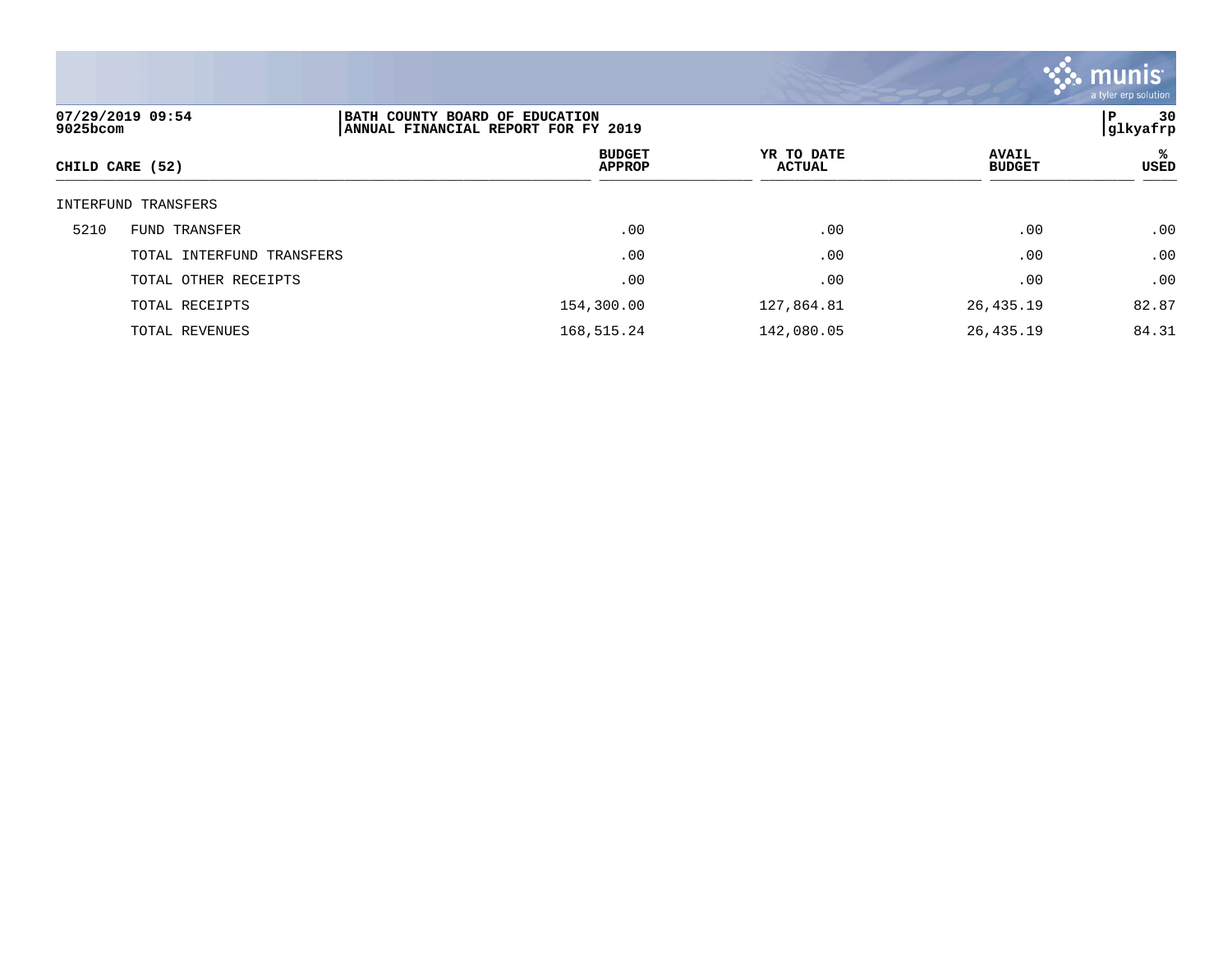|                                                                                                                                                                                                                                                                                            |                                                                                              |                                                                                              |                                                                                                              | <b>munis</b><br>a tyler erp solution                                    |
|--------------------------------------------------------------------------------------------------------------------------------------------------------------------------------------------------------------------------------------------------------------------------------------------|----------------------------------------------------------------------------------------------|----------------------------------------------------------------------------------------------|--------------------------------------------------------------------------------------------------------------|-------------------------------------------------------------------------|
| 07/29/2019 09:54<br>BATH COUNTY BOARD OF EDUCATION<br>9025bcom                                                                                                                                                                                                                             | ANNUAL FINANCIAL REPORT FOR FY 2019                                                          |                                                                                              |                                                                                                              | ΙP<br>-31<br>glkyafrp                                                   |
| CHILD CARE (52)                                                                                                                                                                                                                                                                            | <b>BUDGET</b><br><b>APPROP</b>                                                               | YR TO DATE<br><b>ACTUAL</b>                                                                  | <b>AVAIL</b><br><b>BUDGET</b>                                                                                | ℁<br><b>USED</b>                                                        |
| EXPENDITURES                                                                                                                                                                                                                                                                               |                                                                                              |                                                                                              |                                                                                                              |                                                                         |
| 2600 PLANT OPERATIONS & MAINTENANCE                                                                                                                                                                                                                                                        |                                                                                              |                                                                                              |                                                                                                              |                                                                         |
| SALARIES PERSONNEL SERVICES<br>0100<br>0200<br>EMPLOYEE BENEFITS                                                                                                                                                                                                                           | .00<br>$.00 \,$                                                                              | .00<br>.00                                                                                   | .00<br>.00                                                                                                   | .00<br>.00                                                              |
| TOTAL 2600 PLANT OPERATIONS & MAINTENANCE                                                                                                                                                                                                                                                  | .00                                                                                          | .00                                                                                          | .00                                                                                                          | .00                                                                     |
| 3200 DAY CARE OPERATIONS                                                                                                                                                                                                                                                                   |                                                                                              |                                                                                              |                                                                                                              |                                                                         |
| SALARIES PERSONNEL SERVICES<br>0100<br>0200<br>EMPLOYEE BENEFITS<br>0280<br>ON-BEHALF<br>0300<br>PURCHASED PROF AND TECH SERV<br>0400<br>PURCHASED PROPERTY SERVICES<br>0500<br>OTHER PURCHASED SERVICES<br>0600<br><b>SUPPLIES</b><br>0700<br>PROPERTY                                    | 32,572.00<br>11,630.00<br>.00<br>500.00<br>1,500.00<br>500.00<br>13,140.42<br>$.00 \,$       | 19,621.12<br>5,546.90<br>2, 112.74<br>.00<br>.00<br>59.34<br>341.51<br>.00                   | 12,950.88<br>6,083.10<br>$-2,112.74$<br>500.00<br>1,500.00<br>440.66<br>12,798.91<br>.00                     | 60.24<br>47.69<br>.00<br>.00<br>.00<br>11.87<br>2.60<br>.00             |
| DAY CARE OPERATIONS<br>TOTAL 3200                                                                                                                                                                                                                                                          | 59,842.42                                                                                    | 27,681.61                                                                                    | 32,160.81                                                                                                    | 46.26                                                                   |
| 3300<br>COMMUNITY SERVICES                                                                                                                                                                                                                                                                 |                                                                                              |                                                                                              |                                                                                                              |                                                                         |
| 0100<br>SALARIES PERSONNEL SERVICES<br>0200<br>EMPLOYEE BENEFITS<br>0280<br>ON-BEHALF<br>0300<br>PURCHASED PROF AND TECH SERV<br>0400<br>PURCHASED PROPERTY SERVICES<br>0500<br>OTHER PURCHASED SERVICES<br>0600<br>SUPPLIES<br>0700<br>PROPERTY<br>0800<br>DEBT SERVICE AND MISCELLANEOUS | 70,896.00<br>25,313.00<br>$.00 \,$<br>500.00<br>1,500.00<br>500.00<br>9,963.82<br>.00<br>.00 | 73,846.57<br>22,343.39<br>2,112.74<br>2,007.00<br>.00<br>144.91<br>7,532.45<br>.00<br>159.48 | $-2,950.57$<br>2,969.61<br>$-2, 112.74$<br>$-1,507.00$<br>1,500.00<br>355.09<br>2,431.37<br>.00<br>$-159.48$ | 104.16<br>88.27<br>.00<br>401.40<br>.00<br>28.98<br>75.60<br>.00<br>.00 |
| TOTAL 3300<br>COMMUNITY SERVICES                                                                                                                                                                                                                                                           | 108,672.82                                                                                   | 108,146.54                                                                                   | 526.28                                                                                                       | 99.52                                                                   |
| TOTAL EXPENDITURES                                                                                                                                                                                                                                                                         | 168,515.24                                                                                   | 135,828.15                                                                                   | 32,687.09                                                                                                    | 80.60                                                                   |
| TOTAL FOR CHILD CARE (52)                                                                                                                                                                                                                                                                  | .00                                                                                          | 6,251.90                                                                                     | $-6, 251.90$                                                                                                 | .00                                                                     |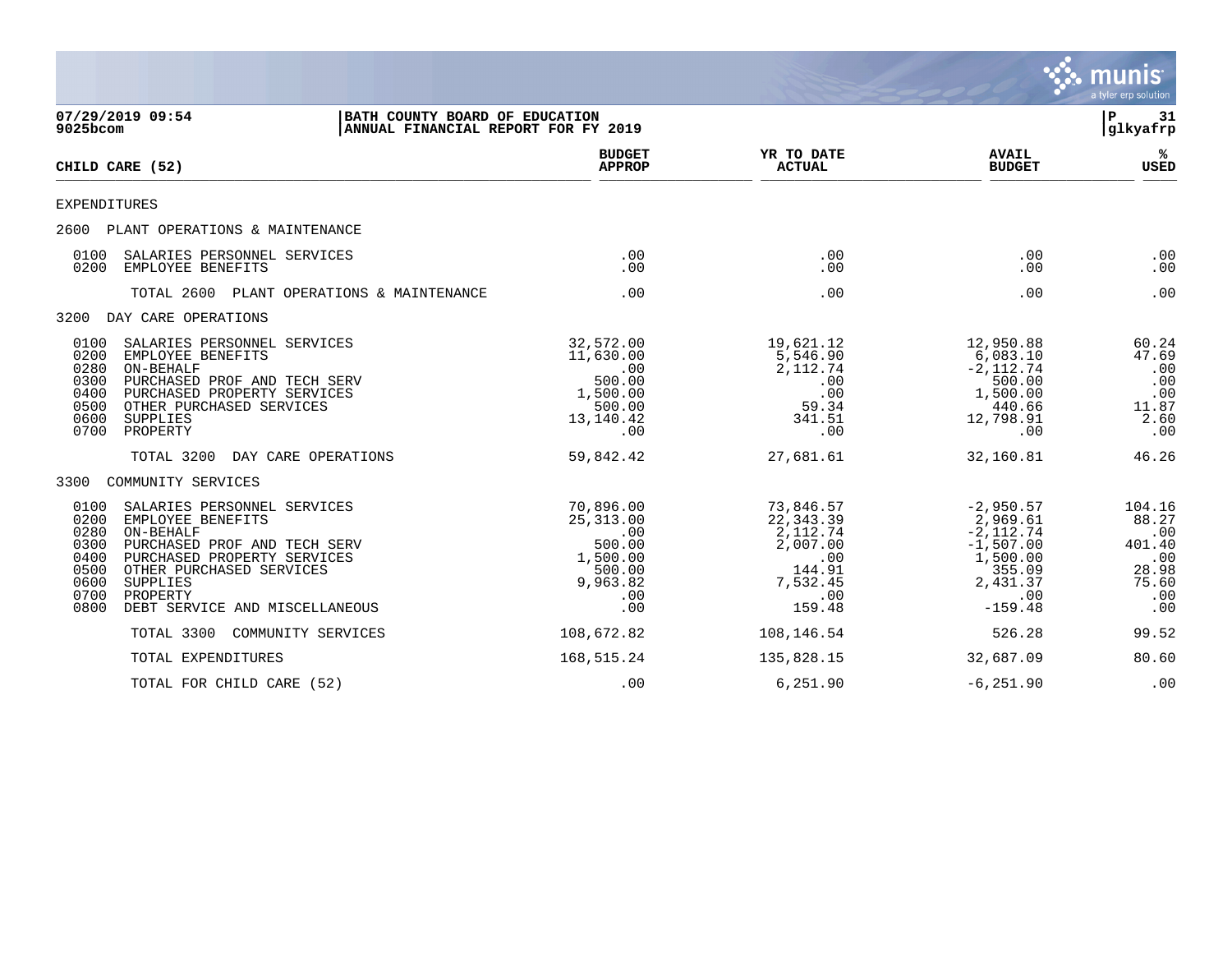|                                      |                                                                       |                             |                               | $\mathbf{\ddot{\cdot}}\mathbf{\ddot{\cdot}}\mathbf{m}$ unis $\mathbf{\ddot{\cdot}}$<br>a tyler erp solution |
|--------------------------------------|-----------------------------------------------------------------------|-----------------------------|-------------------------------|-------------------------------------------------------------------------------------------------------------|
| 07/29/2019 09:54<br>9025bcom         | BATH COUNTY BOARD OF EDUCATION<br>ANNUAL FINANCIAL REPORT FOR FY 2019 |                             |                               | 32<br>P<br>glkyafrp                                                                                         |
| PRESCHOOL (53)                       | <b>BUDGET</b><br><b>APPROP</b>                                        | YR TO DATE<br><b>ACTUAL</b> | <b>AVAIL</b><br><b>BUDGET</b> | ℁<br><b>USED</b>                                                                                            |
| <b>REVENUES</b>                      |                                                                       |                             |                               |                                                                                                             |
| 0999 BEGINNING BALANCE               |                                                                       |                             |                               |                                                                                                             |
| TOTAL 0999 BEGINNING BALANCE         | 5,159.19                                                              | 5,159.19                    | .00                           | 100.00                                                                                                      |
| <b>RECEIPTS</b>                      |                                                                       |                             |                               |                                                                                                             |
| REVENUE FROM LOCAL SOURCES           |                                                                       |                             |                               |                                                                                                             |
| TUITION                              |                                                                       |                             |                               |                                                                                                             |
| 1310<br>TUITION FROM INDIVIDUALS     | 13, 157. 23                                                           | 4,220.00                    | 8,937.23                      | 32.07                                                                                                       |
| TOTAL TUITION                        | 13, 157. 23                                                           | 4,220.00                    | 8,937.23                      | 32.07                                                                                                       |
| TOTAL REVENUE FROM LOCAL SOURCES     | 13, 157. 23                                                           | 4,220.00                    | 8,937.23                      | 32.07                                                                                                       |
| FROM STATE SOURCES<br>REVENUE        |                                                                       |                             |                               |                                                                                                             |
| REVENUE FOR ON BEHALF PAYMENTS       |                                                                       |                             |                               |                                                                                                             |
| 3900<br>ON-BEHALF PAYMENTS/STATE     | .00                                                                   | .00                         | .00                           | .00                                                                                                         |
| TOTAL REVENUE FOR ON BEHALF PAYMENTS | .00                                                                   | .00                         | .00                           | .00                                                                                                         |
| TOTAL REVENUE FROM STATE SOURCES     | .00                                                                   | .00                         | .00                           | .00                                                                                                         |
| TOTAL RECEIPTS                       | 13, 157. 23                                                           | 4,220.00                    | 8,937.23                      | 32.07                                                                                                       |
| TOTAL REVENUES                       | 18,316.42                                                             | 9,379.19                    | 8,937.23                      | 51.21                                                                                                       |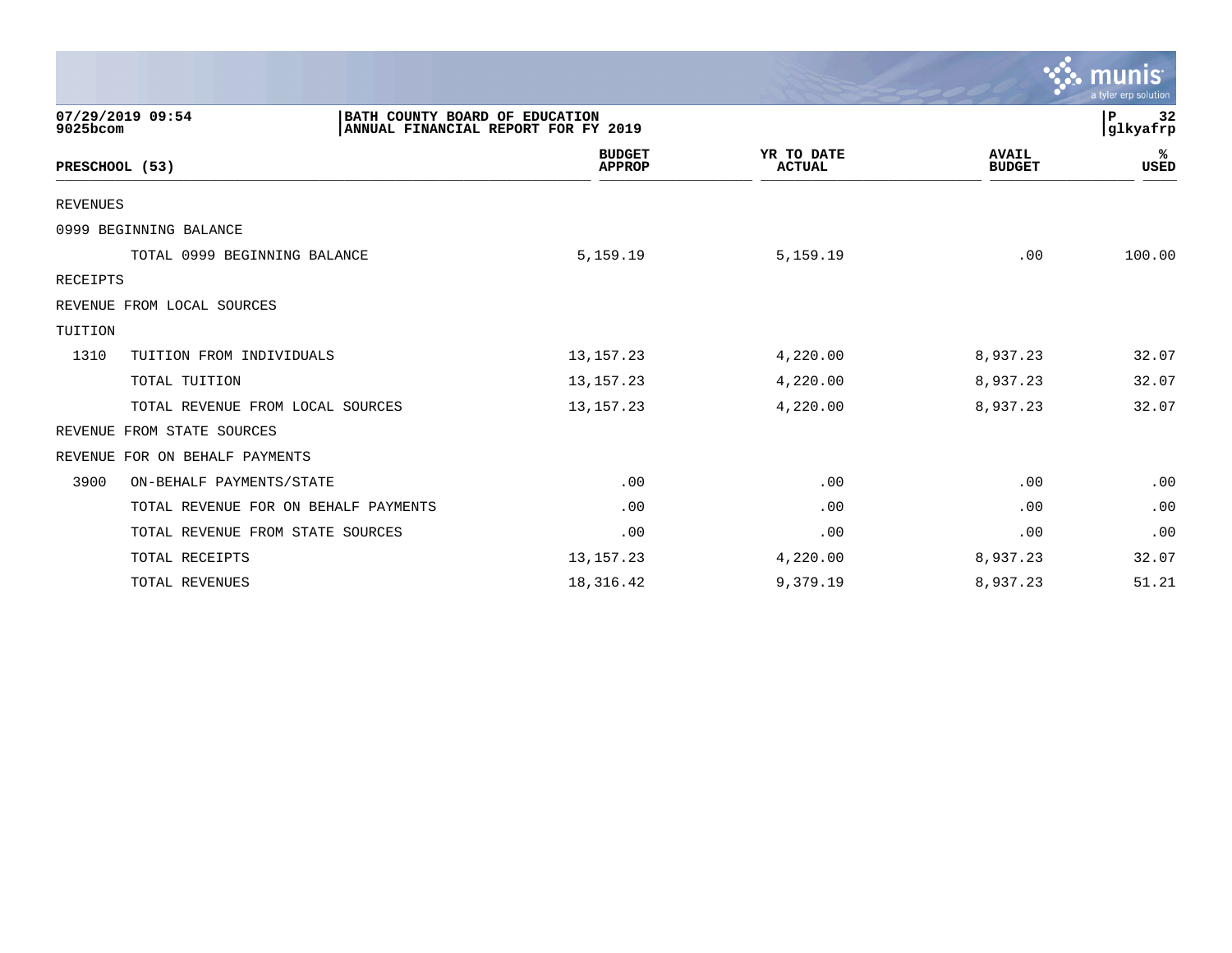|                                                                                                                                                                                                                                                                                            |                                                                                           |                                                                               |                                                                                                  | munis<br>a tyler erp solution                                     |
|--------------------------------------------------------------------------------------------------------------------------------------------------------------------------------------------------------------------------------------------------------------------------------------------|-------------------------------------------------------------------------------------------|-------------------------------------------------------------------------------|--------------------------------------------------------------------------------------------------|-------------------------------------------------------------------|
| 07/29/2019 09:54<br>BATH COUNTY BOARD OF EDUCATION<br>9025bcom<br>ANNUAL FINANCIAL REPORT FOR FY 2019                                                                                                                                                                                      |                                                                                           |                                                                               |                                                                                                  | 33<br>P<br> glkyafrp                                              |
| PRESCHOOL (53)                                                                                                                                                                                                                                                                             | <b>BUDGET</b><br><b>APPROP</b>                                                            | YR TO DATE<br><b>ACTUAL</b>                                                   | <b>AVAIL</b><br><b>BUDGET</b>                                                                    | ℁<br><b>USED</b>                                                  |
| EXPENDITURES                                                                                                                                                                                                                                                                               |                                                                                           |                                                                               |                                                                                                  |                                                                   |
| 0000<br>RESTRICT TO REV & BAL SHT ONLY                                                                                                                                                                                                                                                     |                                                                                           |                                                                               |                                                                                                  |                                                                   |
| ON-BEHALF<br>0280                                                                                                                                                                                                                                                                          | .00                                                                                       | .00                                                                           | .00                                                                                              | .00                                                               |
| RESTRICT TO REV & BAL SHT ONLY<br>TOTAL 0000                                                                                                                                                                                                                                               | .00                                                                                       | .00                                                                           | .00                                                                                              | .00                                                               |
| 1000<br>INSTRUCTION                                                                                                                                                                                                                                                                        |                                                                                           |                                                                               |                                                                                                  |                                                                   |
| 0100<br>SALARIES PERSONNEL SERVICES<br>0200<br>EMPLOYEE BENEFITS<br>0280<br>ON-BEHALF<br>0300<br>PURCHASED PROF AND TECH SERV<br>0400<br>PURCHASED PROPERTY SERVICES<br>OTHER PURCHASED SERVICES<br>0500<br>0600<br>SUPPLIES<br>0700<br>PROPERTY<br>0800<br>DEBT SERVICE AND MISCELLANEOUS | 2,200.00<br>2,000.00<br>.00<br>.00<br>5,680.00<br>863.52<br>5,400.00<br>2,122.90<br>50.00 | .00<br>.00<br>.00<br>1,212.90<br>1,005.84<br>288.46<br>4,970.08<br>.00<br>.00 | 2,200.00<br>2,000.00<br>.00<br>$-1, 212.90$<br>4,674.16<br>575.06<br>429.92<br>2,122.90<br>50.00 | .00<br>.00<br>.00<br>.00<br>17.71<br>33.41<br>92.04<br>.00<br>.00 |
| TOTAL 1000<br>INSTRUCTION                                                                                                                                                                                                                                                                  | 18,316.42                                                                                 | 7,477.28                                                                      | 10,839.14                                                                                        | 40.82                                                             |
| STUDENT TRANSPORTATION<br>2700                                                                                                                                                                                                                                                             |                                                                                           |                                                                               |                                                                                                  |                                                                   |
| 0100<br>SALARIES PERSONNEL SERVICES<br>0200<br>EMPLOYEE BENEFITS                                                                                                                                                                                                                           | .00<br>.00                                                                                | .00<br>.00                                                                    | .00<br>.00                                                                                       | .00<br>.00                                                        |
| TOTAL 2700<br>STUDENT TRANSPORTATION                                                                                                                                                                                                                                                       | .00                                                                                       | .00                                                                           | .00                                                                                              | .00                                                               |
| TOTAL EXPENDITURES                                                                                                                                                                                                                                                                         | 18,316.42                                                                                 | 7,477.28                                                                      | 10,839.14                                                                                        | 40.82                                                             |
| TOTAL FOR PRESCHOOL (53)                                                                                                                                                                                                                                                                   | .00                                                                                       | 1,901.91                                                                      | $-1,901.91$                                                                                      | .00                                                               |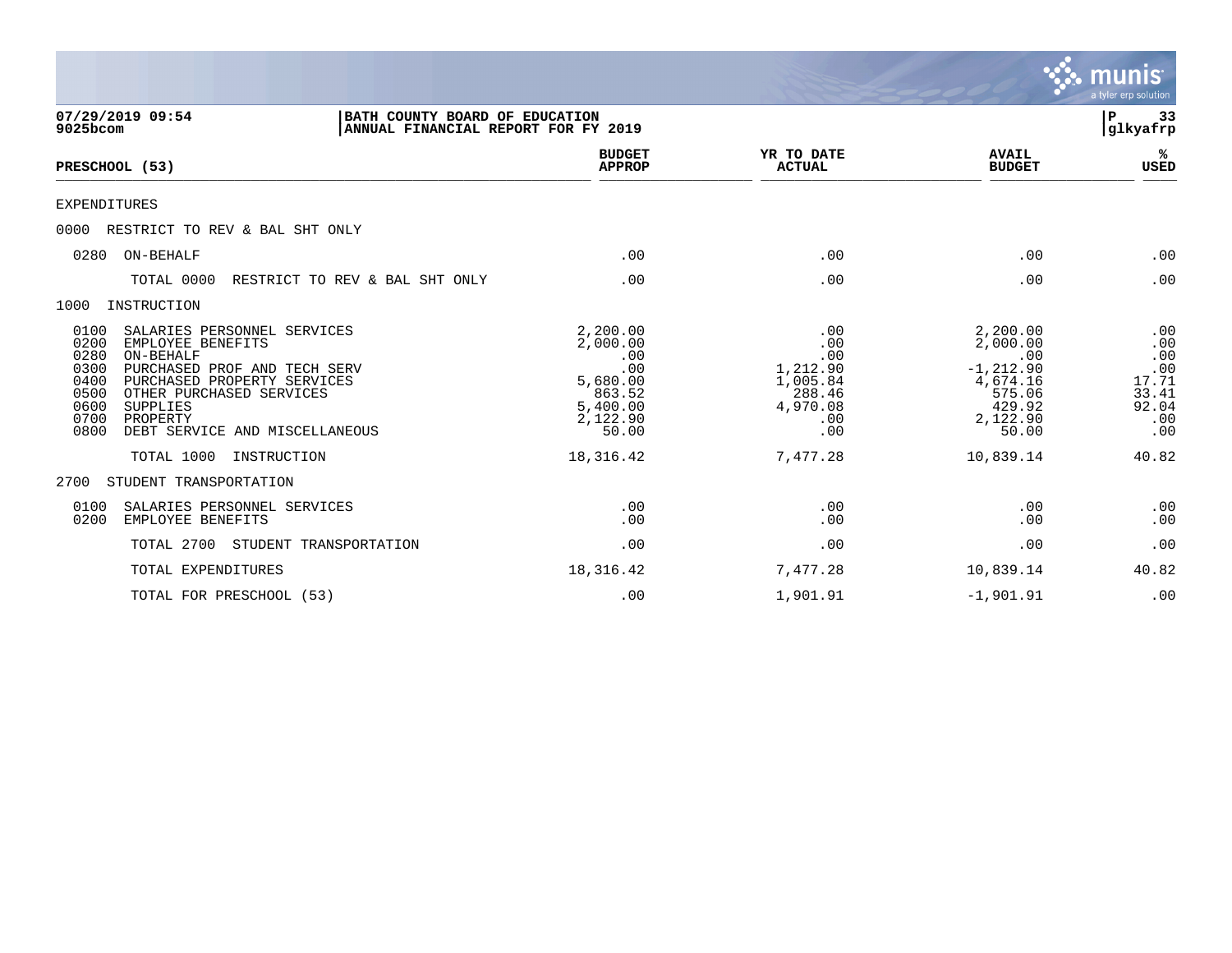|                 |                                                                                           |                                |                             |                               | $\sim$ munis<br>a tyler erp solution |
|-----------------|-------------------------------------------------------------------------------------------|--------------------------------|-----------------------------|-------------------------------|--------------------------------------|
| 9025bcom        | 07/29/2019 09:54<br>BATH COUNTY BOARD OF EDUCATION<br>ANNUAL FINANCIAL REPORT FOR FY 2019 |                                |                             |                               | l P<br>34<br>glkyafrp                |
|                 | CHILD CARE (61)                                                                           | <b>BUDGET</b><br><b>APPROP</b> | YR TO DATE<br><b>ACTUAL</b> | <b>AVAIL</b><br><b>BUDGET</b> | ℁<br><b>USED</b>                     |
| <b>REVENUES</b> |                                                                                           |                                |                             |                               |                                      |
| <b>RECEIPTS</b> |                                                                                           |                                |                             |                               |                                      |
|                 | REVENUE FROM LOCAL SOURCES                                                                |                                |                             |                               |                                      |
|                 | COMMUNITY SERVICE ACTIVITIES                                                              |                                |                             |                               |                                      |
| 1810            | CHILD CARE FEES                                                                           | .00                            | .00                         | .00                           | .00                                  |
|                 | TOTAL COMMUNITY SERVICE ACTIVITIES                                                        | .00                            | .00                         | .00                           | .00                                  |
|                 | TOTAL REVENUE FROM LOCAL SOURCES                                                          | .00                            | .00                         | .00                           | .00                                  |
|                 | REVENUE FROM STATE SOURCES                                                                |                                |                             |                               |                                      |
|                 | EXPENDITURE REIMBURSEMENTS                                                                |                                |                             |                               |                                      |
| 3131            | MISCELLANEOUS REIMBURSEMENTS                                                              | .00                            | .00                         | .00                           | .00                                  |
|                 | TOTAL EXPENDITURE REIMBURSEMENTS                                                          | .00                            | .00                         | .00                           | .00                                  |
| RESTRICTED      |                                                                                           |                                |                             |                               |                                      |
| 3200            | RESTRICTED STATE REVENUE                                                                  | .00                            | .00                         | .00                           | .00                                  |
|                 | TOTAL RESTRICTED                                                                          | .00                            | .00                         | .00                           | .00                                  |
|                 | TOTAL REVENUE FROM STATE SOURCES                                                          | .00                            | .00                         | .00                           | .00                                  |
|                 | OTHER RECEIPTS                                                                            |                                |                             |                               |                                      |
|                 | INTERFUND TRANSFERS                                                                       |                                |                             |                               |                                      |
| 5210            | FUND TRANSFER                                                                             | .00                            | .00                         | .00                           | .00                                  |
|                 | TOTAL INTERFUND TRANSFERS                                                                 | .00                            | .00                         | .00                           | .00                                  |
|                 | TOTAL OTHER RECEIPTS                                                                      | .00                            | .00                         | .00                           | .00                                  |
|                 | TOTAL RECEIPTS                                                                            | .00                            | .00                         | .00                           | .00                                  |
|                 | TOTAL REVENUES                                                                            | .00                            | .00                         | .00                           | .00                                  |

the contract of the contract of the contract of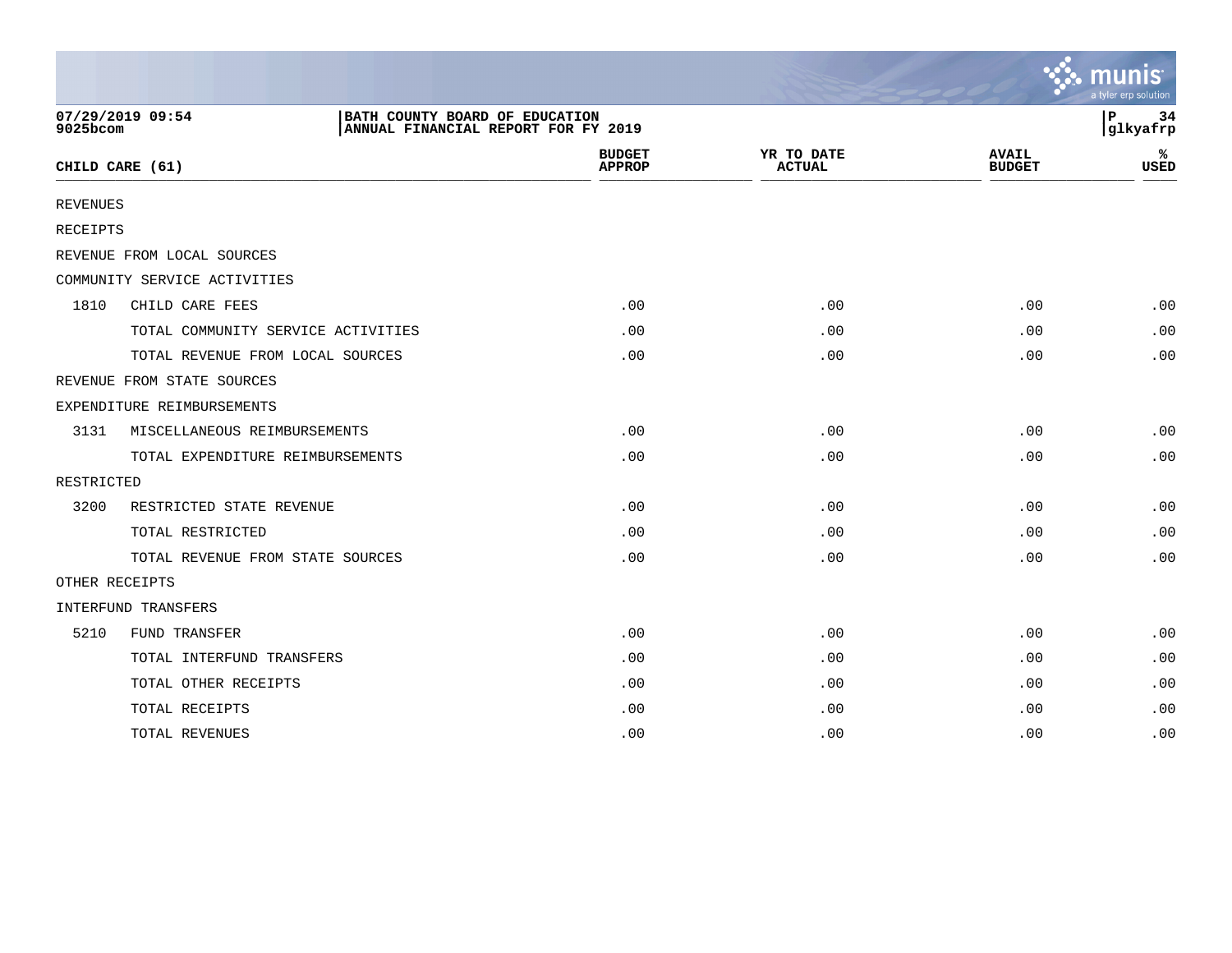

| 07/29/2019 09:54<br>9025bcom                                                                                                                                                                                    |                    | BATH COUNTY BOARD OF EDUCATION<br>ANNUAL FINANCIAL REPORT FOR FY 2019 |                                        |                                        |                                        |
|-----------------------------------------------------------------------------------------------------------------------------------------------------------------------------------------------------------------|--------------------|-----------------------------------------------------------------------|----------------------------------------|----------------------------------------|----------------------------------------|
| CHILD CARE (61)                                                                                                                                                                                                 |                    | <b>BUDGET</b><br><b>APPROP</b>                                        | YR TO DATE<br><b>ACTUAL</b>            | <b>AVAIL</b><br><b>BUDGET</b>          | %ะ<br>USED                             |
| EXPENDITURES                                                                                                                                                                                                    |                    |                                                                       |                                        |                                        |                                        |
| 3300 COMMUNITY SERVICES<br>0100<br>SALARIES PERSONNEL SERVICES<br>0200<br>EMPLOYEE BENEFITS<br>0300<br>PURCHASED PROF AND TECH SERV<br>0500<br>OTHER PURCHASED SERVICES<br>0600<br>SUPPLIES<br>0700<br>PROPERTY |                    | .00<br>.00<br>.00<br>.00<br>.00<br>.00                                | .00<br>.00<br>.00<br>.00<br>.00<br>.00 | .00<br>.00<br>.00<br>.00<br>.00<br>.00 | .00<br>.00<br>.00<br>.00<br>.00<br>.00 |
| TOTAL 3300                                                                                                                                                                                                      | COMMUNITY SERVICES | .00                                                                   | .00                                    | .00                                    | .00                                    |
| TOTAL EXPENDITURES                                                                                                                                                                                              |                    | .00                                                                   | .00                                    | .00                                    | .00                                    |
| TOTAL FOR CHILD CARE (61)                                                                                                                                                                                       |                    | .00                                                                   | .00                                    | .00                                    | .00                                    |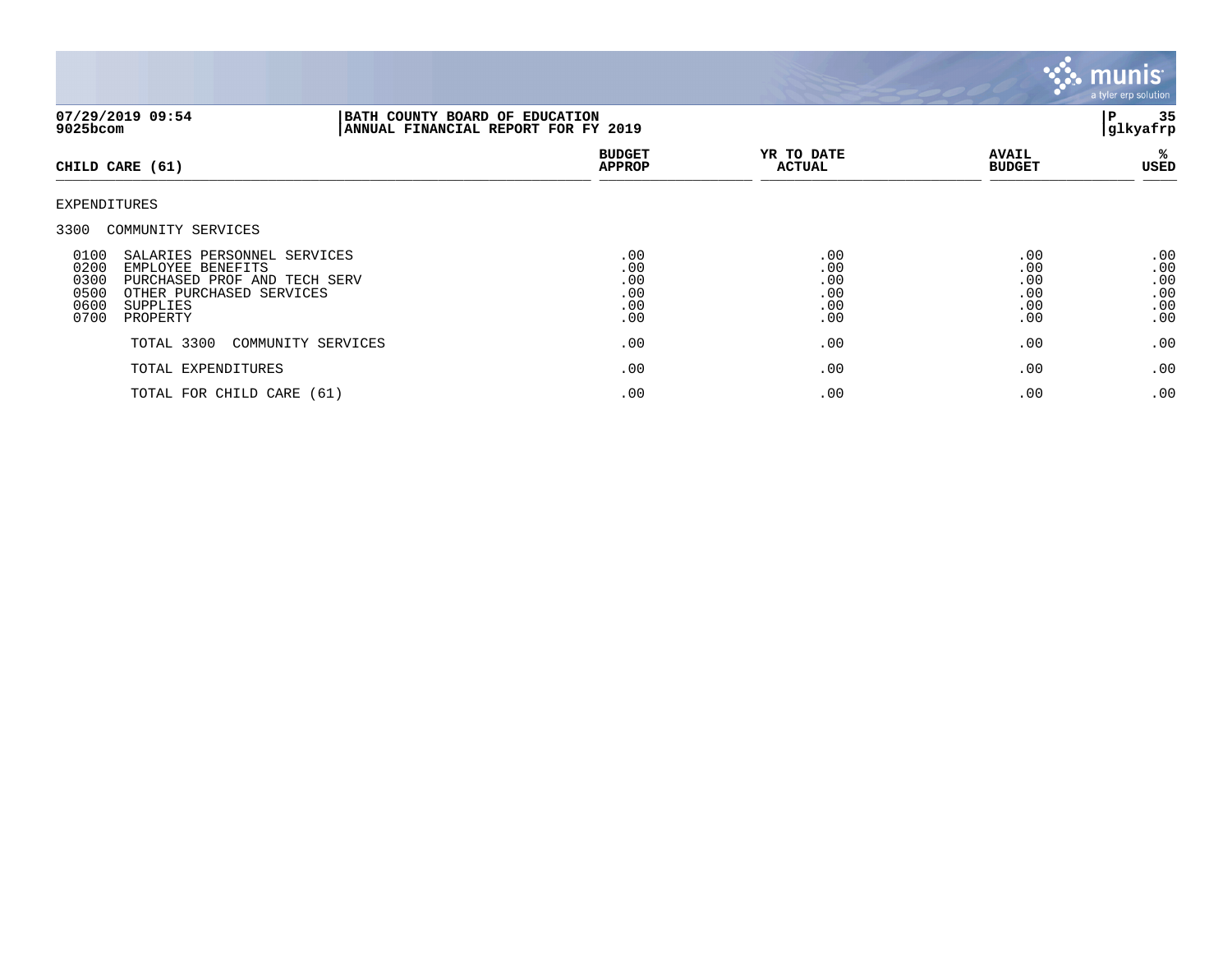|                                  |                                                                       |                             |                               | $\sim$ munis<br>a tyler erp solution |
|----------------------------------|-----------------------------------------------------------------------|-----------------------------|-------------------------------|--------------------------------------|
| 07/29/2019 09:54<br>9025bcom     | BATH COUNTY BOARD OF EDUCATION<br>ANNUAL FINANCIAL REPORT FOR FY 2019 |                             |                               | P<br>36<br>glkyafrp                  |
| PRESCHOOL (62)                   | <b>BUDGET</b><br><b>APPROP</b>                                        | YR TO DATE<br><b>ACTUAL</b> | <b>AVAIL</b><br><b>BUDGET</b> | %ะ<br>USED                           |
| <b>REVENUES</b>                  |                                                                       |                             |                               |                                      |
| 0999 BEGINNING BALANCE           |                                                                       |                             |                               |                                      |
| TOTAL 0999 BEGINNING BALANCE     | .00                                                                   | .00                         | .00                           | .00                                  |
| RECEIPTS                         |                                                                       |                             |                               |                                      |
| REVENUE FROM LOCAL SOURCES       |                                                                       |                             |                               |                                      |
| TUITION                          |                                                                       |                             |                               |                                      |
| 1310<br>TUITION FROM INDIVIDUALS | .00                                                                   | .00                         | .00                           | .00                                  |
| TOTAL TUITION                    | .00                                                                   | .00                         | .00                           | .00                                  |
| TOTAL REVENUE FROM LOCAL SOURCES | .00                                                                   | .00                         | .00                           | .00                                  |
| TOTAL RECEIPTS                   | .00                                                                   | .00                         | .00                           | .00                                  |
| TOTAL REVENUES                   | .00                                                                   | .00                         | .00                           | .00                                  |

the contract of the contract of the contract of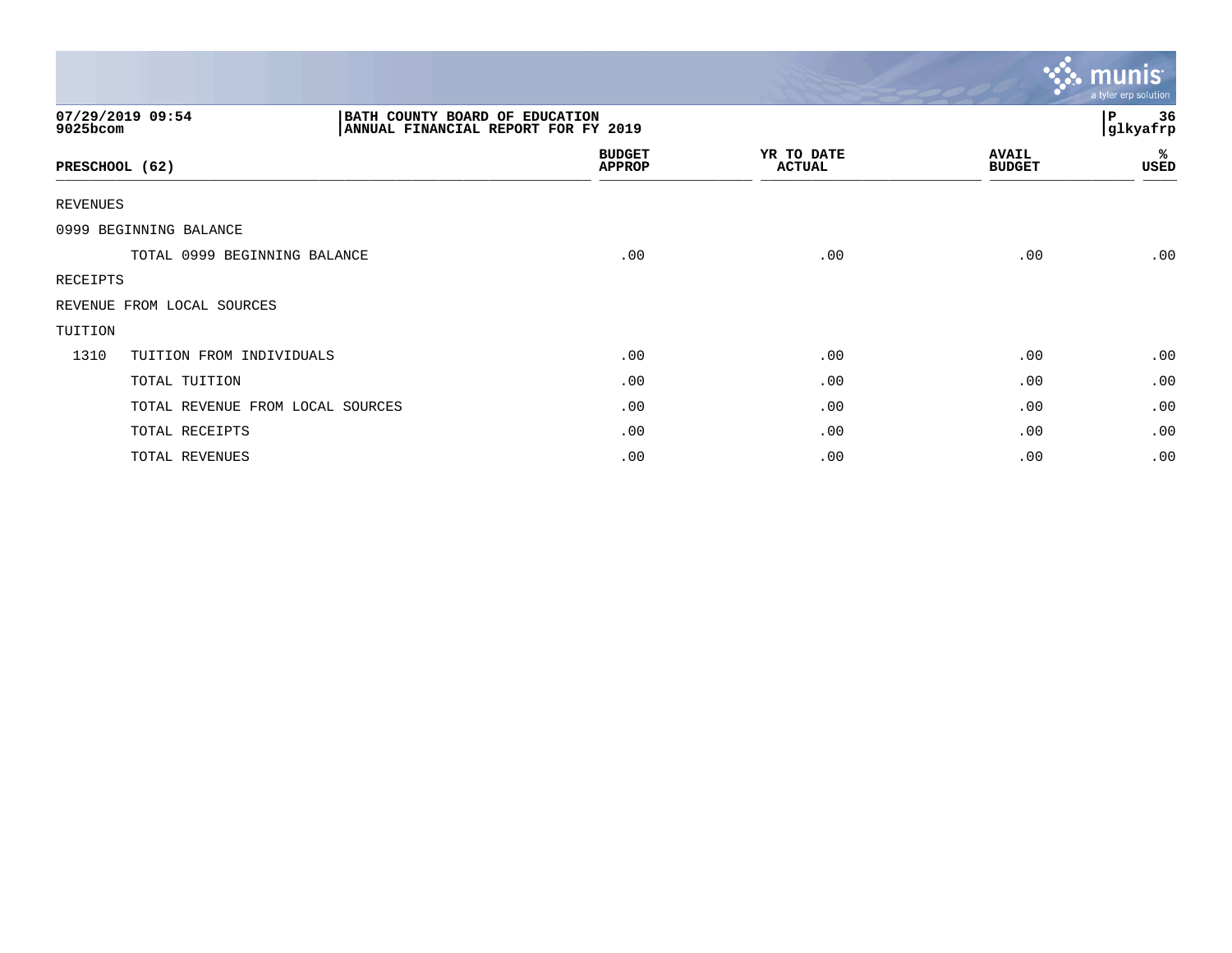

| 07/29/2019 09:54<br>9025bcom | BATH COUNTY BOARD OF EDUCATION<br> ANNUAL FINANCIAL REPORT FOR FY 2019 |                             |                               |            |
|------------------------------|------------------------------------------------------------------------|-----------------------------|-------------------------------|------------|
| PRESCHOOL (62)               | <b>BUDGET</b><br><b>APPROP</b>                                         | YR TO DATE<br><b>ACTUAL</b> | <b>AVAIL</b><br><b>BUDGET</b> | %ะ<br>USED |
| EXPENDITURES                 |                                                                        |                             |                               |            |
| 1000<br>INSTRUCTION          |                                                                        |                             |                               |            |
| 0600<br>SUPPLIES             | .00                                                                    | .00                         | .00                           | .00        |
| TOTAL 1000<br>INSTRUCTION    | .00                                                                    | .00                         | .00                           | .00        |
| TOTAL EXPENDITURES           | .00                                                                    | .00                         | .00                           | .00        |
| TOTAL FOR PRESCHOOL (62)     | .00                                                                    | .00                         | .00                           | .00        |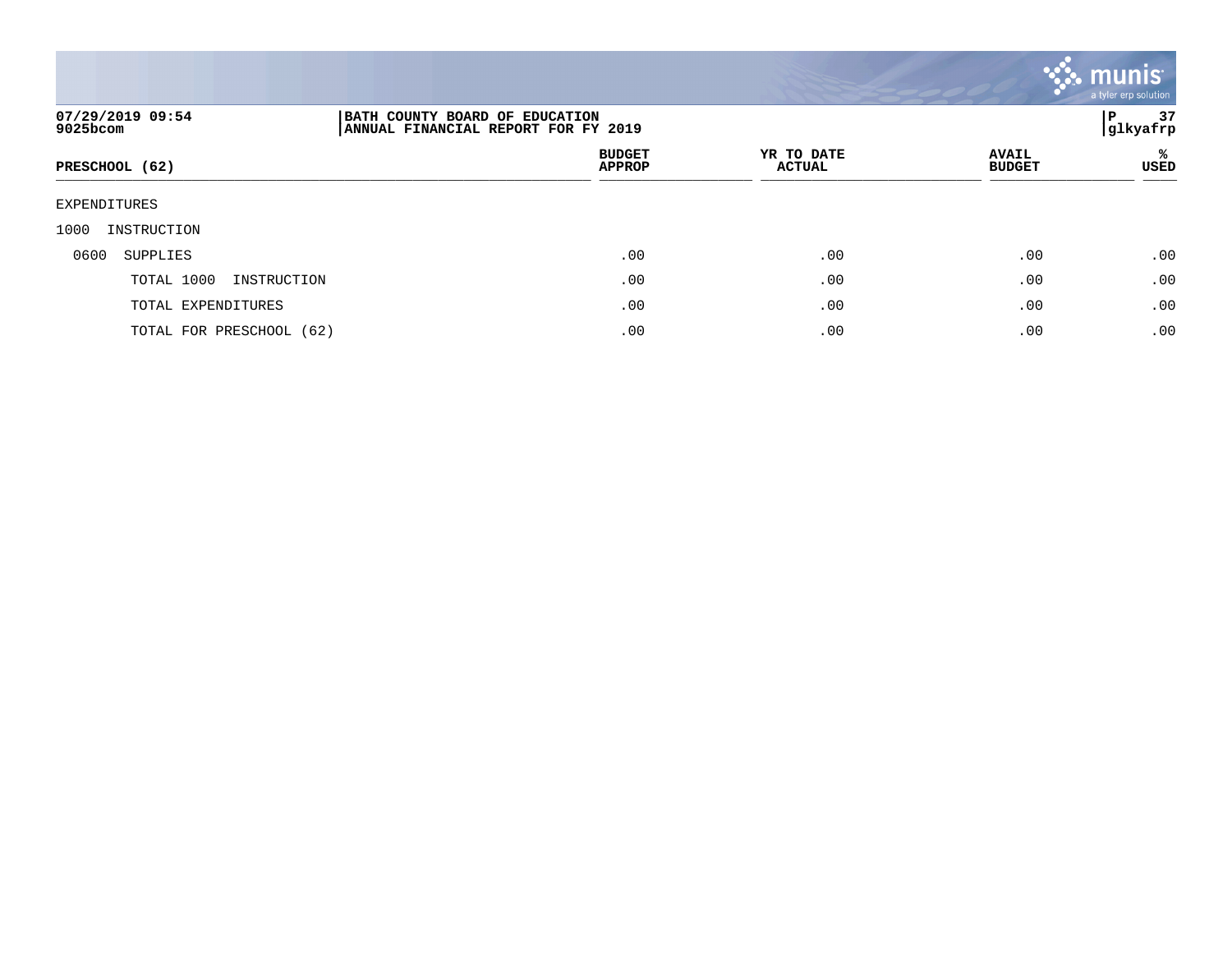|                 |                                                                                           |                                |                             |                               | mun<br>a tyler erp solution |
|-----------------|-------------------------------------------------------------------------------------------|--------------------------------|-----------------------------|-------------------------------|-----------------------------|
| 9025bcom        | 07/29/2019 09:54<br>BATH COUNTY BOARD OF EDUCATION<br>ANNUAL FINANCIAL REPORT FOR FY 2019 |                                |                             |                               | P<br>38<br>glkyafrp         |
|                 | TRUST/AGENCY FUNDS (7000)                                                                 | <b>BUDGET</b><br><b>APPROP</b> | YR TO DATE<br><b>ACTUAL</b> | <b>AVAIL</b><br><b>BUDGET</b> | ℁<br>USED                   |
| <b>REVENUES</b> |                                                                                           |                                |                             |                               |                             |
|                 | 0999 BEGINNING BALANCE                                                                    |                                |                             |                               |                             |
|                 | TOTAL 0999 BEGINNING BALANCE                                                              | .00                            | .00                         | .00                           | .00                         |
| <b>RECEIPTS</b> |                                                                                           |                                |                             |                               |                             |
|                 | REVENUE FROM LOCAL SOURCES                                                                |                                |                             |                               |                             |
|                 | OTHER REVENUE FROM LOCAL SOURCES                                                          |                                |                             |                               |                             |
| 1920            | CONTRIBUTIONS/DONATIONS                                                                   | .00                            | 136.00                      | $-136.00$                     | .00                         |
|                 | TOTAL OTHER REVENUE FROM LOCAL SOURCES                                                    | .00                            | 136.00                      | $-136.00$                     | .00                         |
|                 | TOTAL REVENUE FROM LOCAL SOURCES                                                          | .00                            | 136.00                      | $-136.00$                     | .00                         |
|                 | OTHER RECEIPTS                                                                            |                                |                             |                               |                             |
|                 | <b>INTERFUND TRANSFERS</b>                                                                |                                |                             |                               |                             |
| 5210            | <b>FUND TRANSFER</b>                                                                      | .00                            | .00                         | .00                           | .00                         |
|                 | TOTAL INTERFUND TRANSFERS                                                                 | .00                            | .00                         | .00                           | .00                         |
|                 | TOTAL OTHER RECEIPTS                                                                      | .00                            | .00                         | .00                           | .00                         |
|                 | TOTAL RECEIPTS                                                                            | .00                            | 136.00                      | $-136.00$                     | .00                         |
|                 | TOTAL REVENUES                                                                            | .00                            | 136.00                      | $-136.00$                     | .00                         |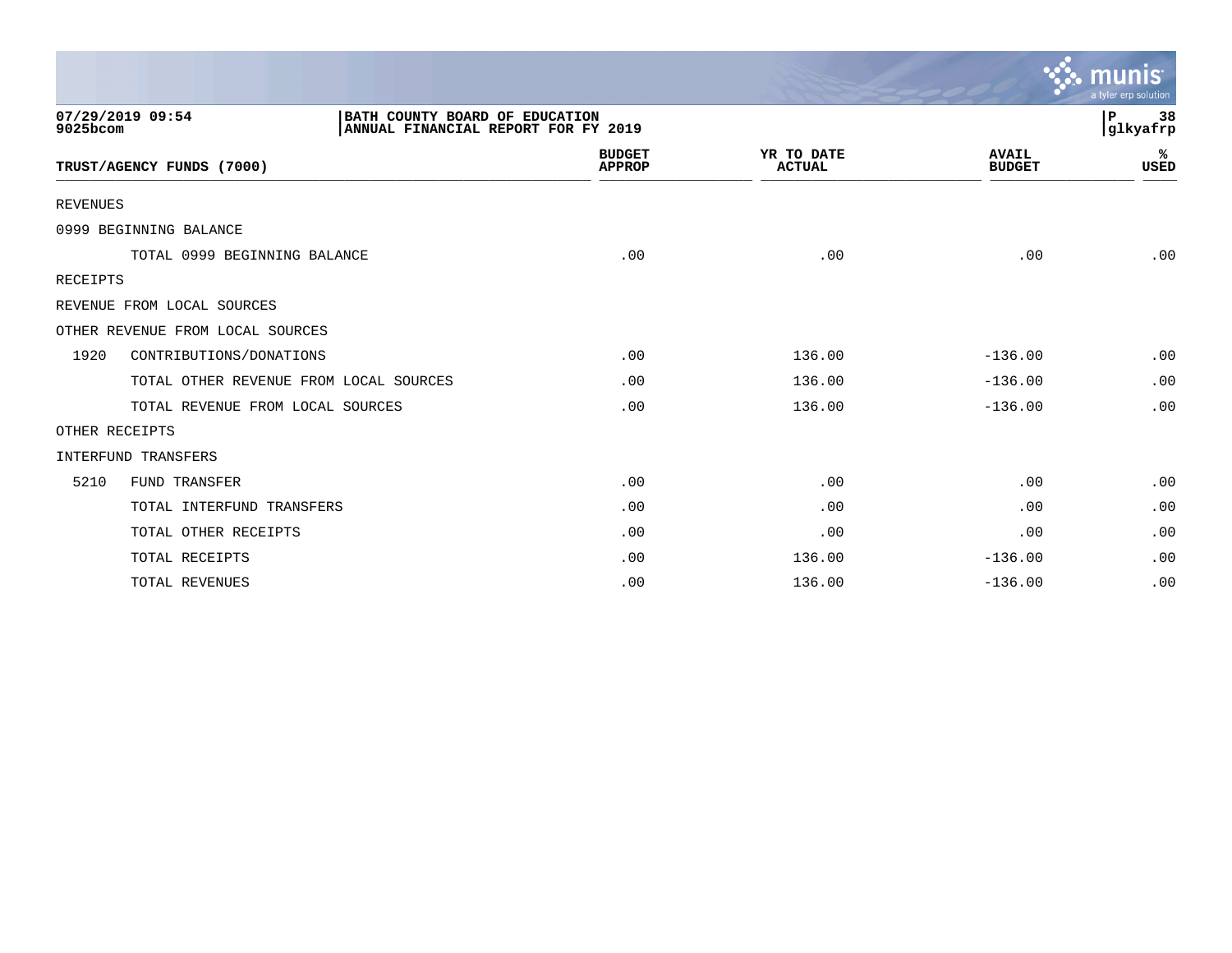

| 07/29/2019 09:54<br>9025bcom        | BATH COUNTY BOARD OF EDUCATION<br> ANNUAL FINANCIAL REPORT FOR FY 2019 |                             |                               |            |
|-------------------------------------|------------------------------------------------------------------------|-----------------------------|-------------------------------|------------|
| TRUST/AGENCY FUNDS (7000)           | <b>BUDGET</b><br><b>APPROP</b>                                         | YR TO DATE<br><b>ACTUAL</b> | <b>AVAIL</b><br><b>BUDGET</b> | %ะ<br>USED |
| EXPENDITURES                        |                                                                        |                             |                               |            |
| 3300<br>COMMUNITY SERVICES          |                                                                        |                             |                               |            |
| 0600<br>SUPPLIES                    | .00                                                                    | 1,000.00                    | $-1,000.00$                   | .00        |
| TOTAL 3300<br>COMMUNITY SERVICES    | .00                                                                    | 1,000.00                    | $-1,000.00$                   | .00        |
| TOTAL EXPENDITURES                  | .00                                                                    | 1,000.00                    | $-1,000.00$                   | .00        |
| TOTAL FOR TRUST/AGENCY FUNDS (7000) | .00                                                                    | $-864.00$                   | 864.00                        | .00        |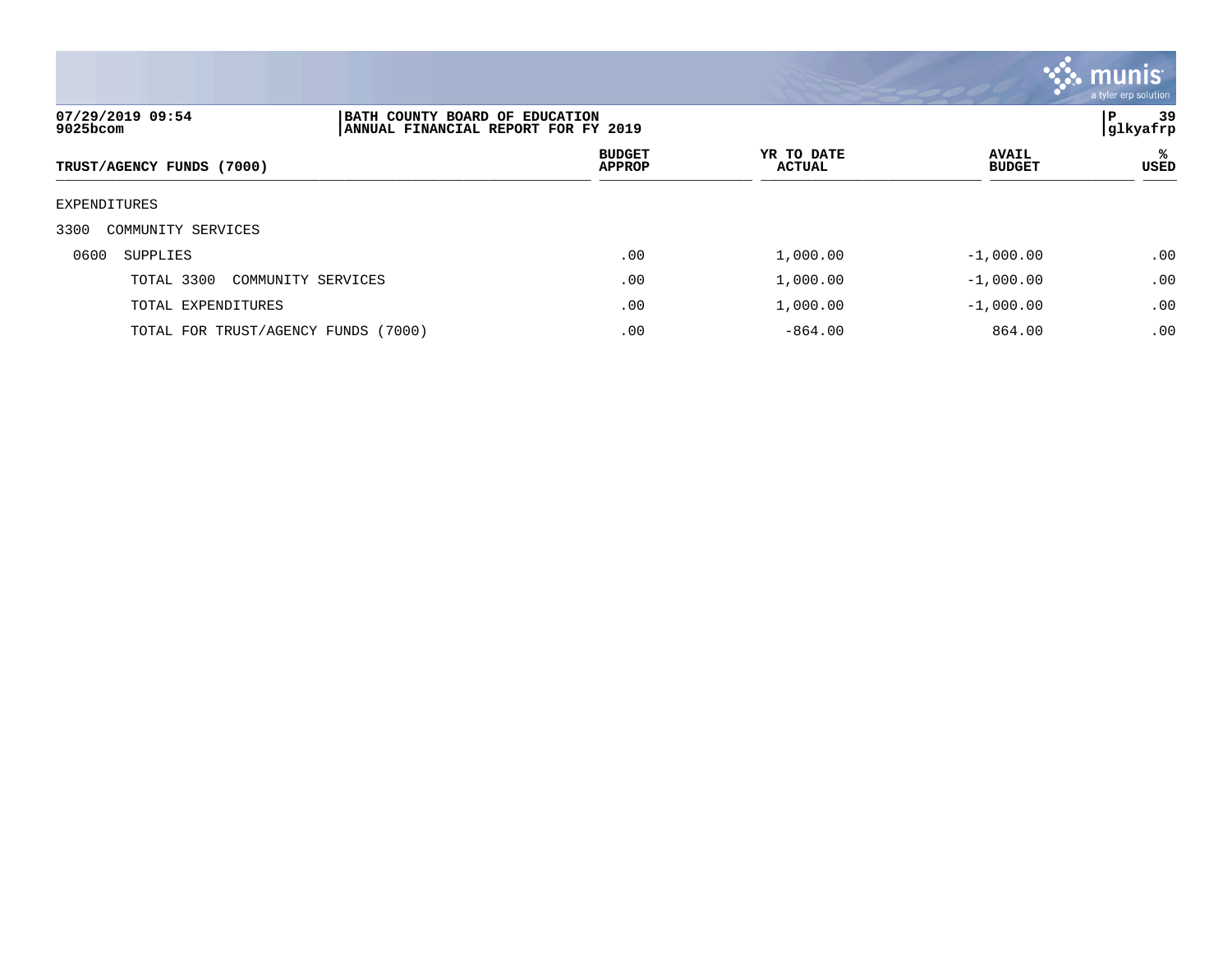|                      |                                                                                           |                                |                             |                               | $\sim$ munis<br>a tyler erp solution |
|----------------------|-------------------------------------------------------------------------------------------|--------------------------------|-----------------------------|-------------------------------|--------------------------------------|
| 9025bcom             | 07/29/2019 09:54<br>BATH COUNTY BOARD OF EDUCATION<br>ANNUAL FINANCIAL REPORT FOR FY 2019 |                                |                             |                               | 40<br>ΙP<br> glkyafrp                |
|                      | <b>GOVERNMENTAL ASSETS (8)</b>                                                            | <b>BUDGET</b><br><b>APPROP</b> | YR TO DATE<br><b>ACTUAL</b> | <b>AVAIL</b><br><b>BUDGET</b> | ℁<br>USED                            |
| <b>REVENUES</b>      |                                                                                           |                                |                             |                               |                                      |
| <b>RECEIPTS</b>      |                                                                                           |                                |                             |                               |                                      |
|                      | REVENUE FROM LOCAL SOURCES                                                                |                                |                             |                               |                                      |
|                      | OTHER REVENUE FROM LOCAL SOURCES                                                          |                                |                             |                               |                                      |
| 1930                 | GAIN/LOSS ON SALE OF ASSETS                                                               | .00                            | .00                         | .00                           | .00                                  |
|                      | TOTAL OTHER REVENUE FROM LOCAL SOURCES                                                    | .00                            | .00                         | .00                           | .00                                  |
|                      | TOTAL REVENUE FROM LOCAL SOURCES                                                          | .00                            | .00                         | .00                           | .00                                  |
|                      | OTHER RECEIPTS                                                                            |                                |                             |                               |                                      |
|                      | SALE OR COMP FOR LOSS OF ASSETS                                                           |                                |                             |                               |                                      |
| 5311<br>5331<br>5341 | SALE OF LAND & IMPROVEMENTS<br>SALE OF BUILDINGS<br>SALE OF EQUIPMENT ETC                 | .00<br>.00<br>.00              | .00<br>.00<br>.00           | .00<br>.00<br>.00             | .00<br>.00<br>.00                    |
|                      | TOTAL SALE OR COMP FOR LOSS OF ASSETS                                                     | .00                            | .00                         | .00                           | .00                                  |
|                      | TOTAL OTHER RECEIPTS                                                                      | .00                            | .00                         | .00                           | .00                                  |
|                      | TOTAL RECEIPTS                                                                            | .00                            | .00                         | .00                           | .00                                  |
|                      | TOTAL REVENUES                                                                            | .00                            | .00                         | .00                           | .00                                  |

 $\sim$   $\sim$   $\sim$   $\sim$   $\sim$   $\sim$   $\sim$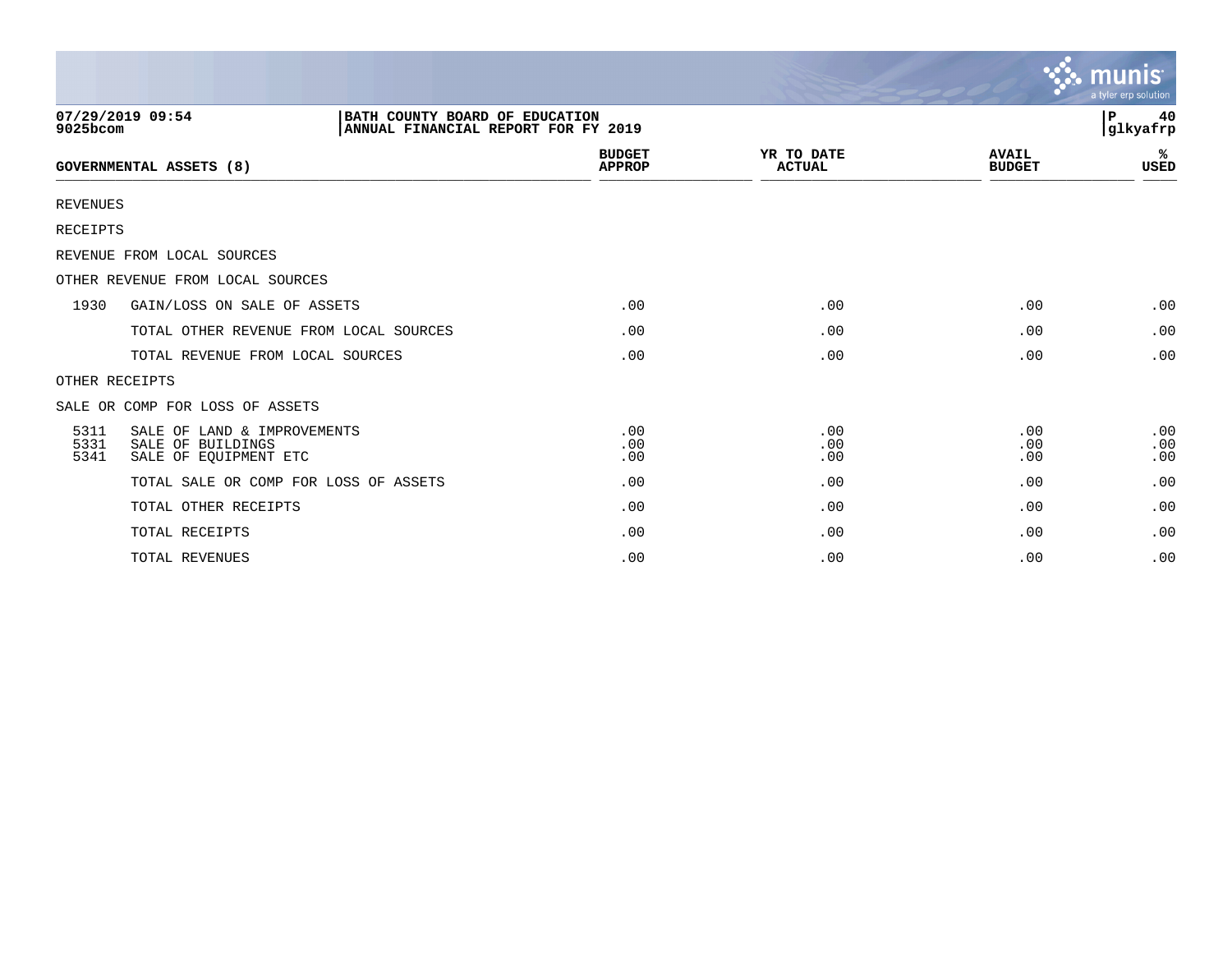

| 07/29/2019 09:54<br>BATH COUNTY BOARD OF EDUCATION<br>9025bcom<br>ANNUAL FINANCIAL REPORT FOR FY 2019 |                                |                             |                               | lР<br>41<br>glkyafrp |
|-------------------------------------------------------------------------------------------------------|--------------------------------|-----------------------------|-------------------------------|----------------------|
| <b>GOVERNMENTAL ASSETS (8)</b>                                                                        | <b>BUDGET</b><br><b>APPROP</b> | YR TO DATE<br><b>ACTUAL</b> | <b>AVAIL</b><br><b>BUDGET</b> | ℁<br><b>USED</b>     |
| <b>EXPENDITURES</b>                                                                                   |                                |                             |                               |                      |
| 1000 INSTRUCTION                                                                                      |                                |                             |                               |                      |
| 0700 PROPERTY                                                                                         | .00                            | 273, 359.17                 | $-273, 359.17$                | .00                  |
| TOTAL 1000<br>INSTRUCTION                                                                             | .00                            | 273,359.17                  | $-273, 359.17$                | .00                  |
| 2100 STUDENT SUPPORT SERVICES                                                                         |                                |                             |                               |                      |
| 0700 PROPERTY                                                                                         | .00                            | 13,265.97                   | $-13, 265.97$                 | .00                  |
| TOTAL 2100<br>STUDENT SUPPORT SERVICES                                                                | .00                            | 13,265.97                   | $-13, 265.97$                 | .00                  |
| INSTRUCTIONAL STAFF SUPP SERV<br>2200                                                                 |                                |                             |                               |                      |
| 0700 PROPERTY                                                                                         | .00                            | 23,824.84                   | $-23,824.84$                  | .00                  |
| INSTRUCTIONAL STAFF SUPP SERV<br>TOTAL 2200                                                           | .00                            | 23,824.84                   | $-23,824.84$                  | .00                  |
| 2300 DISTRICT ADMIN SUPPORT                                                                           |                                |                             |                               |                      |
| 0700 PROPERTY                                                                                         | .00                            | 27, 162.53                  | $-27, 162.53$                 | .00                  |
| TOTAL 2300 DISTRICT ADMIN SUPPORT                                                                     | .00                            | 27, 162.53                  | $-27, 162.53$                 | .00                  |
| 2400 SCHOOL ADMIN SUPPORT                                                                             |                                |                             |                               |                      |
| 0700 PROPERTY                                                                                         | .00                            | 5,434.88                    | $-5,434.88$                   | .00                  |
| TOTAL 2400 SCHOOL ADMIN SUPPORT                                                                       | .00                            | 5,434.88                    | $-5,434.88$                   | .00                  |
| 2500 BUSINESS SUPPORT SERVICES                                                                        |                                |                             |                               |                      |
| 0700 PROPERTY                                                                                         | .00                            | 228.54                      | $-228.54$                     | .00                  |
| TOTAL 2500 BUSINESS SUPPORT SERVICES                                                                  | .00                            | 228.54                      | $-228.54$                     | .00                  |
| 2600 PLANT OPERATIONS & MAINTENANCE                                                                   |                                |                             |                               |                      |
| 0700 PROPERTY                                                                                         | .00                            | 648,428.10                  | $-648, 428.10$                | .00                  |
| TOTAL 2600 PLANT OPERATIONS & MAINTENANCE                                                             | .00                            | 648,428.10                  | $-648, 428.10$                | .00                  |
| 2700 STUDENT TRANSPORTATION                                                                           |                                |                             |                               |                      |
| 0700 PROPERTY                                                                                         | .00                            | 166,973.20                  | $-166,973.20$                 | .00                  |
| TOTAL 2700 STUDENT TRANSPORTATION                                                                     | .00                            | 166,973.20                  | $-166,973.20$                 | .00                  |
| 3300 COMMUNITY SERVICES                                                                               |                                |                             |                               |                      |
| 0700 PROPERTY                                                                                         | .00                            | .00                         | .00                           | .00                  |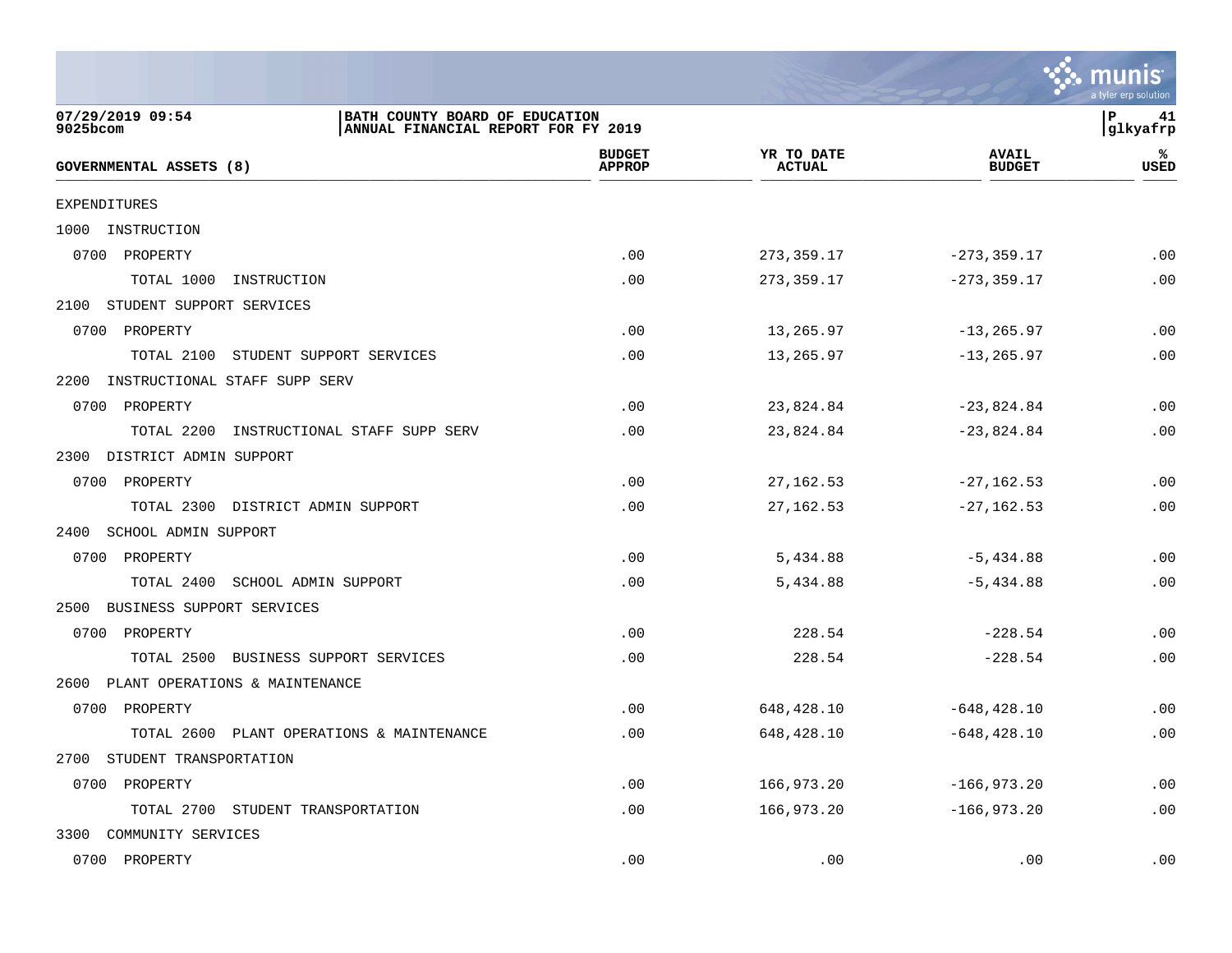|                                   |                                                                       |                                |                             |                               | <b>::: munis</b><br>a tyler erp solution |
|-----------------------------------|-----------------------------------------------------------------------|--------------------------------|-----------------------------|-------------------------------|------------------------------------------|
| 07/29/2019 09:54<br>9025bcom      | BATH COUNTY BOARD OF EDUCATION<br>ANNUAL FINANCIAL REPORT FOR FY 2019 |                                |                             |                               | 42<br>l P<br> glkyafrp                   |
| <b>GOVERNMENTAL ASSETS (8)</b>    |                                                                       | <b>BUDGET</b><br><b>APPROP</b> | YR TO DATE<br><b>ACTUAL</b> | <b>AVAIL</b><br><b>BUDGET</b> | ℁<br><b>USED</b>                         |
| TOTAL 3300                        | COMMUNITY SERVICES                                                    | .00                            | .00                         | .00                           | .00                                      |
| TOTAL EXPENDITURES                |                                                                       | .00                            | 1,158,677.23                | $-1,158,677.23$               | .00                                      |
| TOTAL FOR GOVERNMENTAL ASSETS (8) |                                                                       | .00                            | $-1,158,677.23$             | 1, 158, 677. 23               | .00                                      |

and the contract of the contract of the contract of the contract of the contract of the contract of the contract of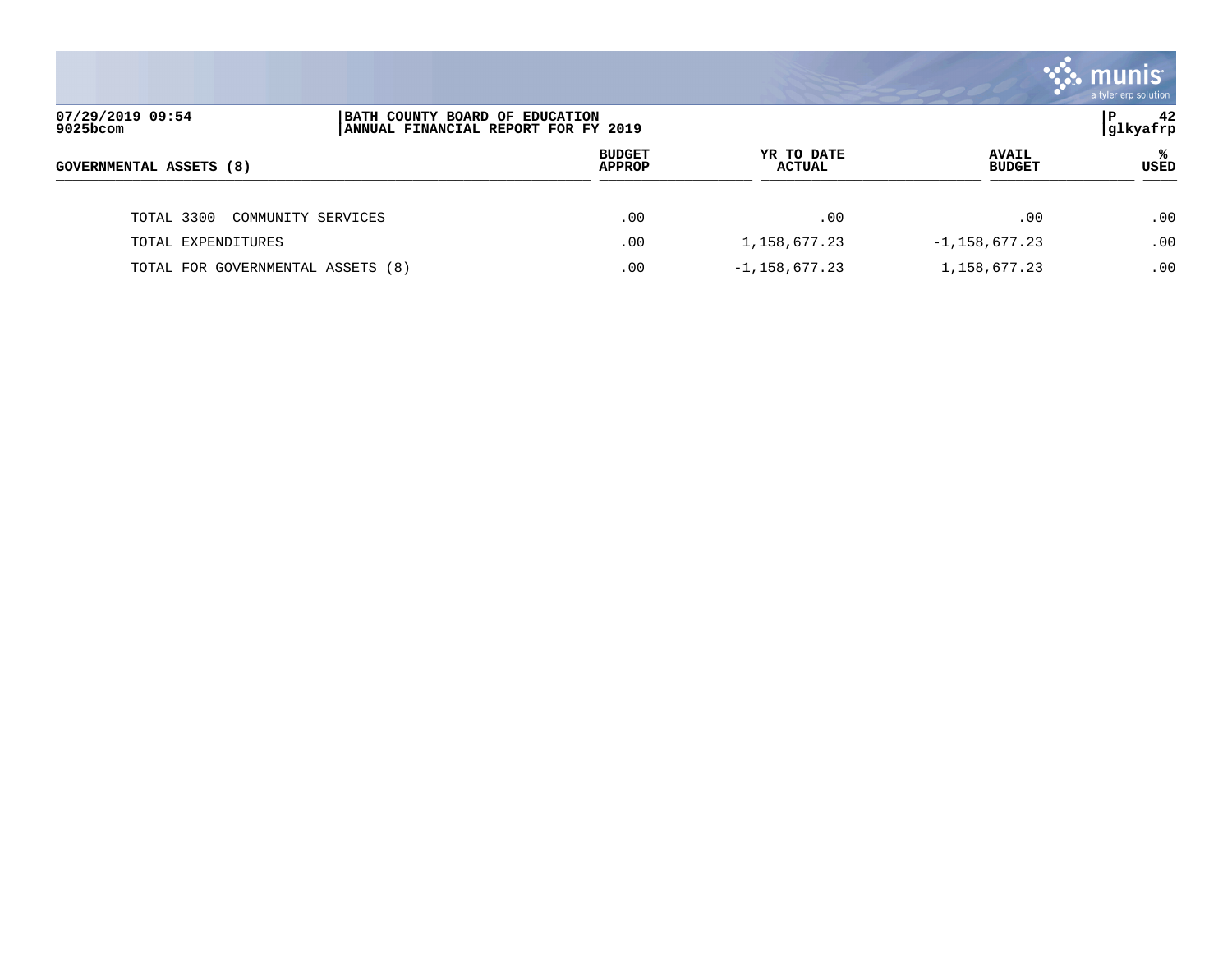|          |                                                                                           |                                |                             |                               | $\mathbf{\ddot{\cdot}}\mathbf{\ddot{\cdot}}$ munist<br>a tyler erp solution |
|----------|-------------------------------------------------------------------------------------------|--------------------------------|-----------------------------|-------------------------------|-----------------------------------------------------------------------------|
| 9025bcom | 07/29/2019 09:54<br>BATH COUNTY BOARD OF EDUCATION<br>ANNUAL FINANCIAL REPORT FOR FY 2019 |                                |                             |                               | 43<br>P<br>glkyafrp                                                         |
|          | FOOD SERVICE ASSETS (81)                                                                  | <b>BUDGET</b><br><b>APPROP</b> | YR TO DATE<br><b>ACTUAL</b> | <b>AVAIL</b><br><b>BUDGET</b> | ℁<br>USED                                                                   |
| REVENUES |                                                                                           |                                |                             |                               |                                                                             |
| RECEIPTS |                                                                                           |                                |                             |                               |                                                                             |
|          | REVENUE FROM LOCAL SOURCES                                                                |                                |                             |                               |                                                                             |
|          | OTHER REVENUE FROM LOCAL SOURCES                                                          |                                |                             |                               |                                                                             |
| 1930     | GAIN/LOSS ON SALE OF ASSETS                                                               | .00                            | .00                         | .00                           | .00                                                                         |
|          | TOTAL OTHER REVENUE FROM LOCAL SOURCES                                                    | .00                            | .00                         | .00                           | .00                                                                         |
|          | TOTAL REVENUE FROM LOCAL SOURCES                                                          | .00                            | .00                         | .00                           | .00                                                                         |
|          | TOTAL RECEIPTS                                                                            | .00                            | .00                         | .00                           | .00                                                                         |
|          | TOTAL REVENUES                                                                            | .00                            | .00                         | .00                           | .00                                                                         |

and the contract of the contract of the contract of the contract of the contract of the contract of the contract of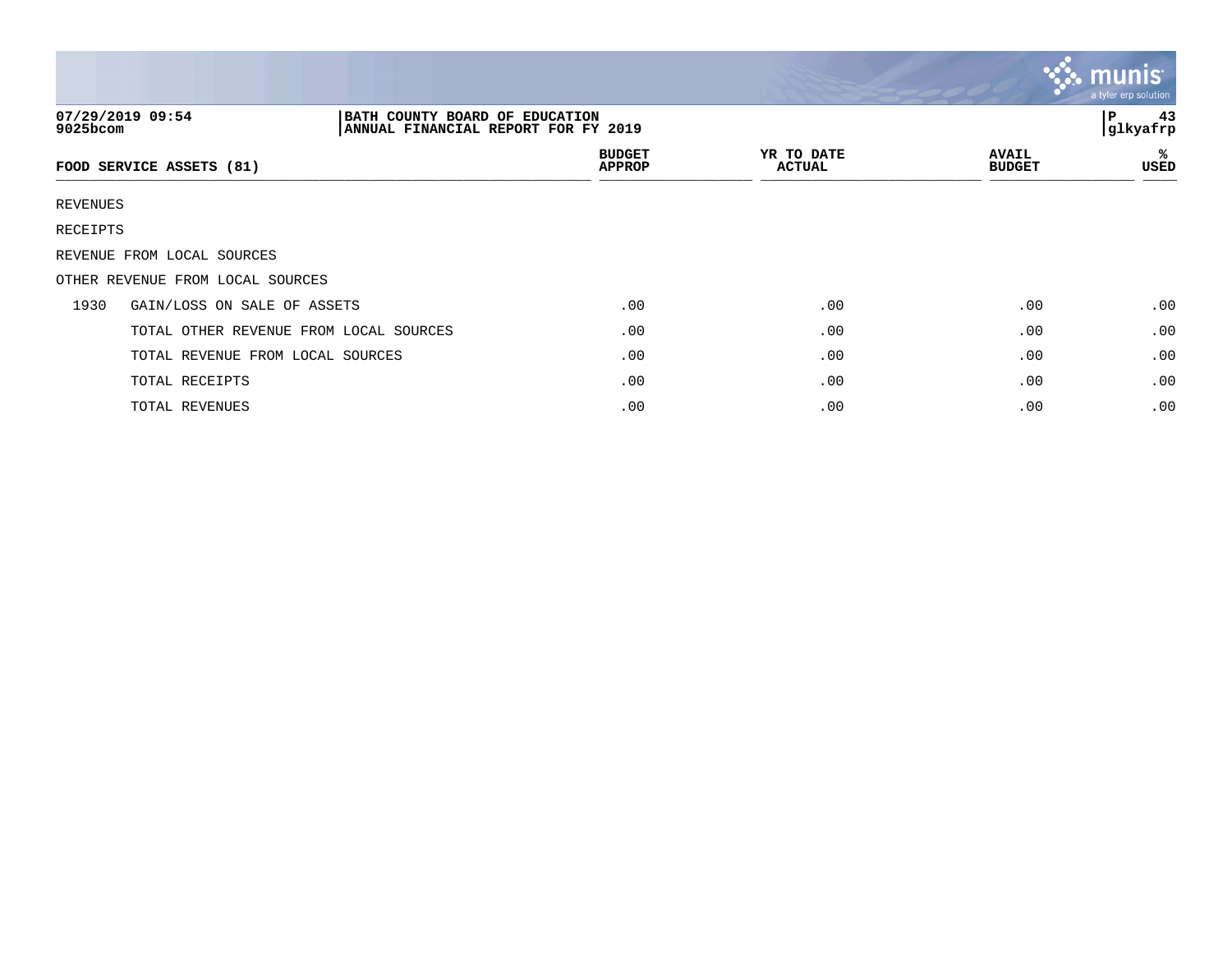

| 07/29/2019 09:54<br>9025bcom       | BATH COUNTY BOARD OF EDUCATION<br> ANNUAL FINANCIAL REPORT FOR FY 2019 |                                |                             |                               | 44<br>P<br> glkyafrp |
|------------------------------------|------------------------------------------------------------------------|--------------------------------|-----------------------------|-------------------------------|----------------------|
| FOOD SERVICE ASSETS (81)           |                                                                        | <b>BUDGET</b><br><b>APPROP</b> | YR TO DATE<br><b>ACTUAL</b> | <b>AVAIL</b><br><b>BUDGET</b> | ℁<br>USED            |
| EXPENDITURES                       |                                                                        |                                |                             |                               |                      |
| FOOD SERVICE OPERATION<br>3100     |                                                                        |                                |                             |                               |                      |
| 0700<br>PROPERTY                   |                                                                        | .00                            | 41,993.27                   | $-41,993.27$                  | .00                  |
| TOTAL 3100                         | FOOD SERVICE OPERATION                                                 | .00                            | 41,993.27                   | $-41,993.27$                  | .00                  |
| TOTAL EXPENDITURES                 |                                                                        | .00                            | 41,993.27                   | $-41,993.27$                  | .00                  |
| TOTAL FOR FOOD SERVICE ASSETS (81) |                                                                        | .00                            | $-41,993.27$                | 41,993.27                     | .00                  |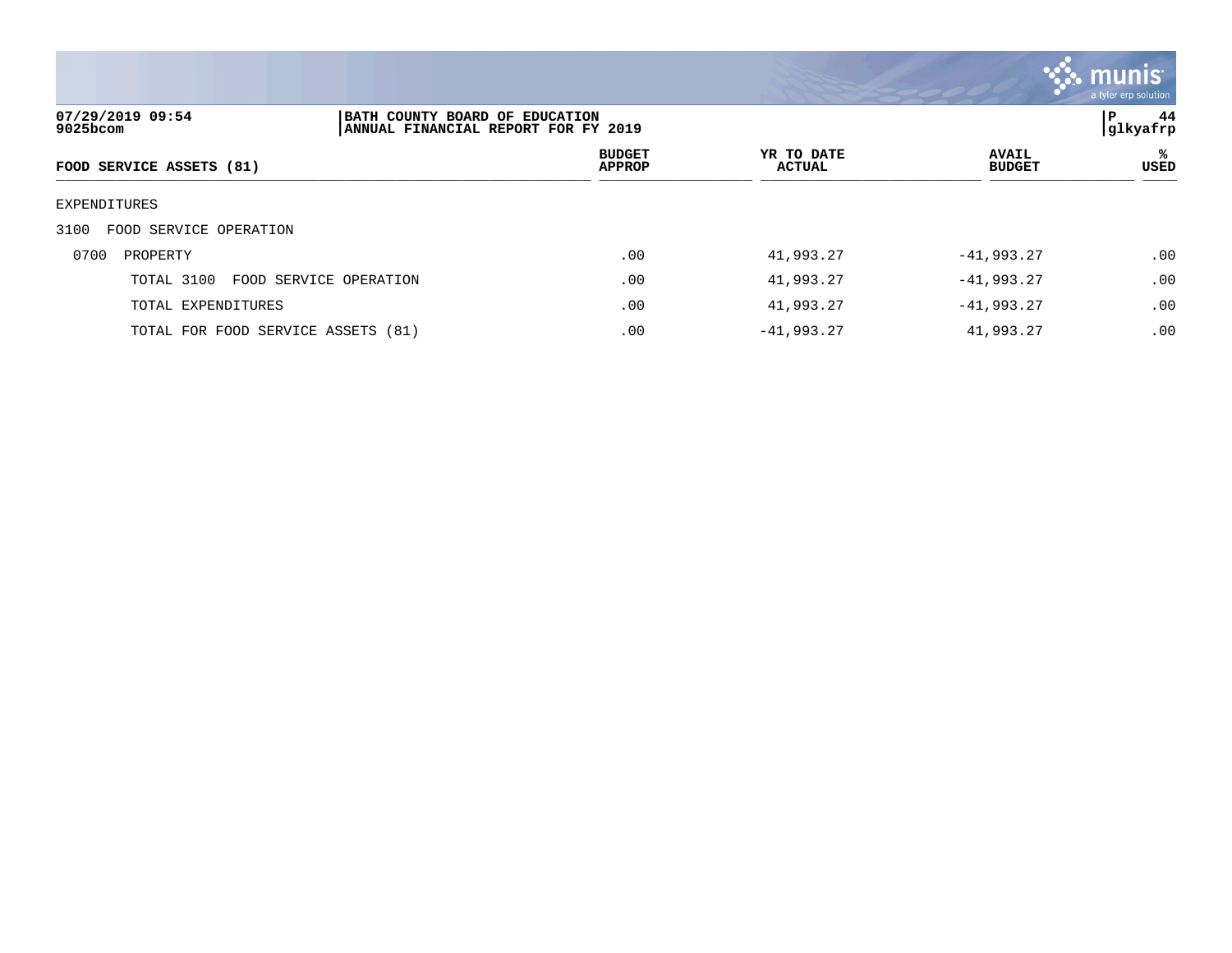|                 |                                                                                           |                                |                             |                               | $\mathbf{\ddot{\cdot}}\mathbf{\ddot{\cdot}}\mathbf{m}$ unis $\mathbf{\ddot{\cdot}}$<br>a tyler erp solution |
|-----------------|-------------------------------------------------------------------------------------------|--------------------------------|-----------------------------|-------------------------------|-------------------------------------------------------------------------------------------------------------|
| 9025bcom        | 07/29/2019 09:54<br>BATH COUNTY BOARD OF EDUCATION<br>ANNUAL FINANCIAL REPORT FOR FY 2019 |                                |                             |                               | 45<br>l P<br> glkyafrp                                                                                      |
|                 | DAY CARE ASSERTS (82)                                                                     | <b>BUDGET</b><br><b>APPROP</b> | YR TO DATE<br><b>ACTUAL</b> | <b>AVAIL</b><br><b>BUDGET</b> | ℁<br>USED                                                                                                   |
| <b>REVENUES</b> |                                                                                           |                                |                             |                               |                                                                                                             |
| RECEIPTS        |                                                                                           |                                |                             |                               |                                                                                                             |
|                 | REVENUE FROM LOCAL SOURCES                                                                |                                |                             |                               |                                                                                                             |
|                 | OTHER REVENUE FROM LOCAL SOURCES                                                          |                                |                             |                               |                                                                                                             |
| 1930            | GAIN/LOSS ON SALE OF ASSETS                                                               | .00                            | .00                         | .00                           | .00                                                                                                         |
|                 | TOTAL OTHER REVENUE FROM LOCAL SOURCES                                                    | .00                            | .00                         | .00                           | .00                                                                                                         |
|                 | TOTAL REVENUE FROM LOCAL SOURCES                                                          | .00                            | .00                         | .00                           | .00                                                                                                         |
|                 | TOTAL RECEIPTS                                                                            | .00                            | .00                         | .00                           | .00                                                                                                         |
|                 | TOTAL REVENUES                                                                            | .00                            | .00                         | .00                           | .00                                                                                                         |
|                 | TOTAL FOR DAY CARE ASSERTS (82)                                                           | .00                            | .00                         | .00                           | .00                                                                                                         |

 $\mathcal{L}$  .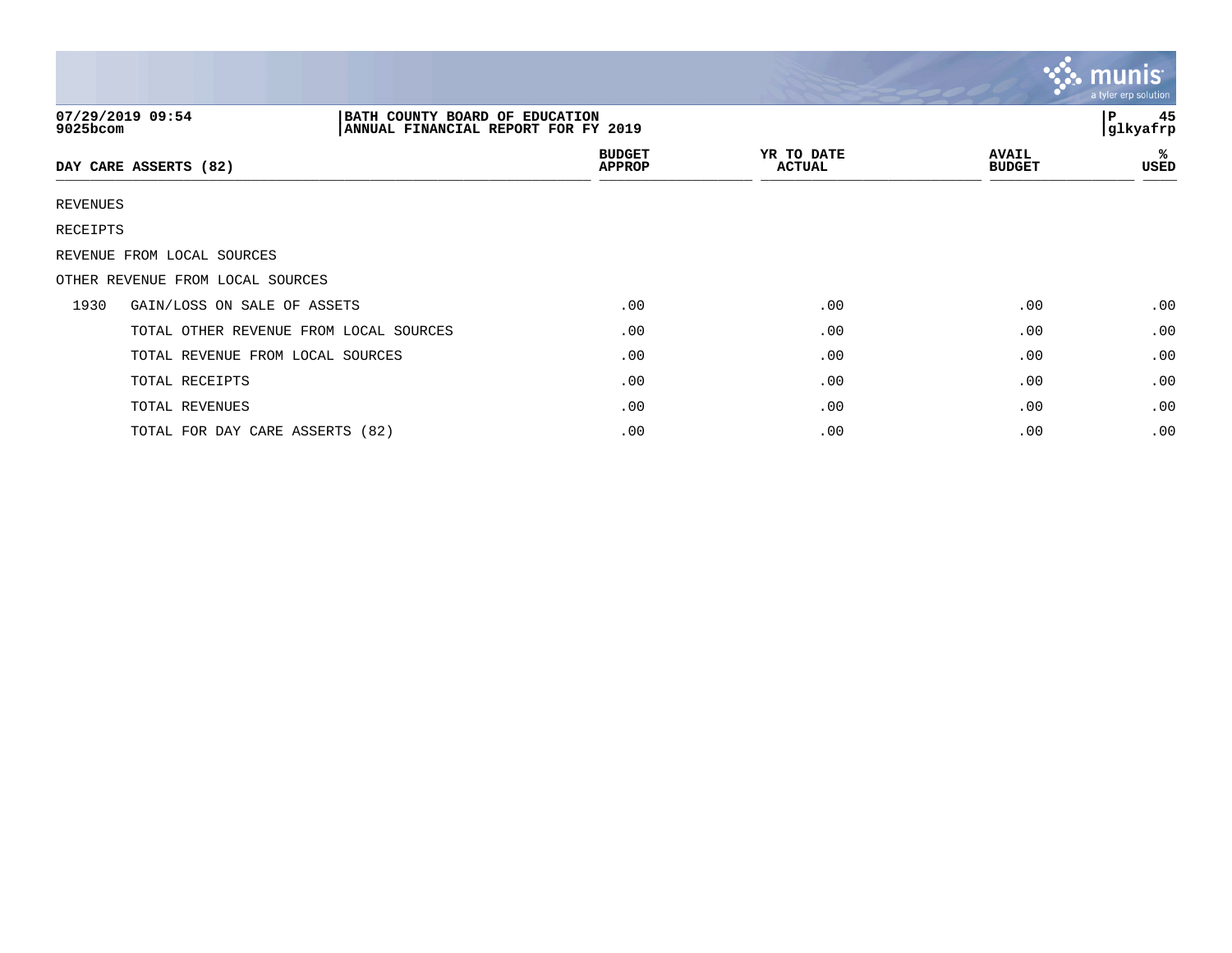|             |                                                                                           |                                |                             |                               | <b>S. munis</b><br>a tyler erp solution |
|-------------|-------------------------------------------------------------------------------------------|--------------------------------|-----------------------------|-------------------------------|-----------------------------------------|
| $9025$ bcom | 07/29/2019 09:54<br>BATH COUNTY BOARD OF EDUCATION<br>ANNUAL FINANCIAL REPORT FOR FY 2019 |                                |                             |                               | 46<br>P<br>glkyafrp                     |
|             | ADULT EDUCATION ASSETS (84)                                                               | <b>BUDGET</b><br><b>APPROP</b> | YR TO DATE<br><b>ACTUAL</b> | <b>AVAIL</b><br><b>BUDGET</b> | ℁<br>USED                               |
| REVENUES    |                                                                                           |                                |                             |                               |                                         |
| RECEIPTS    |                                                                                           |                                |                             |                               |                                         |
|             | REVENUE FROM LOCAL SOURCES                                                                |                                |                             |                               |                                         |
|             | OTHER REVENUE FROM LOCAL SOURCES                                                          |                                |                             |                               |                                         |
| 1930        | GAIN/LOSS ON SALE OF ASSETS                                                               | .00                            | .00                         | .00                           | .00                                     |
|             | TOTAL OTHER REVENUE FROM LOCAL SOURCES                                                    | .00                            | .00                         | .00                           | .00                                     |
|             | TOTAL REVENUE FROM LOCAL SOURCES                                                          | .00                            | .00                         | .00                           | .00                                     |
|             | TOTAL RECEIPTS                                                                            | .00                            | .00                         | .00                           | .00                                     |
|             | TOTAL REVENUES                                                                            | .00                            | .00                         | .00                           | .00                                     |

 $\sim$   $\sim$   $\sim$   $\sim$   $\sim$   $\sim$   $\sim$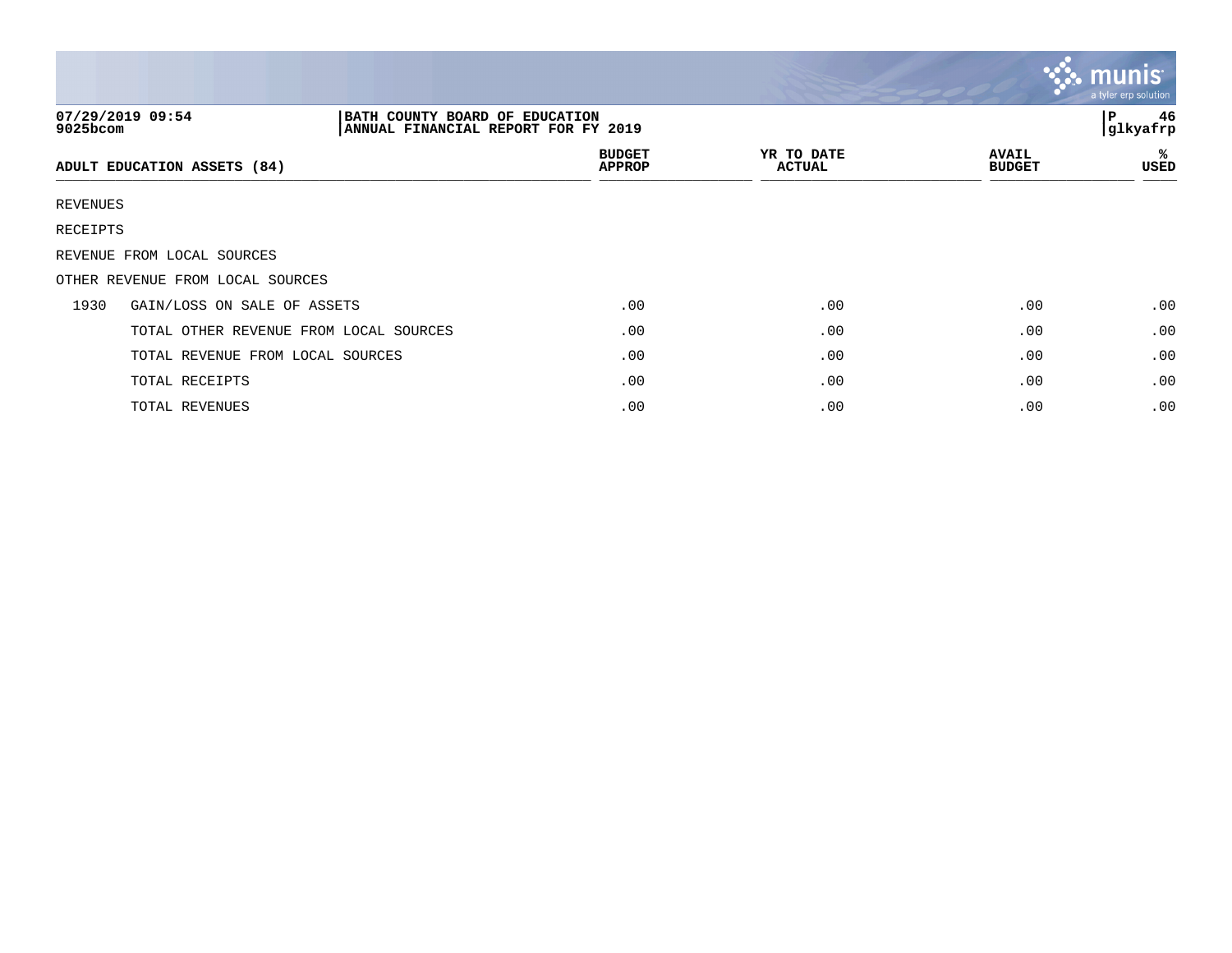

| 07/29/2019 09:54<br>9025bcom          | BATH COUNTY BOARD OF EDUCATION<br>ANNUAL FINANCIAL REPORT FOR FY 2019 |                                |                             |                               | 47<br>P<br> glkyafrp |
|---------------------------------------|-----------------------------------------------------------------------|--------------------------------|-----------------------------|-------------------------------|----------------------|
| ADULT EDUCATION ASSETS (84)           |                                                                       | <b>BUDGET</b><br><b>APPROP</b> | YR TO DATE<br><b>ACTUAL</b> | <b>AVAIL</b><br><b>BUDGET</b> | ℁<br>USED            |
| EXPENDITURES                          |                                                                       |                                |                             |                               |                      |
| 3400<br>ADULT EDUCATION OPERATIONS    |                                                                       |                                |                             |                               |                      |
| 0700<br>PROPERTY                      |                                                                       | .00                            | .00                         | .00                           | .00                  |
| TOTAL 3400                            | ADULT EDUCATION OPERATIONS                                            | .00                            | .00                         | .00                           | .00                  |
| TOTAL EXPENDITURES                    |                                                                       | .00                            | .00                         | .00                           | .00                  |
| TOTAL FOR ADULT EDUCATION ASSETS (84) |                                                                       | .00                            | .00                         | .00                           | .00                  |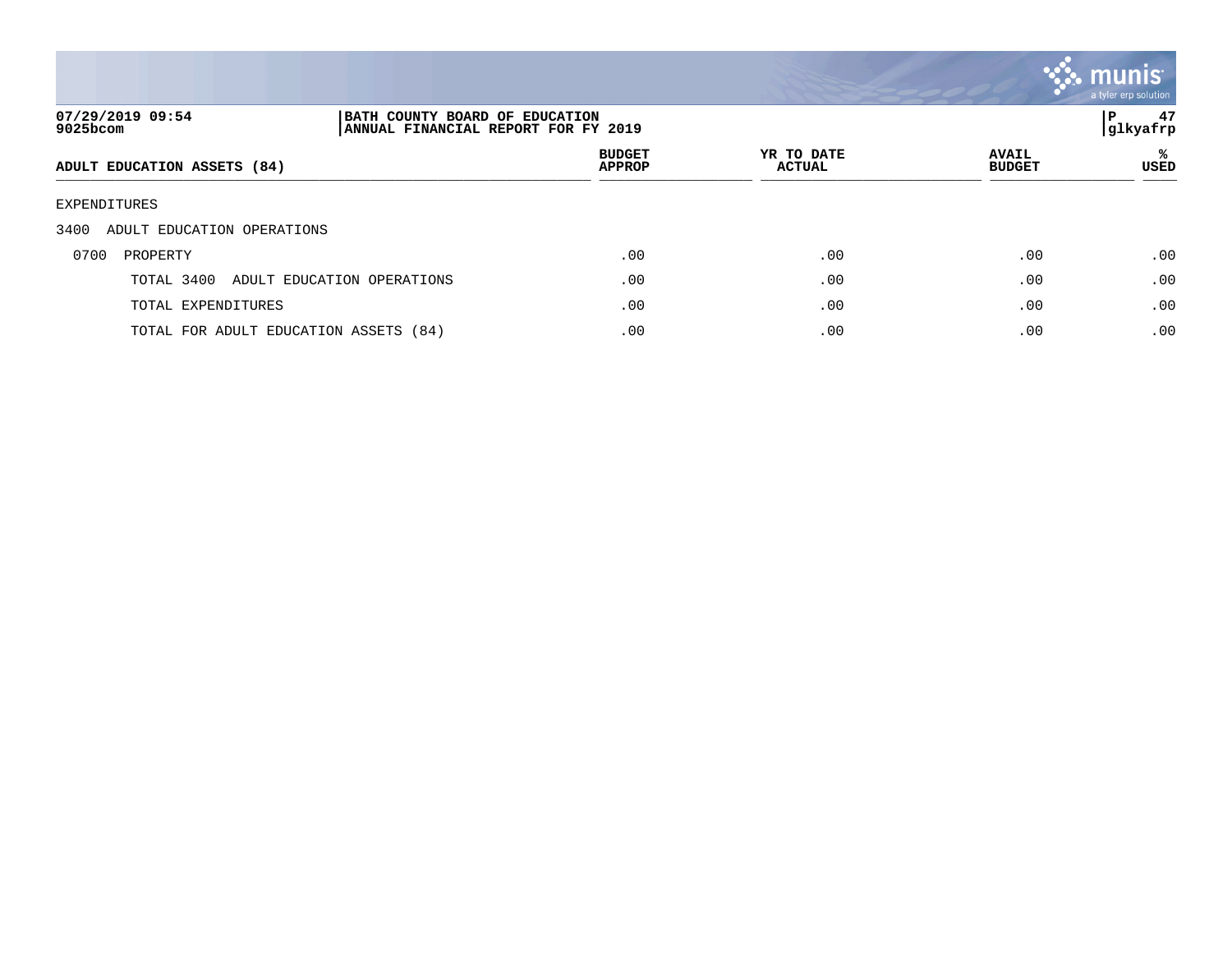

## **07/29/2019 09:54 |BATH COUNTY BOARD OF EDUCATION |P 48 9025bcom |ANNUAL FINANCIAL REPORT FOR FY 2019 |glkyafrp**

|                                                                                    | <b>BUDGET</b>                       | YR TO DATE                                | <b>AVAIL</b>                | %                      |
|------------------------------------------------------------------------------------|-------------------------------------|-------------------------------------------|-----------------------------|------------------------|
|                                                                                    | <b>APPROP</b>                       | <b>ACTUAL</b>                             | <b>BUDGET</b>               | USED                   |
| SUMMARY PAGE                                                                       |                                     |                                           |                             |                        |
| TOTAL OF REVENUES FUND 1                                                           | 14,344,708.86                       | 18, 250, 222. 24                          | $-3,905,513.38$             | 127.23                 |
| TOTAL OF EXPENDITURES FUND 1                                                       | 14,344,708.86                       | 14,040,309.44                             | 304,399.42                  | 97.88                  |
| TOTAL FOR FUND 1                                                                   | .00                                 | 4,209,912.80                              | $-4, 209, 912.80$           | .00                    |
| TOTAL OF REVENUES FUND 2                                                           | 3,156,008.79                        | 3, 250, 199.85                            | $-94, 191.06$               | 102.98                 |
| TOTAL OF EXPENDITURES FUND 2                                                       | 3,156,008.79                        | 3, 250, 199.85                            | $-94, 191.06$               | 102.98                 |
| TOTAL FOR FUND 2                                                                   | .00                                 | .00                                       | .00                         | .00                    |
| TOTAL OF REVENUES FUND 21                                                          | 186, 375. 25                        | 177,828.71                                | 8,546.54                    | 95.41                  |
| TOTAL OF EXPENDITURES FUND 21                                                      | 186, 375. 25                        | 83,207.20                                 | 103,168.05                  | 44.64                  |
| TOTAL FOR FUND 21                                                                  | .00                                 | 94,621.51                                 | $-94,621.51$                | .00                    |
| TOTAL OF REVENUES FUND 310                                                         | 342, 143.86                         | 342, 143.86                               | .00                         | 100.00                 |
| TOTAL OF EXPENDITURES FUND 310                                                     | 342, 143.86                         | 342, 143.86                               | .00                         | 100.00                 |
| TOTAL FOR FUND 310                                                                 | .00                                 | .00                                       | .00                         | .00                    |
| TOTAL OF REVENUES FUND 320<br>TOTAL OF EXPENDITURES FUND 320<br>TOTAL FOR FUND 320 | 1,484,283.06<br>1,484,283.06<br>.00 | 1,484,283.06<br>1,384,703.44<br>99,579.62 | 99, 579. 62<br>$-99,579.62$ | 100.00<br>93.29<br>.00 |
| TOTAL OF REVENUES FUND 360                                                         | .00                                 | $.00 \,$                                  | .00                         | .00                    |
| TOTAL OF EXPENDITURES FUND 360                                                     | .00                                 | 5, 312, 443.41                            | $-5, 312, 443.41$           | .00                    |
| TOTAL FOR FUND 360                                                                 | .00                                 | $-5,312,443.41$                           | 5, 312, 443. 41             | .00                    |
| TOTAL OF REVENUES FUND 400                                                         | 1,341,397.25                        | 2, 132, 462.82                            | $-791,065.57$               | 158.97                 |
| TOTAL OF EXPENDITURES FUND 400                                                     | 1,341,397.25                        | 2, 132, 462.82                            | $-791,065.57$               | 158.97                 |
| TOTAL FOR FUND 400                                                                 | .00                                 | $.00 \,$                                  | .00                         | .00                    |
| TOTAL OF REVENUES FUND 51                                                          | 2,603,888.48                        | 3, 184, 368.88                            | $-580, 480.40$              | 122.29                 |
| TOTAL OF EXPENDITURES FUND 51                                                      | 2,603,888.48                        | 1,639,433.46                              | 964,455.02                  | 62.96                  |
| TOTAL FOR FUND 51                                                                  | .00                                 | 1,544,935.42                              | $-1, 544, 935.42$           | .00                    |
| TOTAL OF REVENUES FUND 52                                                          | 168,515.24                          | 142,080.05                                | 26, 435. 19                 | 84.31                  |
| TOTAL OF EXPENDITURES FUND 52                                                      | 168,515.24                          | 135,828.15                                | 32,687.09                   | 80.60                  |
| TOTAL FOR FUND 52                                                                  | .00                                 | 6,251.90                                  | $-6, 251.90$                | .00                    |
| TOTAL OF REVENUES FUND 53                                                          | 18,316.42                           | 9,379.19                                  | 8,937.23                    | 51.21                  |
| TOTAL OF EXPENDITURES FUND 53                                                      | 18,316.42                           | 7,477.28                                  | 10,839.14                   | 40.82                  |
| TOTAL FOR FUND 53                                                                  | .00                                 | 1,901.91                                  | $-1,901.91$                 | .00                    |
| TOTAL OF REVENUES FUND 61                                                          | .00                                 | .00                                       | .00                         | .00                    |
| TOTAL OF EXPENDITURES FUND 61                                                      | .00                                 | .00                                       | .00                         | .00                    |
| TOTAL FOR FUND 61                                                                  | .00                                 | $.00 \,$                                  | .00                         | .00                    |
| TOTAL OF REVENUES FUND 62                                                          | .00                                 | $.00 \,$                                  | .00                         | .00                    |
| TOTAL OF EXPENDITURES FUND 62                                                      | .00                                 | $.00 \,$                                  | .00                         | .00                    |
| TOTAL FOR FUND 62                                                                  | .00                                 | $.00 \,$                                  | .00                         | .00                    |
| TOTAL OF REVENUES FUND 7000                                                        | .00                                 | 136.00                                    | $-136.00$                   | .00                    |
| TOTAL OF EXPENDITURES FUND 7000                                                    | .00                                 | 1,000.00                                  | $-1,000.00$                 | .00                    |
| TOTAL FOR FUND 7000                                                                | .00                                 | $-864.00$                                 | 864.00                      | .00                    |